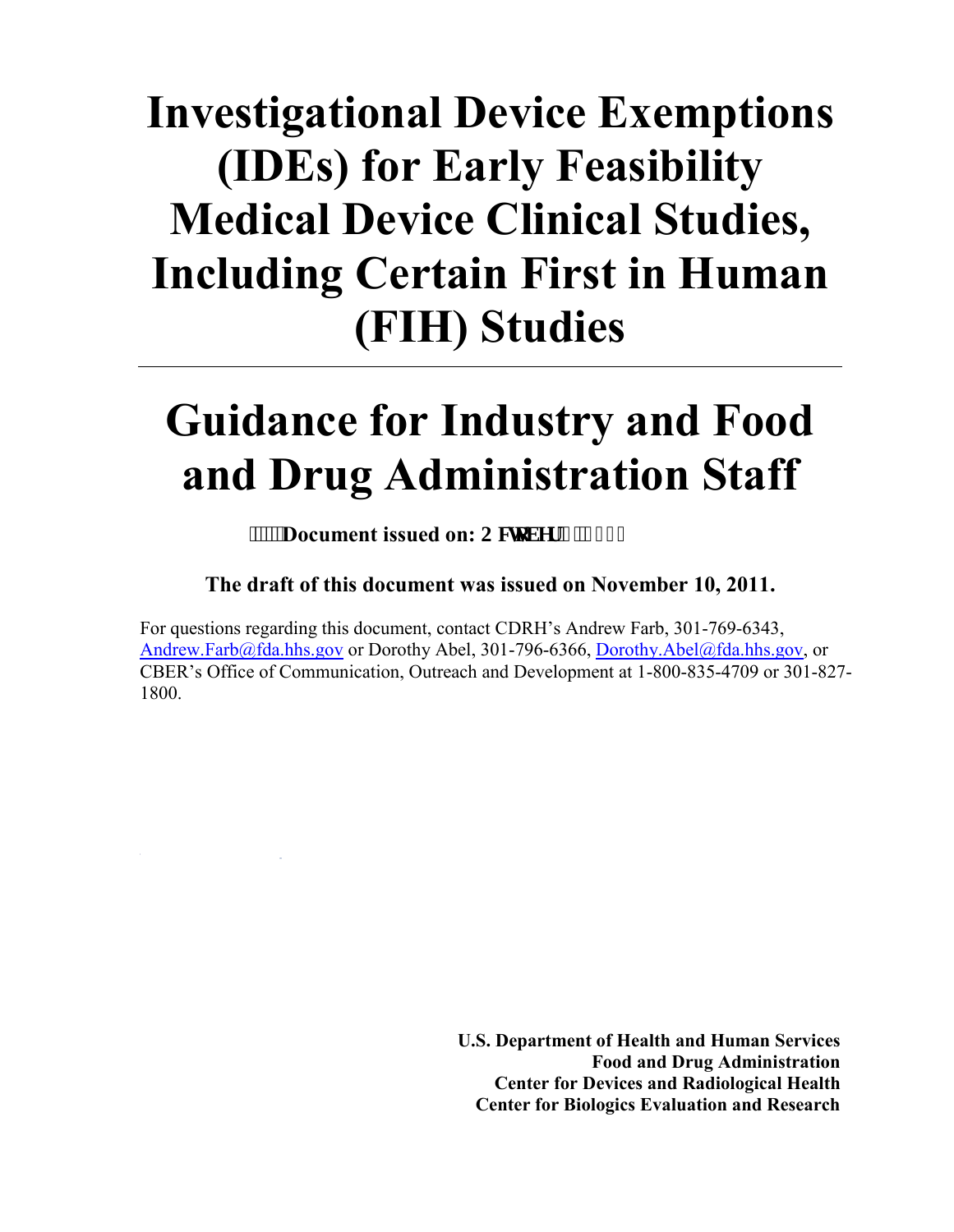## **Preface**

## **Public Comment**

You may submit written comments and suggestions at any time for Agency consideration to the Division of Dockets Management, Food and Drug Administration, 5630 Fishers Lane, rm. 1061, (HFA-305), Rockville, MD, 20852. Submit electronic comments to http://www.regulations.gov. Identify all comments with the docket number FDA-2011-D-0787. Comments may not be acted upon by the Agency until the document is next revised or updated.

## **Additional Copies**

Additional copies are available from the Internet. You may also send an e-mail request to dsmica@fda.hhs.gov [to receive an electronic copy of the guidance or send a fax request to 301-](mailto:dsmica@fda.hhs.gov) 827-8149 to receive a hard copy. Please use the document number 1782 to identify the guidance you are requesting.

Additional copies of this guidance document are also available from the Center for Biologics Evaluation and Research (CBER) by written request, Office of Communication, Outreach, and Development (HFM-40), 1401 Rockville Pike, Rockville, MD 20852-1448, or by telephone, 1-800-835-4709 or 301-827-1800, or by e-mail at  $\alpha \cdot \alpha$  ( $\alpha$ ) fda.hhs.gov, or from the Internet at

[http://www.fda.gov/BiologicsBloodVaccines/GuidanceComplianceRegulatoryInformation/de](http://www.fda.gov/BiologicsBloodVaccines/GuidanceComplianceRegulatoryInformation/default.htm) [fault.htm.](http://www.fda.gov/BiologicsBloodVaccines/GuidanceComplianceRegulatoryInformation/default.htm)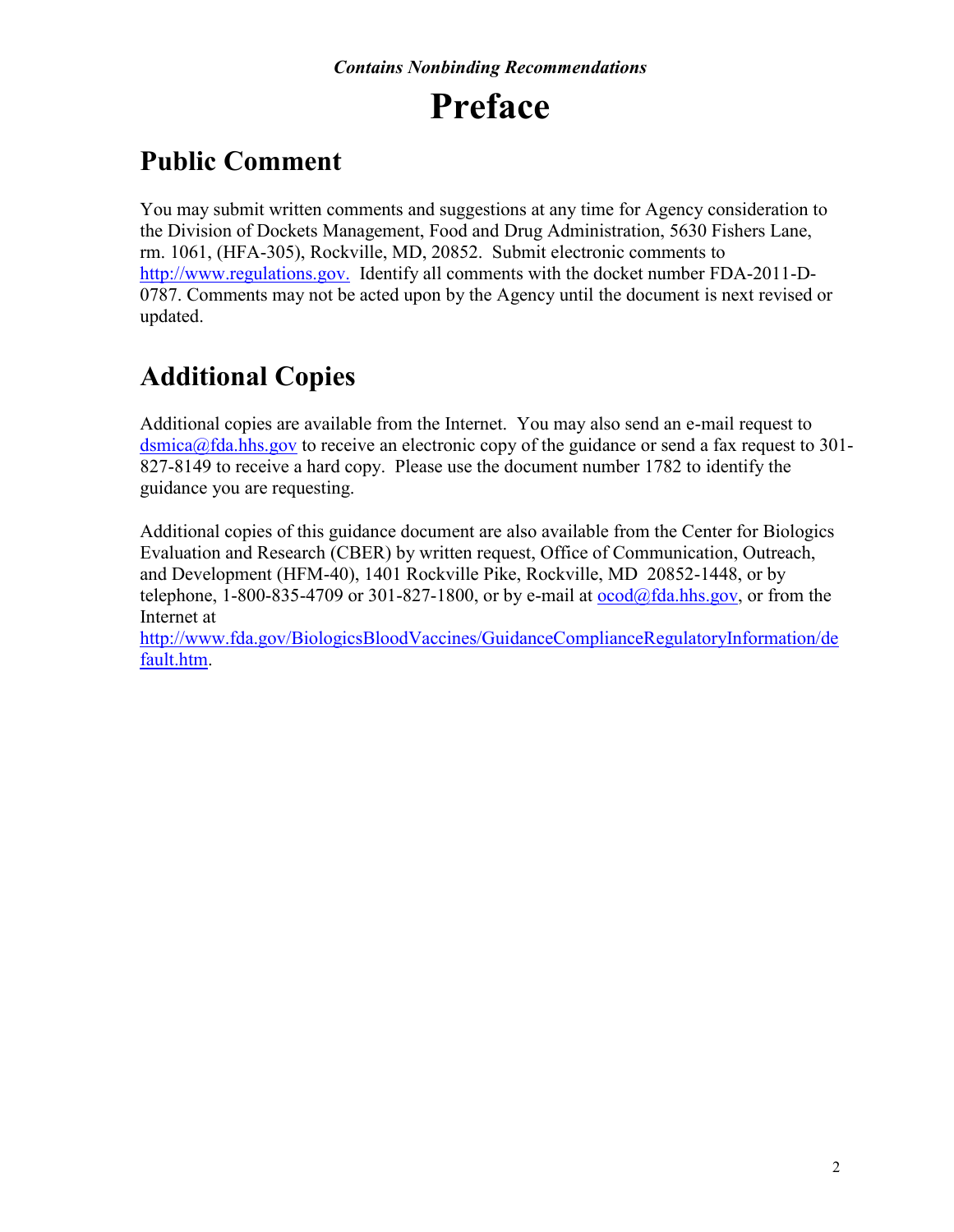## **Table of Contents**

| $\mathbf{1}$ .   |                                                                                                      |  |
|------------------|------------------------------------------------------------------------------------------------------|--|
| $\overline{2}$ . |                                                                                                      |  |
| 3.               |                                                                                                      |  |
| 4.               |                                                                                                      |  |
| 5.               |                                                                                                      |  |
| 6.               |                                                                                                      |  |
| 6.1              | Content of the Report of Prior Investigations for an early feasibility study IDE  11                 |  |
| 6.2              |                                                                                                      |  |
| 6.3              |                                                                                                      |  |
| 6.3.1            |                                                                                                      |  |
| 6.3.2            |                                                                                                      |  |
| 6.4              |                                                                                                      |  |
| 6.5              |                                                                                                      |  |
| 6.6              |                                                                                                      |  |
| 7.               |                                                                                                      |  |
| 7.1              |                                                                                                      |  |
| 7.2              |                                                                                                      |  |
| 7.3              |                                                                                                      |  |
| 7.3.1            |                                                                                                      |  |
| 7.3.2            |                                                                                                      |  |
| 7.4              |                                                                                                      |  |
| 7.4.1            |                                                                                                      |  |
|                  | 7.4.2                                                                                                |  |
| 8.               |                                                                                                      |  |
| 8.1              |                                                                                                      |  |
| 8.2              |                                                                                                      |  |
| 9.               |                                                                                                      |  |
| 10 <sub>1</sub>  |                                                                                                      |  |
| 11               |                                                                                                      |  |
|                  | Appendix 1: Suggested topics for a Pre-Sub for an early feasibility study IDE 29                     |  |
|                  |                                                                                                      |  |
|                  | Appendix 3: Supplemental guidance for the preparation of an early feasibility study informed consent |  |
|                  |                                                                                                      |  |
|                  |                                                                                                      |  |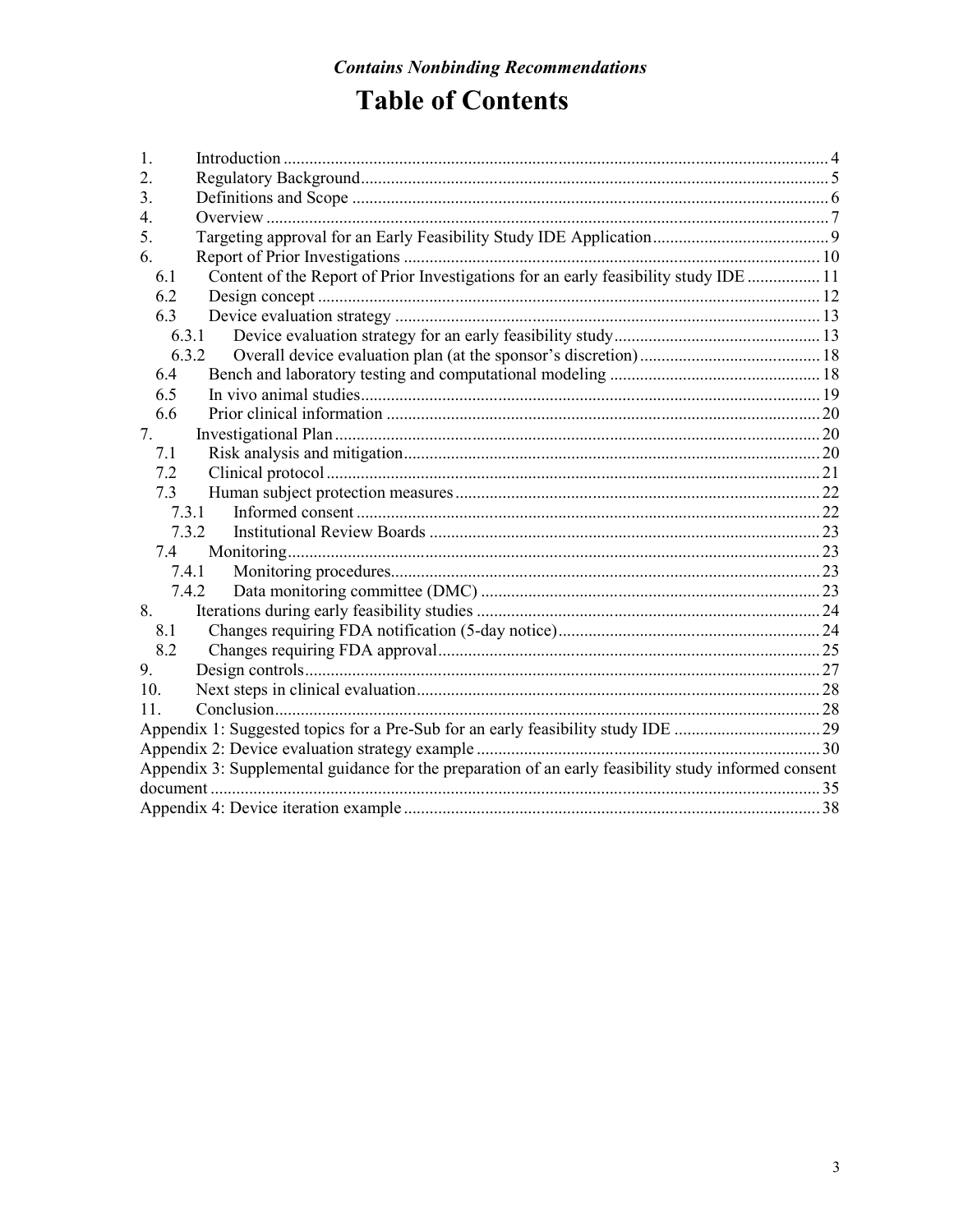## **Investigational Device Exemptions (IDEs) for Early Feasibility Medical Device Clinical Studies, Including Certain First in Human (FIH) Studies**

## **Guidance for Industry and Food and Drug Administration Staff**

*This guidance represents the Food and Drug Administration's (FDA's) current thinking on this topic. It does not create or confer any rights for or on any person and does not operate to bind FDA or the public. You can use an alternative approach if the approach satisfies the requirements of the applicable statutes and regulations. If you want to discuss an alternative approach, contact the FDA staff responsible for implementing this guidance. If you cannot identify the appropriate FDA staff, call the appropriate number listed on the title page of this guidance.* 

## <span id="page-3-0"></span>**1. Introduction**

This document is intended to provide guidance to FDA staff, clinicians, medical device innovators, and industry on the development and review of Investigational Device Exemption (IDE) applications for early feasibility studies of significant risk devices. [1](#page-3-1) Early feasibility studies allow for early clinical evaluation of devices to provide proof of principle and initial clinical safety data. These studies may be appropriate early in device development when clinical experience is necessary because nonclinical testing methods are not available or adequate to provide the information needed to advance the developmental process. As with all clinical studies, initiation of an early feasibility study must be justified by an appropriate benefit-risk analysis and adequate human subject protection measures.

FDA's guidance documents, including this guidance, do not establish legally enforceable responsibilities. Instead, guidances describe the Agency's current thinking on a topic and should

(1) Is intended as an implant and presents a potential for serious risk to the health, safety, or welfare of a subject; (2) Is purported or represented to be for a use in supporting or sustaining human life and presents a potential for serious risk to the health, safety, or welfare of a subject;

<span id="page-3-1"></span> 1 *Significant risk device* is defined at 21 CFR 812.3(m) as an investigational device that:

<sup>(3)</sup> Is for a use of substantial importance in diagnosing, curing, mitigating, or treating disease, or otherwise preventing impairment of human health and presents a potential for serious risk to the health, safety, or welfare of a subject; or

<sup>(4)</sup> Otherwise presents a potential for serious risk to the health, safety, or welfare of a subject.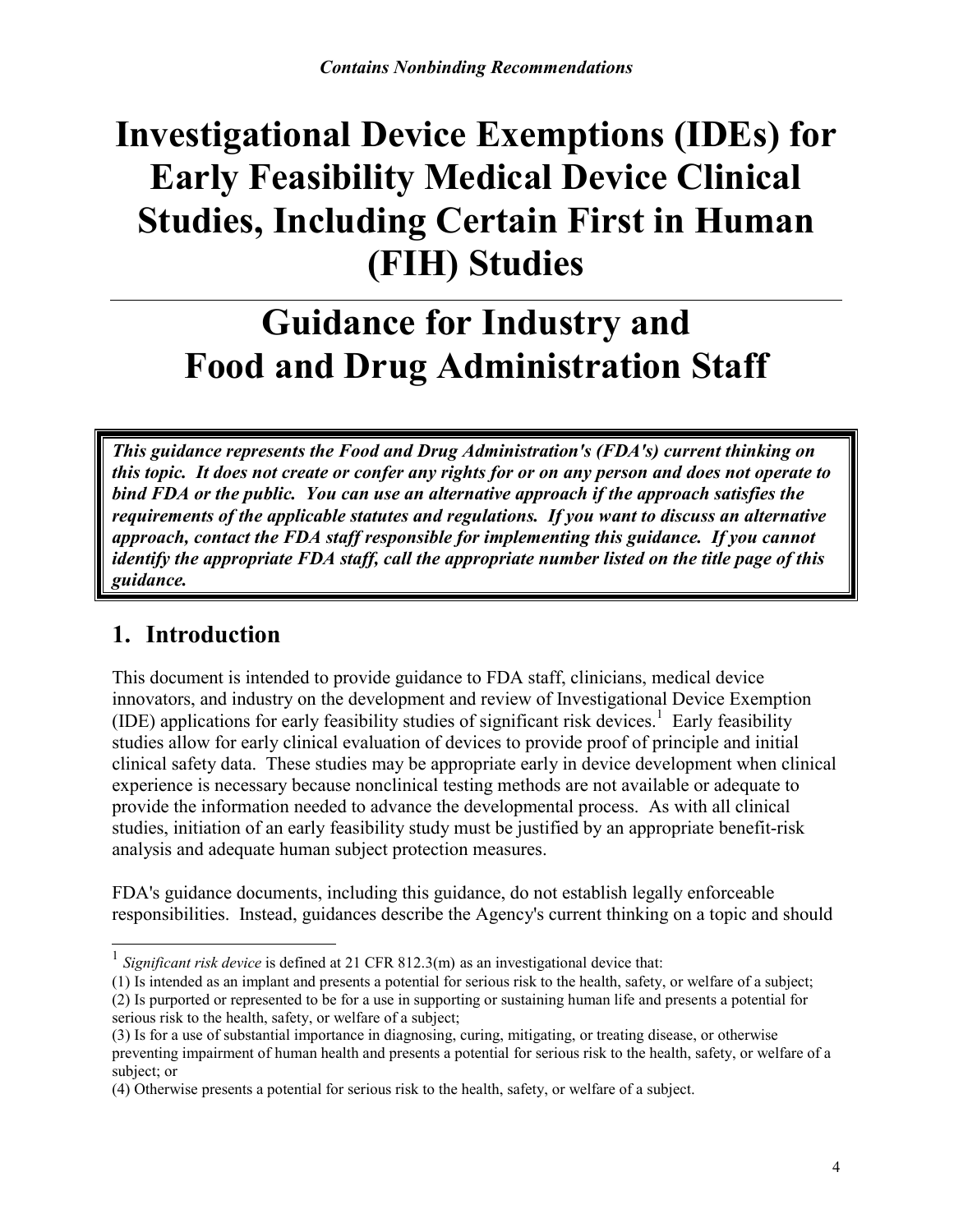be viewed only as recommendations, unless specific regulatory or statutory requirements are cited. The use of the word *should* in Agency guidances means that something is suggested or recommended, but not required.

## <span id="page-4-0"></span>**2. Regulatory Background**

Section 520(g) of the Federal Food, Drug, and Cosmetic Act (FD&C Act) [21 U.S.C. § 360j(g)] establishes a framework for FDA to grant devices for investigational use an exemption from certain requirements so that experts qualified by scientific training and experience can investigate their safety and effectiveness. This exemption is known as an Investigational Device Exemption (IDE). For significant risk devices, the sponsor must first submit an IDE application and obtain FDA approval. $^{2}$  $^{2}$  $^{2}$ 

The FD&C Act expressly recognizes that information to be included in an IDE application may vary depending on the investigation. Section  $520(g)(2)(C)$  states:

Procedures and conditions prescribed [for granting investigational device exemptions] may appropriately vary depending on:

- · the scope and duration of clinical testing to be conducted under such exemption,
- the number of human subjects that are to be involved in such testing,
- the need to permit changes to be made in the device subject to the exemption during testing conducted in accordance with a clinical testing plan required under paragraph  $(3)(A)$  [in section 520(g) of the FD&C Act], and
- whether the clinical testing of such device is for the purpose of developing data to obtain approval for the commercial distribution of the device.

As with all clinical studies of investigational devices, an early feasibility study must comply with 21 CFR part 812, including the requirements outlined below:

- Application (21 CFR 812.20): explains when a sponsor must submit an IDE application and the information that the IDE application must contain, including the investigational plan and report of prior investigations.
- Investigational Plan (21 CFR 812.25): explains what information the Investigational Plan must contain, including the purpose of the investigation, the protocol, risk analysis, description of the device, monitoring procedures, labeling, consent materials, and information about the Institutional Review Boards (IRB) reviewing the investigation.
- Report of Prior Investigations (21 CFR 812.27): explains what information the Report of Prior Investigations must contain, including reports of all prior clinical, animal, and laboratory testing of the device.
- Supplemental applications (21 CFR 812.35): explains when changes to the device and Investigational Plan must have prior FDA approval and the appropriate manner to notify FDA of changes that do not require prior approval.

<span id="page-4-1"></span> $2$  21 CFR 812.20(a).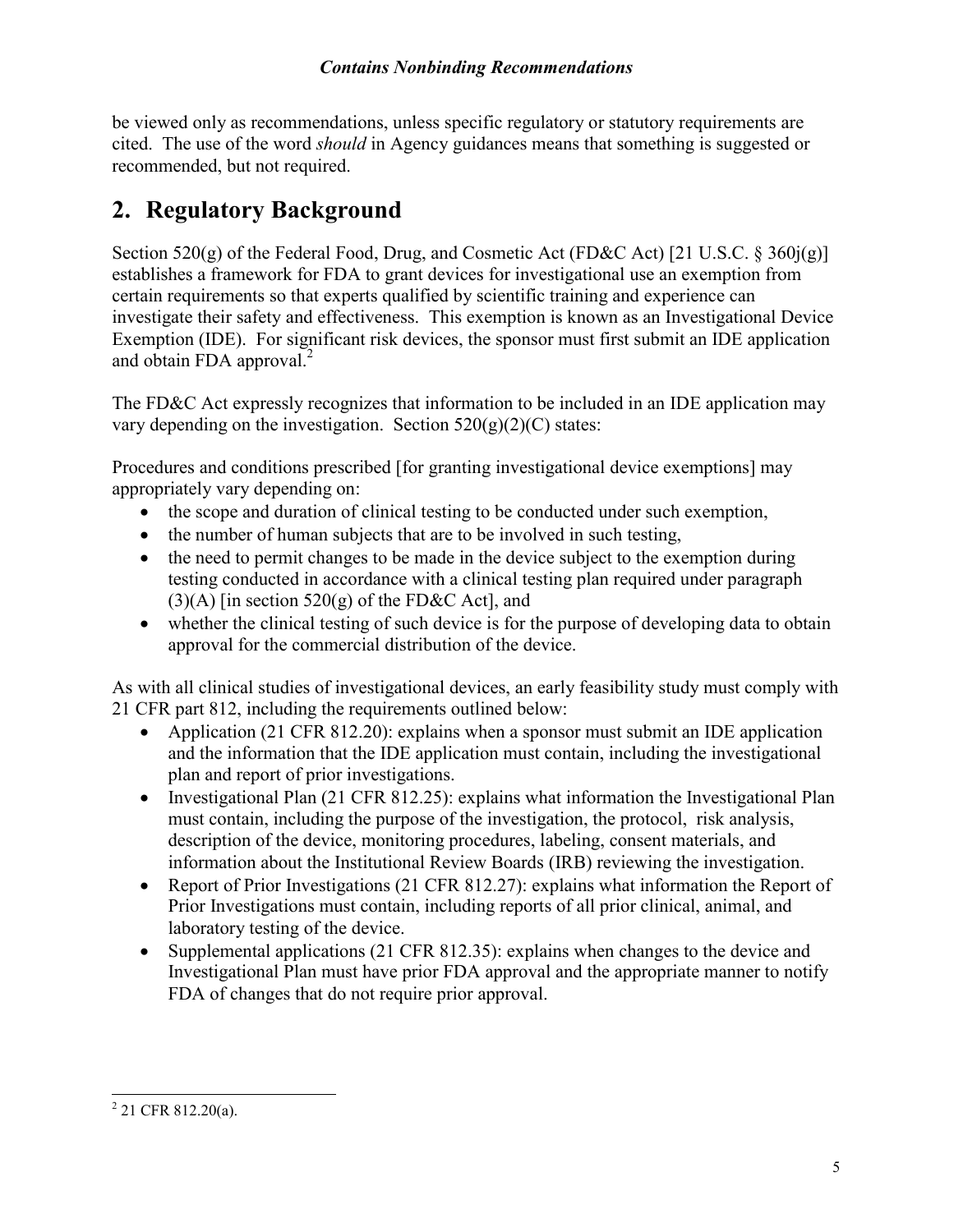Adopting the principles set forth in section  $520(g)(2)(C)$  of the FD&C Act, Sections 5-8 of this guidance clarify how some of these requirements should be applied to early feasibility study IDEs.

## <span id="page-5-0"></span>**3. Definitions and Scope**

For the purposes of this guidance, clinical study types are defined as follows:<sup>[3](#page-5-1)</sup>

- An **early feasibility study** is a limited clinical investigation of a device early in development, typically before the device design has been finalized, for a specific indication (e.g., innovative device for a new or established intended use, marketed device for a novel clinical application). It may be used to evaluate the device design concept with respect to initial clinical safety and device functionality in a small number of subjects (generally fewer than 10 initial subjects) when this information cannot practically be provided through additional nonclinical assessments or appropriate nonclinical tests are unavailable. Information obtained from an early feasibility study may guide device modifications. An early feasibility study does not necessarily involve the first clinical use of a device.
- A **first in human (FIH) study** is a type of study in which a device for a specific indication is evaluated for the first time in human subjects. This document only discusses FIH studies that meet the definition of an early feasibility study.
- A **traditional feasibility study** is a clinical investigation that is commonly used to capture preliminary safety and effectiveness information on a near-final or final device design to adequately plan an appropriate pivotal study. Because the study of a near-final or final device design takes place later in development than an early feasibility study, FDA would expect to see more nonclinical (or prior clinical) data in a traditional feasibility study IDE application.<sup>[4](#page-5-2)</sup> A traditional feasibility study does not necessarily need to be preceded by an early feasibility study.
- A **pivotal study** is a clinical investigation designed to collect definitive evidence of the safety and effectiveness of a device for a specified intended use, typically in a statistically justified number of subjects. It may or may not be preceded by an early and/or a traditional feasibility study.

Early feasibility studies may be conducted for multiple reasons, such as obtaining *initial* insights into:

- the clinical safety of the device-specific aspects of the procedure;
- whether the device can be successfully delivered, implanted or used;
- operator technique challenges with device use;
- human factors (e.g., difficulties in comprehending procedural steps);
- the clinical safety of the device (e.g., evaluation of device-related serious adverse events);
- whether the device performs its intended purpose (e.g., mechanical function, making intended measurements);

<span id="page-5-1"></span> $\overline{a}$ <sup>3</sup> In this guidance, the term 'feasibility' is considered synonymous with 'pilot.' For consistency purposes,

<sup>&#</sup>x27;feasibility' is the term that should be used in reference to the types of clinical studies that precede the pivotal study phase.

<span id="page-5-2"></span><sup>4</sup> Additional nonclinical testing could be completed concurrent with conducting the early feasibility study if needed to support the conduct of a traditional feasibility or pivotal study.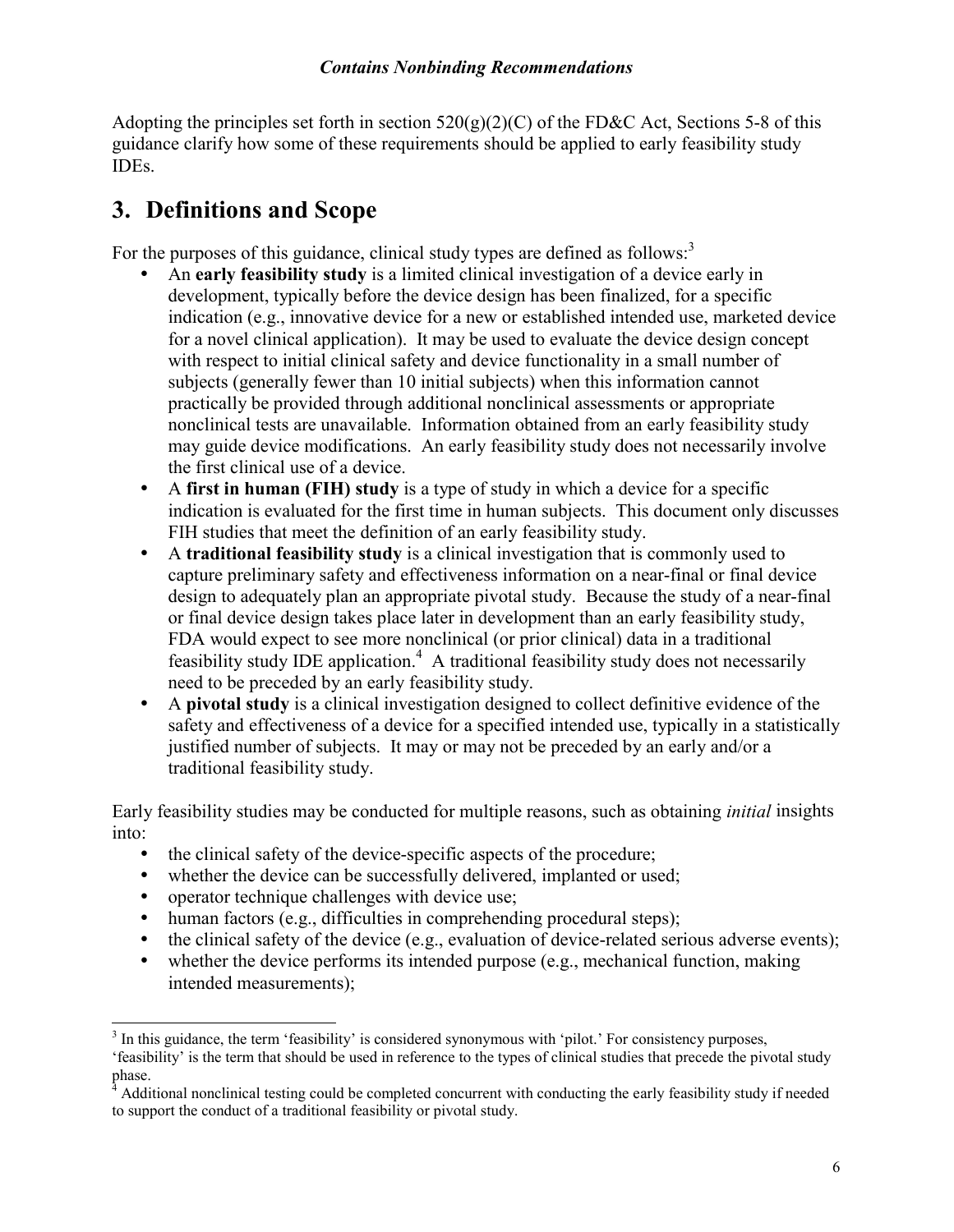- device failures:
- patient characteristics that may impact device performance (e.g., anatomical limitations); and
- therapeutic parameters (e.g., energy applied, sizing, dose released) associated with device use.

Unlike traditional feasibility studies, which are focused on providing initial clinical safety and effectiveness information for a near final or final device design or capturing data to guide the development of a pivotal study, early feasibility studies have a broader purpose. Early clinical experience obtained from an early feasibility study increases the efficiency of the device development process, as it may be used to:

- identify appropriate modifications to the procedure or device;<br>• ontimize onerator technique:
- optimize operator technique;
- refine the intended use population;
- refine nonclinical test plans or methodologies; and
- develop subsequent clinical study protocols.

To determine which type of clinical study (early feasibility, traditional feasibility, or pivotal) is appropriate to pursue, certain factors, such as the novelty of the device, its intended clinical use, the stability of the device design, and the amount of test data available to support the IDE application should be considered. An early feasibility study is appropriate when device changes are expected and when, due to the novelty of the device or its intended use, a clinical study is expected to provide information that cannot be practically obtained through additional nonclinical assessments. An early feasibility study may be appropriate even if a device or a prototype of the device has previously been used clinically for the intended clinical use. Note that not all novel devices or uses warrant an early feasibility study, nor would FDA mandate that an early feasibility study be conducted. A traditional feasibility study or a pivotal study may be more appropriate if the device design is near-final or final, respectively, depending on the amount of data available to justify the study. Prior to IDE submission and to avoid preventable delays, it is advisable to contact FDA to determine whether the proposed investigation can be classified as an early feasibility study.

The guidance provided herein is specific to early feasibility study IDEs only and is not applicable to other types of clinical studies. As discussed above, excluded from the scope of this document are studies involving the first human use of a device that do not otherwise meet the definition of an early feasibility study. For example, the first human use of a non-innovative device for a well-understood clinical use could appropriately be evaluated under a traditional feasibility or a pivotal study rather than an early feasibility study.

## <span id="page-6-0"></span>**4. Overview**

FDA recognizes the value of encouraging medical device innovation to address clinical needs and improve patient care, particularly when alternative treatments or assessments are unavailable, ineffective, or associated with substantial risks to patient safety. This guidance has been developed to facilitate the early clinical evaluation of medical devices in the United States under the IDE regulations, using risk mitigation strategies that appropriately protect human subjects in early feasibility studies.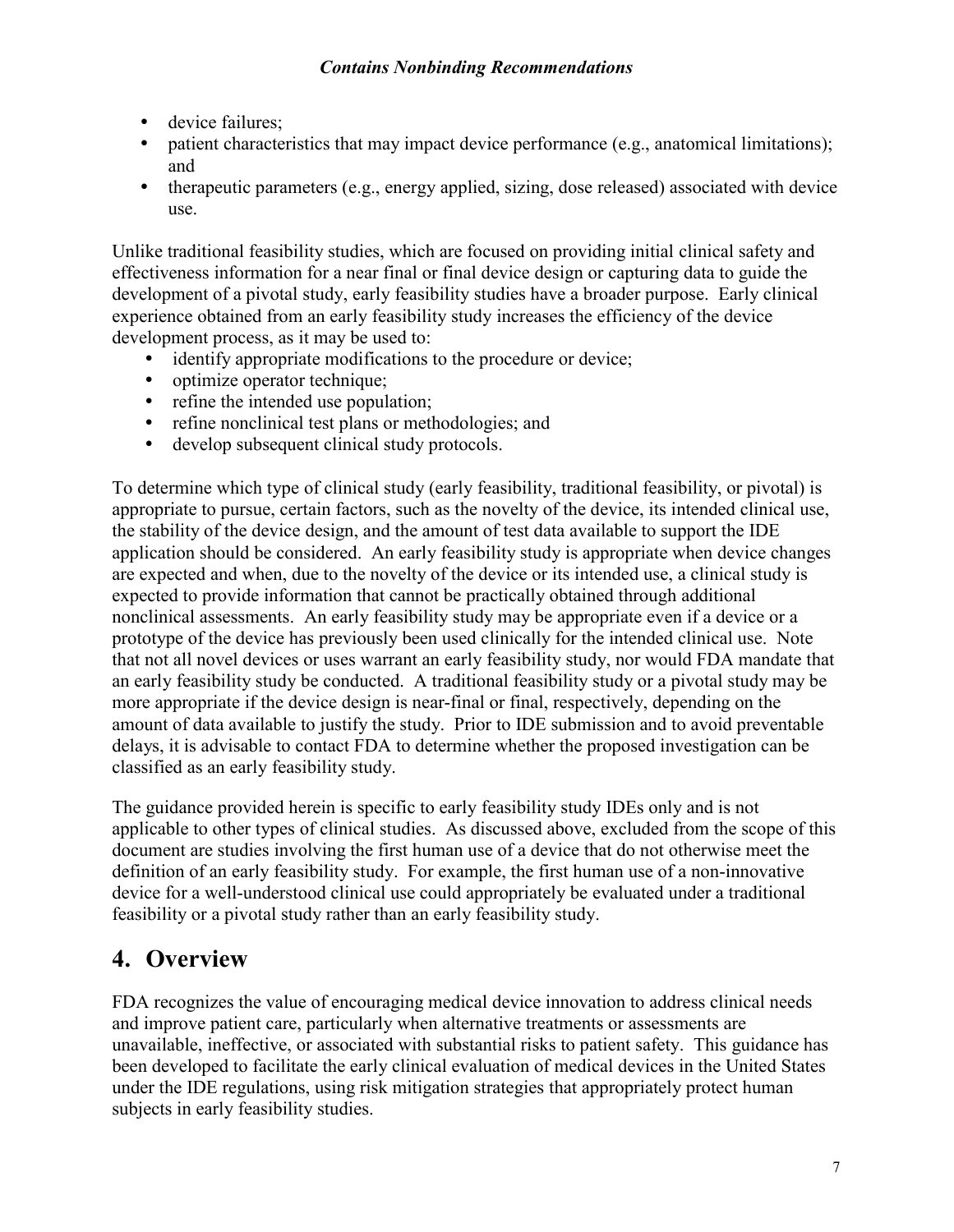An early feasibility study IDE application must comply with section  $520(g)$  of the FD&C Act [21 U.S.C. § 360j(g)] and 21 CFR part 812; however, the procedures and conditions prescribed for IDEs may vary depending on the type of clinical study (see Section 2).

This guidance outlines new policy regarding the application for and approval of early feasibility study IDEs. The essential elements of this policy are as follows:

- 1. FDA approval of an IDE application for an early feasibility study**,** including certain first in human studies**,** may be based on less nonclinical data than would be expected for a traditional feasibility or a pivotal study (see Section 5). This is because early feasibility studies are only appropriate when additional nonclinical testing would not provide the information needed to advance the developmental process. Identification of the data necessary to support an early feasibility study should be based on a thorough device evaluation strategy that describes the device procedure, performance, and basic safety-related attributes and addresses the potential failure modes (see Section 6.3). This policy is intended to facilitate initiation of clinical studies in the United States earlier in the device development process than has historically occurred.<sup>[5](#page-7-0)</sup>
- 2. This guidance introduces new approaches to facilitate timely device and clinical protocol modifications during an early feasibility study (see Section 8), while still requiring compliance with the IDE regulations in 21 CFR part 812, as follows:
	- · more types of modifications that can be made under a 5-day notification without prior FDA approval, as compared with other types of studies;
	- · a contingent approval process that permits changes contingent upon acceptable nonclinical test results without requiring additional FDA action; and
	- interactive review of IDE supplements and amendments.

This guidance document highlights and reviews key principles unique to an early feasibility study IDE with respect to the Report of Prior Investigations, the clinical protocol, risk mitigation strategies, and subject protection measures (see Sections 6 and 7).

Throughout this early feasibility study guidance, there are recommendations for sponsors to interact with FDA, utilizing the Pre-Submission (Pre-Sub) process to optimize the preparation and quality of early feasibility study IDE applications.<sup>[6](#page-7-1)</sup> Appendix 1 summarizes the key elements for an early feasibility study Pre-Sub.[7](#page-7-2)

<span id="page-7-0"></span> $\overline{a}$ <sup>5</sup> Note that this guidance does not recommend that sponsors prematurely initiate clinical testing when further useful and appropriate nonclinical testing can be performed for the particular device the sponsor is developing.

<span id="page-7-1"></span><sup>&</sup>lt;sup>6</sup> For more information on the Pre-Submission process, see FDA's draft guidance "[Medical Devices: The Pre-](http://www.fda.gov/MedicalDevices/DeviceRegulationandGuidance/GuidanceDocuments/ucm310375.htm)[Submission Program and Meetings with FDA Staff"](http://www.fda.gov/MedicalDevices/DeviceRegulationandGuidance/GuidanceDocuments/ucm310375.htm)

[<sup>\(</sup>http://www.fda.gov/MedicalDevices/DeviceRegulationandGuidance/GuidanceDocuments/ucm310375.htm\).](http://www.fda.gov/MedicalDevices/DeviceRegulationandGuidance/GuidanceDocuments/ucm310375.htm)  FDA's draft guidance represents FDA's proposed approach on this topic.

<span id="page-7-2"></span> $<sup>7</sup>$  In the context of this guidance, the term "Pre-Sub" means a request for informal FDA feedback on information,</sup> such as a proposed non-clinical testing plan or a draft clinical study protocol, submitted prior to the formal submission of an original IDE (to initiate an early feasibility study) or IDE supplement (to request changes to the device or study protocol).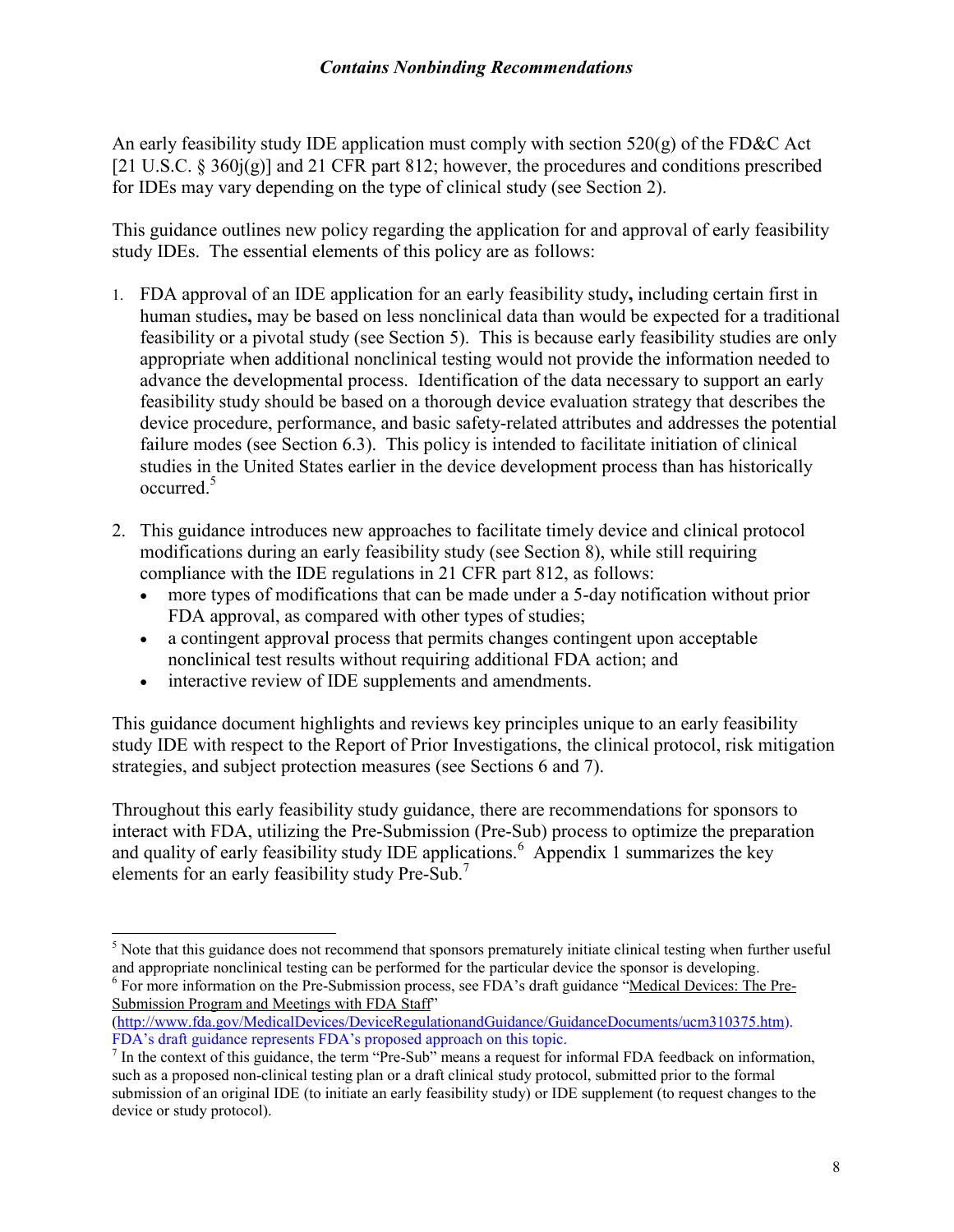This guidance is not intended to address all required elements of IDE applications or to provide a comprehensive tutorial on best clinical practices for investigational medical device studies. Furthermore, while this document outlines the general principles for preparing and reviewing early feasibility study IDE applications, it is not intended to provide guidance on the devicespecific nonclinical information needed to justify initiation of an early feasibility study, or the specific data required to progress to other phases of clinical study for a particular device type or clinical indication. It is recommended that discussions regarding justification for study initiation take place during the Pre-Sub process.

## <span id="page-8-0"></span>**5. Targeting approval for an Early Feasibility Study IDE Application**

Because there are differences in the amount and type of information that is needed for an early feasibility study as compared to a traditional feasibility or pivotal study, the IDE application should clearly state that the proposed study is an early feasibility study and provide justification for conducting this type of study. To improve the likelihood of IDE approval, the following questions should be addressed with supporting information in the original early feasibility study IDE application:

- 1. What is the clinical condition to be treated or assessed by the device?
- 2. What is the standard of care for the clinical condition and expected clinical outcomes associated with the standard of care?
- 3. What are the anticipated benefits associated with use of the study device?
- 4. Is the information included in the Report of Prior Investigations (Section 6) adequate to support initiation of the study?
- 5. Does the Investigational Plan include a thorough risk analysis, sufficient risk mitigation strategies, adequate human subject protection measures, and an appropriate clinical study protocol (see Section 7)?
- 6. Are the potential risks associated with the device use likely to be outweighed by the anticipated benefits of the early feasibility study, that is, is initiation of the clinical study justified based on the clinical need for the device, Report of Prior Investigations and Investigational Plan?

FDA may approve an investigation as proposed, approve it with conditions, or disapprove it.<sup>[8](#page-8-1)</sup> FDA will generally disapprove an IDE if there is reason to believe that the foreseeable risks to the study subjects are not outweighed by the anticipated benefits to the subjects and the importance of the knowledge to be gained.<sup>[9](#page-8-2)</sup> When addressing benefit/risk for an early feasibility study, the concepts discussed in the FDA guidance, ["Factors to Consider When Making Benefit-](http://www.fda.gov/MedicalDevices/DeviceRegulationandGuidance/GuidanceDocuments/ucm267829.htm)[Risk Determinations in Medical Device Premarket Approval and](http://www.fda.gov/MedicalDevices/DeviceRegulationandGuidance/GuidanceDocuments/ucm267829.htm) *De Novo* Classifications" ([http://www.fda.gov/MedicalDevices/DeviceRegulationandGuidance/GuidanceDocuments/ucm2](http://www.fda.gov/MedicalDevices/DeviceRegulationandGuidance/GuidanceDocuments/ucm267829.htm) [67829.htm\) should be considered. For early feasibility studies, in addition to the potential risks](http://www.fda.gov/MedicalDevices/DeviceRegulationandGuidance/GuidanceDocuments/ucm267829.htm)  and anticipated benefits to the study subjects and the knowledge to be gained, relevant benefit/risk considerations may include the availability of safe and effective alternative therapies;

<span id="page-8-1"></span><sup>&</sup>lt;sup>8</sup> See 21 CFR 812.30(a).

<span id="page-8-2"></span> $9^9$  See 21 CFR 812.30(b)(4).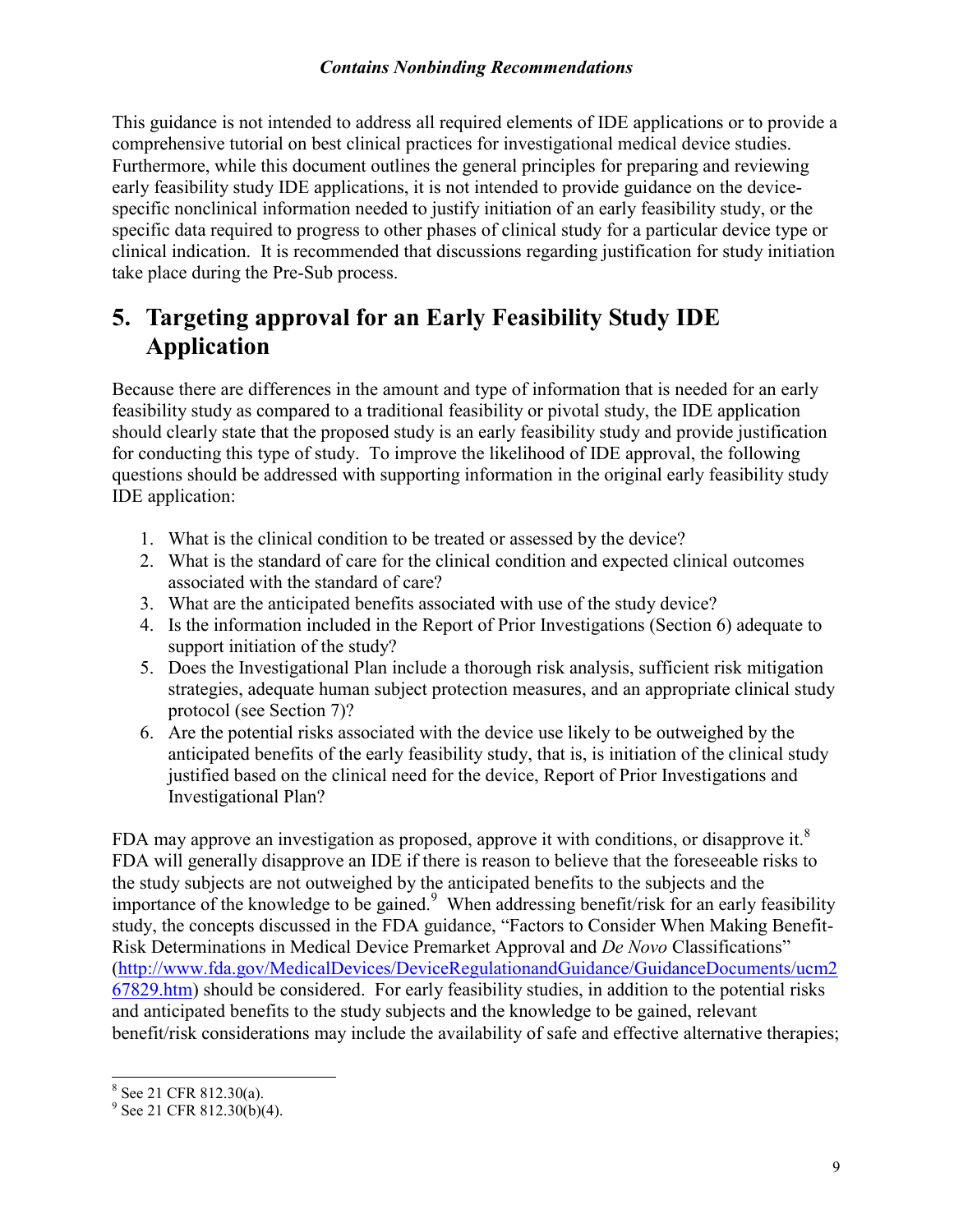prospective study subjects' tolerance for risk; risk mitigation strategies included in the clinical protocol; and information indicating that the device should perform as intended and catastrophic failure will not likely occur.

Early feasibility studies are designed to gain initial clinical insights when additional nonclinical testing methods are not available or adequate to provide the information needed to advance device development. These studies may be initiated before the design of the device is finalized and, in light of the early stage of device development and the small number of subjects, may be justified based on less evidence than for other types of clinical studies. As a result, they may carry greater unknown risk than traditional feasibility and pivotal studies. This makes human subject protection measures, such as adequate informed consent and IRB review, all the more important in an early feasibility study (see Section 7).<sup>[10](#page-9-1)</sup> At the same time, benefits deriving from the knowledge to be gained may be substantial during the early phase of device development, particularly for innovative devices or intended uses. Even though early feasibility studies are not designed or intended to generate statistically valid results, they should be conducted for specified purpose(s), enroll the appropriate subjects, utilize meaningful endpoints, and capture relevant information so that the results can be used to further device development. Importantly, although early feasibility studies can begin before the design of the device is finalized, there still should be reason to believe that the device will function as intended.

Compared to a traditional feasibility or pivotal study, less nonclinical data would generally need to be included in the Report of Prior Investigations for an early feasibility study IDE application. For example, nonclinical testing using small sample sizes or short implant durations for *in vivo* animal studies may be sufficient to justify initiation of an early feasibility study. Under this approach, if additional and longer-term bench and animal testing are needed to support a larger clinical study of a near-final or final device design, these tests could be completed concurrently with the early feasibility study.

Some essential elements of a pivotal study, such as a prospective definition of study success and a prespecified data analysis plan, are not necessary for early feasibility study IDE applications. In addition, an early feasibility study protocol may be subject to fewer constraints as compared to a pivotal study protocol. For example, for early feasibility studies, sequential enrollment typically would not be necessary.

## <span id="page-9-0"></span>**6. Report of Prior Investigations**

The requirements in 21 CFR 812.27 apply to the Report of Prior Investigations for early feasibility study IDE applications. The information in this section is intended to clarify how certain of these requirements apply to early feasibility studies and to provide guidance on the content of the Report of Prior Investigations for an early feasibility study IDE.

The Report of Prior Investigations must include the information needed to justify a clinical investigation of a device.<sup>[11](#page-9-2)</sup> For early feasibility studies, this information should:

<span id="page-9-1"></span> $\overline{a}$  $10$  See 21 CFR parts 50 and 56.

<span id="page-9-2"></span> $11$  21 CFR 812.27(a).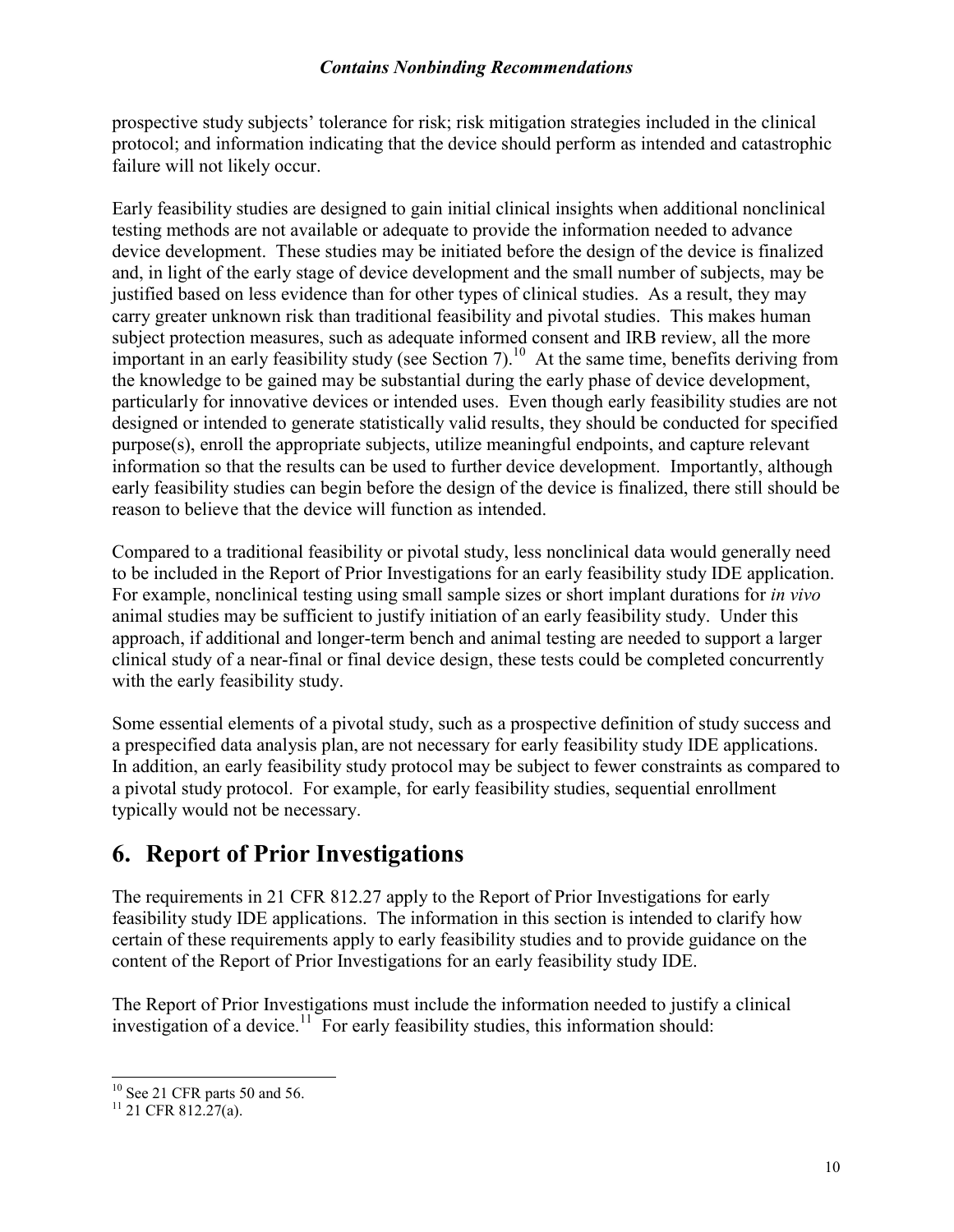- · support an expectation of acceptable clinical use (e.g., successful device placement using a benchtop model that simulates clinical conditions and/or a suitable animal model) and that the device will function as intended;
- · address basic device safety, including, but not limited to, sterility, biocompatibility, software verification and validation, electromagnetic compatibility, chemical compatibility (e.g., with concomitant drugs); and
- · characterize catastrophic failure modes and identify risk mitigation approaches.

When adequately justified, the information may be generated from tests utilizing nonstandardized methodologies (e.g., using loading conditions that are not specified in a guidance document or voluntary standard to evaluate fatigue properties of a device for a new intended use, or using less sensitive testing equipment than specified in a standard). In determining the testing needed, the sponsor should consider the clinical significance of potential failures and the ability to predict clinical performance based on nonclinical testing. A sponsor may be able to justify deferral of certain testing until later stages of device development.

### <span id="page-10-0"></span>*6.1 Content of the Report of Prior Investigations for an early feasibility study IDE*

The information to be provided in the Report of Prior Investigations for an early feasibility study IDE application should be presented in three main sections: (1) Background, (2) Executive Summary, and (3) Detailed Reports:<sup>[12](#page-10-1)</sup>

- (1) The Background section should emphasize the unique aspects of the device design and intended patient population that will be considered when FDA evaluates whether the information provided justifies the initiation of an early feasibility study. This section should describe:
	- the clinical context for the early feasibility study:
		- the clinical condition the device is intended to treat or assess;
		- the standard of care, including the types and severity of risks and the benefits associated with current treatment options;
		- the types and severity of potential risks and the anticipated benefits that may be associated with the study device; and
		- the rationale for exposing the target population to the potential risks (i.e., whether the anticipated benefits that may be associated with the use of the study device justify the potential risks, recognizing the benefits and risks posed by current treatment or assessment options);
	- the design concept; and

 $\overline{a}$ 

 a summary justification regarding the amount and type of information/data needed to support initiation of the early feasibility study in the specified patient population, with comment on, or comparison to, what may be expected to support the initiation of a larger clinical study.

<span id="page-10-1"></span><sup>&</sup>lt;sup>12</sup> Please consult 21 CFR 812.27 for the elements that must be included in a Report of Prior Investigations.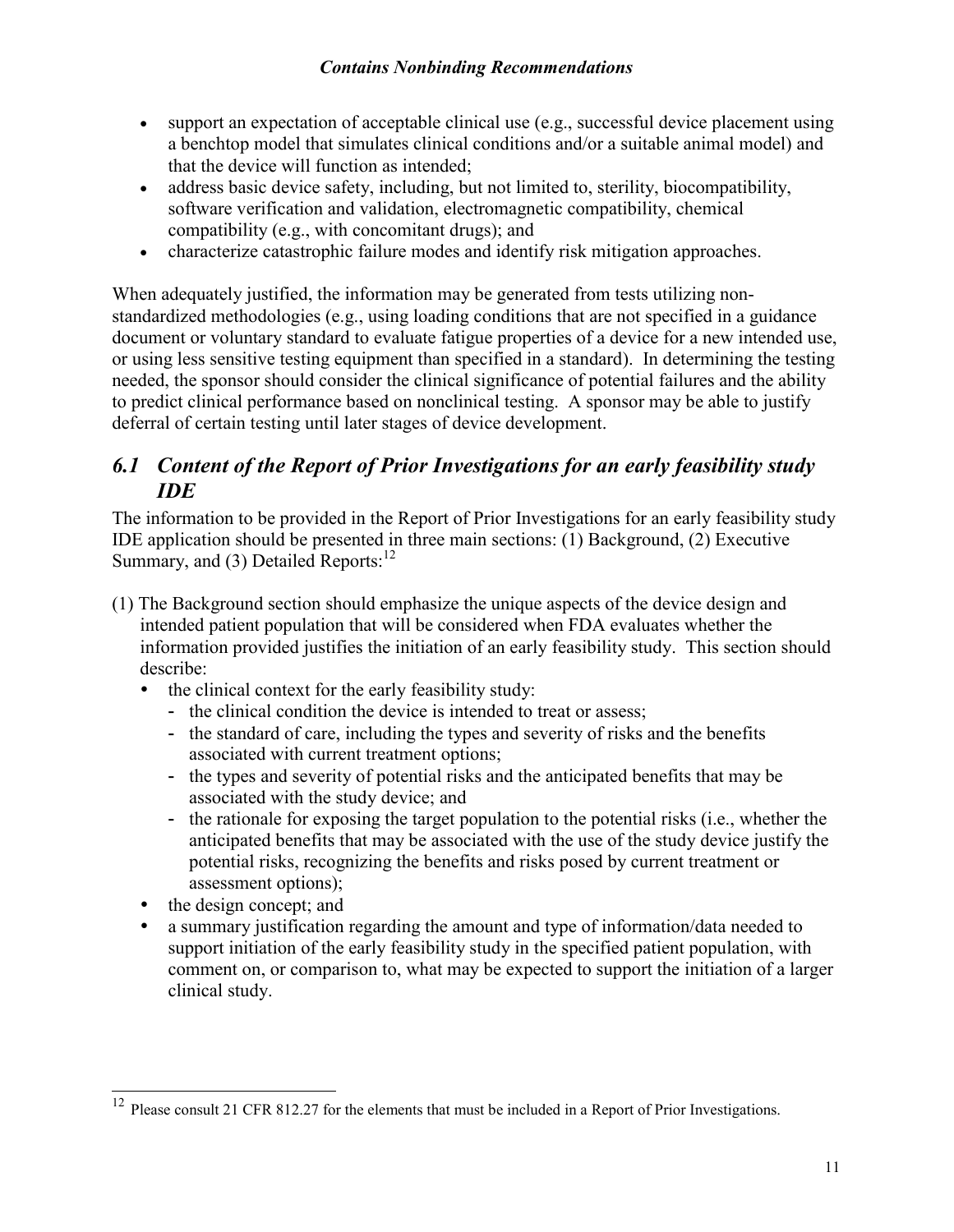- (2) The Executive Summary section should provide a summary of the information provided and an explanation as to why this information is adequate to support study initiation. This section should include:
	- a summary description of the nonclinical testing that has been performed and relevant clinical information;
	- · a device evaluation strategy table, as described below, that references the relevant individual test reports for the data and/or information collected to address each device or procedure-related attribute; and
	- · a table describing the purpose of each test or analysis, test sample description, sample size, acceptance criteria (if available), test results, any potential clinical significance of the results, and cross reference to the test reports.
- (3) The Detailed Reports section should include the reports for tests conducted and additional information available to support the initiation of the early feasibility study. This section should include:
	- individual reports for each bench and laboratory test, computational modeling analysis (e.g., finite element analysis), and *in vivo* animal study:
		- o each test report should include the purpose, test method, sample selection, results, discussion of the acceptability of the results, and when appropriate, justification and clinical applicability of the acceptance criteria;<sup>[13](#page-11-1)</sup>
	- a summary of leveraged nonclinical information in appropriate detail, depending on the source of the information, such as:
		- o individual test reports not previously submitted to FDA;
		- o references to previously reviewed regulatory submissions;
		- o reports in the published literature
	- · a summary of any relevant clinical information, with references, if available.

The following sections provide further guidance on the purpose and preparation of the key elements of a Report of Prior Investigations for an early feasibility study IDE.

### <span id="page-11-0"></span>*6.2 Design concept*

The Background section of a Report of Prior Investigations for an early feasibility study IDE should include information to clearly describe the design concept, such as the:

- · device description (e.g., physical description, figures, materials of construction, software documentation), principles of operation, what the device key design features are intended to do, and how the key design features accomplish the intended objective;
- · intended clinical use, designated by the medical condition or lesion type to be treated or assessed, and any associated anatomical locations and limitations;
- · conditions of use/intended *in vivo* environment; and
- minimum design-life of the device (i.e., the minimum duration for which a device has been designed to function as intended).

<span id="page-11-1"></span> $\overline{a}$ <sup>13</sup> Characterization tests (i.e., testing conducted to describe the device) may not have specified acceptance criteria and it may not be possible to establish acceptance criteria until clinical data are obtained.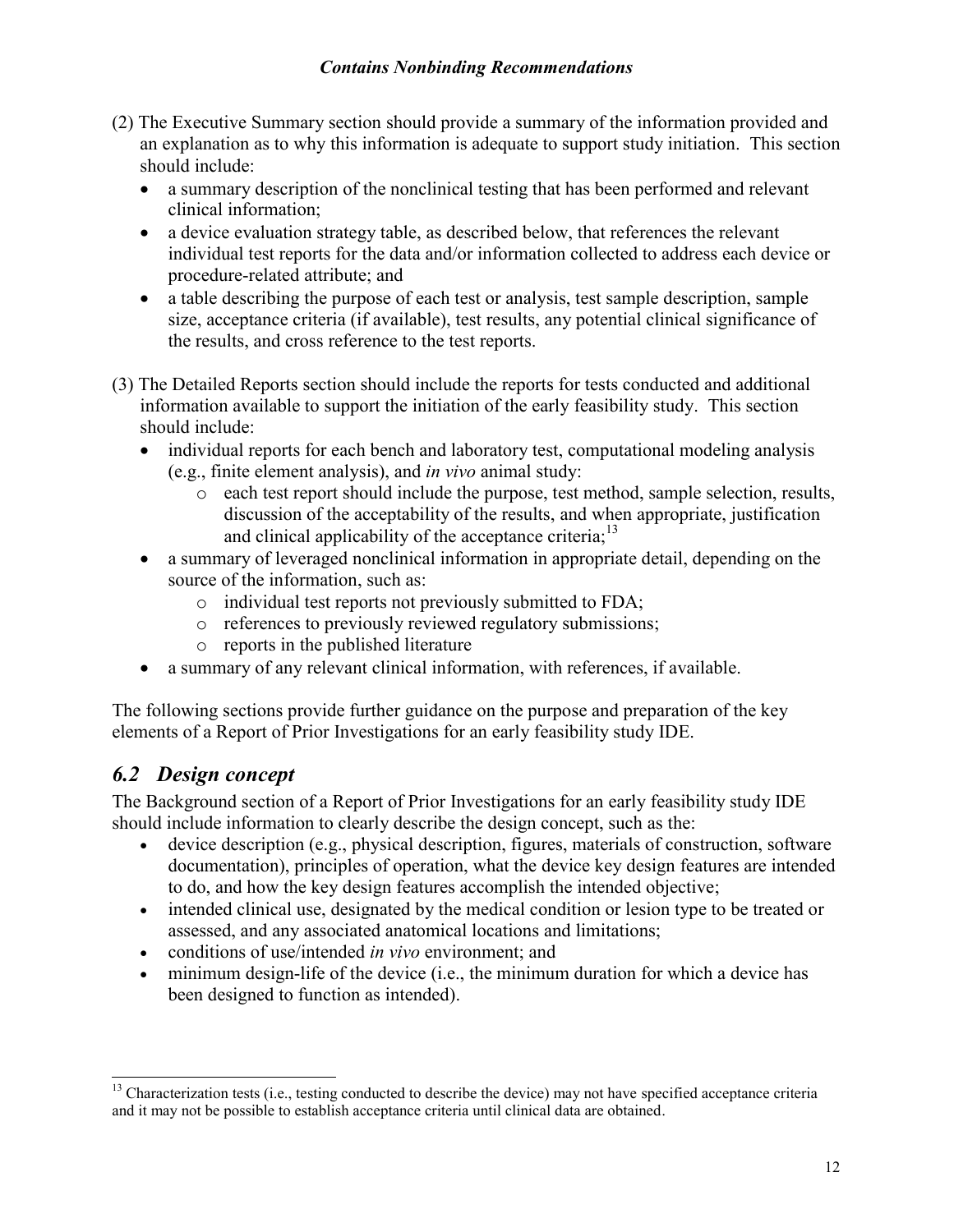The device design concept provides the basis for identifying the appropriate testing and test methodologies and guides the device evaluation strategy.

### <span id="page-12-0"></span>*6.3 Device evaluation strategy*

The device evaluation strategy in the Executive Summary section of a Report of Prior Investigations should describe and justify the leveraged information and testing conducted to support initiation of an early feasibility study, with cross-references to the Detailed Reports section of a Report of Prior Investigations. The purpose of the device evaluation strategy is to facilitate FDA's understanding of the value of the leveraged information and why the information included in the Report of Prior Investigations is adequate to support IDE approval. To maximize the efficient use of sponsor and FDA resources, it is desirable for the sponsor to consult with FDA and for both parties to reach agreement on the strategy before the sponsor conducts the proposed testing. Therefore the device evaluation strategy would optimally be discussed during Pre-Sub interactions. This is particularly important when:

- the sponsor is providing less nonclinical data as compared to what would be expected for a traditional feasibility or pivotal study;
- there is no FDA guidance or voluntary standard specific to the device and intended use proposed to be studied; and/or
- certain nonclinical tests are more relevant than others in addressing basic safety and potential catastrophic failures, or to support basic device functionality.

Section 6.3.1 describes a systematic method for presenting the device evaluation strategy for an early feasibility study. This method involves identifying the key information necessary to justify initiation of the study based on a risk assessment, taking into consideration the anticipated benefits that may be associated with the device.

Even if testing has been done in accordance with a guidance document or voluntary standard, a justification should be provided to explain why the testing specified in the guidance or standard applies to the device and its intended use. This may involve a modification of the device evaluation strategy process described in Section 6.3.1, focusing on the unique aspects of the device or intended use as compared to those specifically addressed by the guidance or standard.

Section 6.3.2 presents an option for obtaining early FDA feedback on a comprehensive device evaluation strategy that extends beyond the early feasibility phase.

#### <span id="page-12-1"></span>**6.3.1 Device evaluation strategy for an early feasibility study**

The device evaluation strategy for an early feasibility study should be based on a risk/benefit assessment.<sup>[14](#page-12-2)</sup> In general, for an early feasibility study, the evaluation strategy should be focused on identifying the information needed to address significant safety concerns and support basic device functionality.

The device evaluation strategy is best outlined in a table, with the following column headings:

<span id="page-12-2"></span> $\overline{a}$ <sup>14</sup> At the early feasibility stage, a descriptive assessment may be more informative than a formal failure modes and effect analysis (FMEA), which provides a quantitative ranking of risks.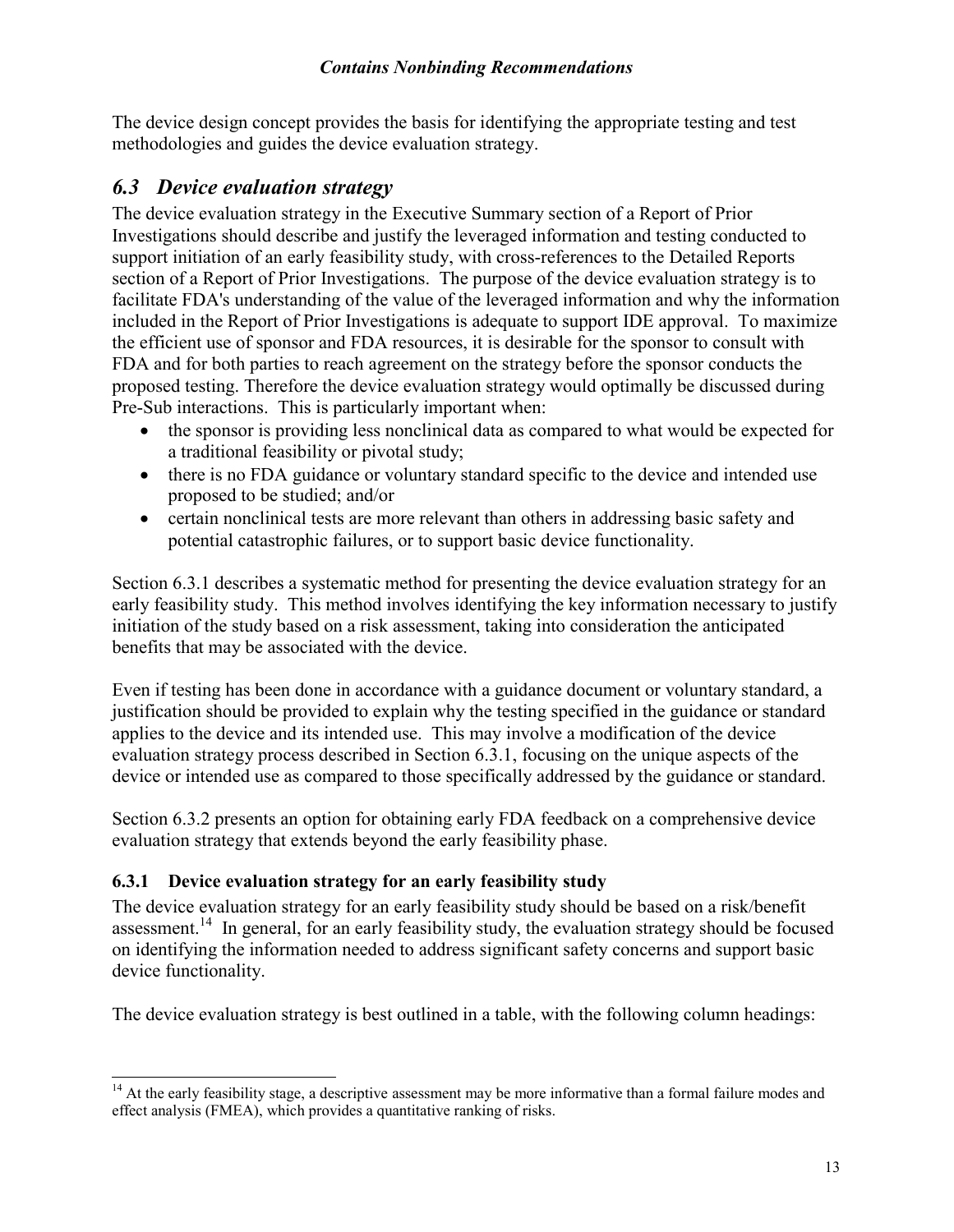*Column 1, Device Attribute*: Each procedure-related function, performance-related function, and basic safety-related feature required for the device to achieve the desired performance (i.e., benefit).

Note: For the purpose of the device evaluation strategy, a function is defined as the ability of the device to accomplish a goal and a feature is defined as an essential property of the device.

- *Column 2, Potential Failure Modes*: For each Device Attribute, the types of problems or failures that might occur and could result in consequences to the device or study subject if the function or feature is not attained.
- *Columns 3 and 4, Potential Device and Clinical Effects of Failure*: For each Potential Failure Mode, the potential effects of the failure mode on the device and/or study subject (i.e., risks).
- *Column 5, Device Design Information*: For each Potential Failure Mode, the design characteristics intended to provide the function or feature or to address or mitigate the potential failure mode. Relevant anticipated benefits associated with the design characteristics may be highlighted in this column.
- *Columns 6 and 7, Leveraged Nonclinical Information and Supportive Clinical Information*: For each Attribute and/or Potential Failure Mode, the information from internal or external sources to supplement the assertions that:

a) the function or feature will be attained; and/or

b) the failure mode will not likely occur or will not be catastrophic if it does occur.

- *Column 8, Nonclinical Device Testing*: The bench, laboratory, analytical, and/or animal testing of the study device (i.e., the device that will be used in the clinical study) to complete the evaluation of the attribute and the potential failure mode(s).
- *Column 9, Clinical Study Mitigation Strategies*: For each Potential Clinical Effect of Failure, the mitigation strategies included in the clinical protocol intended to minimize the frequency or severity of the potential clinical effects resulting from a failure to attain the attribute.

Note: Although the Clinical Study Mitigation Strategies are a subset of the risk mitigation strategies included in the risk analysis section of the Investigational Plan, they should be presented within the device evaluation strategy table to emphasize their applicability to specific failure modes and effects of failure.

Table 1 defines the device evaluation strategy column headings and Table 2 describes the information recommended for inclusion in a device evaluation strategy table.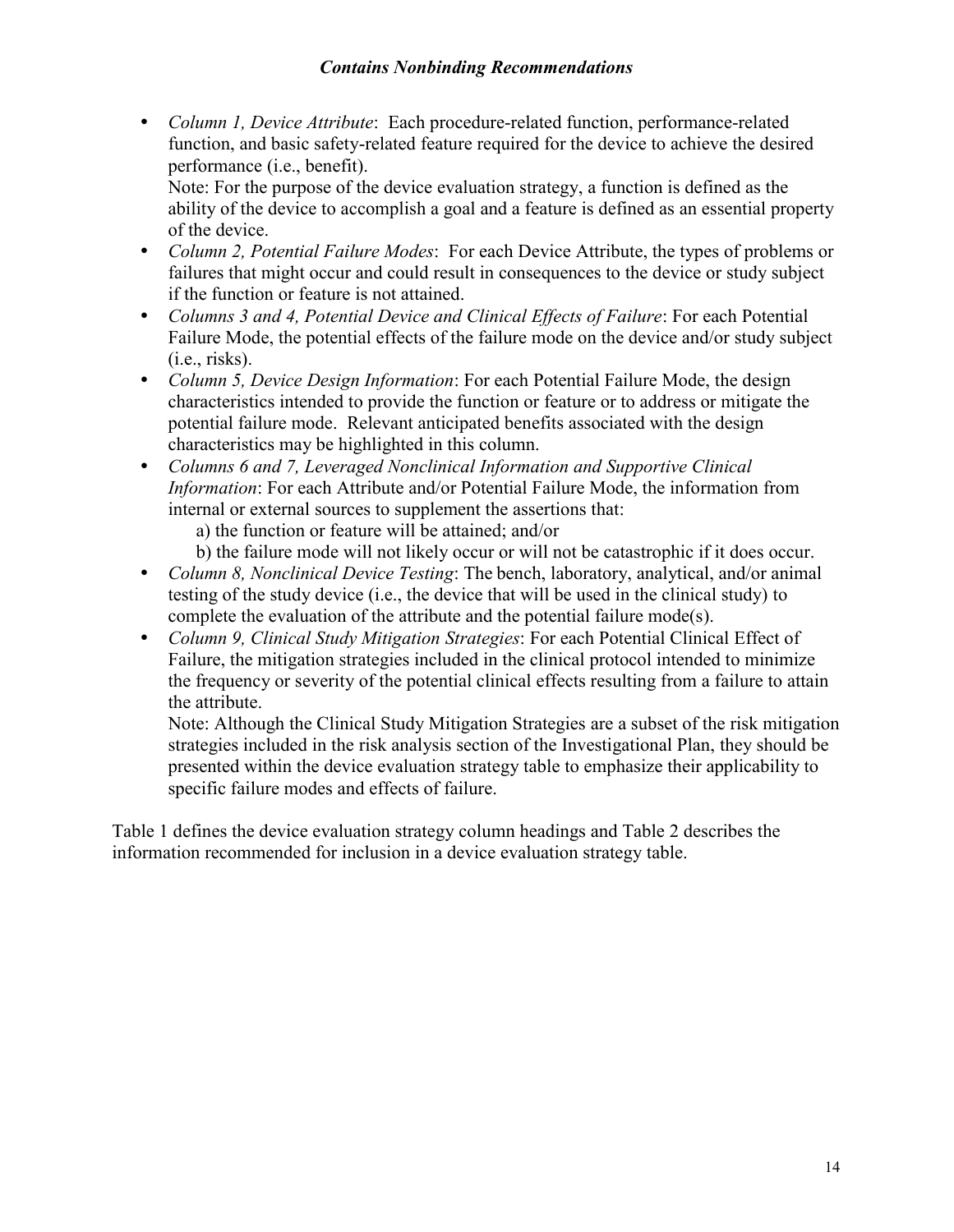| Column 1                                                                                                                                                                                                                                                                             | Column <sub>2</sub>                                                                                                                                                         | Column <sub>3</sub>                                                       | Column 4                                                                            | Column <sub>5</sub>                                                                                                                                                                                                                                                                                                                                                                                                                                                                                                                             | Column <sub>6</sub><br>Column <sub>7</sub>                                                                                                                                                                                                                                                         |                                                                                                                                                                                                                                                                                                                                                                                                                 | Column 8                                                                                                                                                                                                                                                                                                 | Column 9                                                                                                                                                                                                                       |
|--------------------------------------------------------------------------------------------------------------------------------------------------------------------------------------------------------------------------------------------------------------------------------------|-----------------------------------------------------------------------------------------------------------------------------------------------------------------------------|---------------------------------------------------------------------------|-------------------------------------------------------------------------------------|-------------------------------------------------------------------------------------------------------------------------------------------------------------------------------------------------------------------------------------------------------------------------------------------------------------------------------------------------------------------------------------------------------------------------------------------------------------------------------------------------------------------------------------------------|----------------------------------------------------------------------------------------------------------------------------------------------------------------------------------------------------------------------------------------------------------------------------------------------------|-----------------------------------------------------------------------------------------------------------------------------------------------------------------------------------------------------------------------------------------------------------------------------------------------------------------------------------------------------------------------------------------------------------------|----------------------------------------------------------------------------------------------------------------------------------------------------------------------------------------------------------------------------------------------------------------------------------------------------------|--------------------------------------------------------------------------------------------------------------------------------------------------------------------------------------------------------------------------------|
|                                                                                                                                                                                                                                                                                      |                                                                                                                                                                             |                                                                           |                                                                                     |                                                                                                                                                                                                                                                                                                                                                                                                                                                                                                                                                 | <b>Knowledge Base</b>                                                                                                                                                                                                                                                                              |                                                                                                                                                                                                                                                                                                                                                                                                                 |                                                                                                                                                                                                                                                                                                          |                                                                                                                                                                                                                                |
|                                                                                                                                                                                                                                                                                      |                                                                                                                                                                             | <b>Potential Effects of</b><br><b>Failure</b>                             |                                                                                     |                                                                                                                                                                                                                                                                                                                                                                                                                                                                                                                                                 |                                                                                                                                                                                                                                                                                                    | <b>Supportive Information</b>                                                                                                                                                                                                                                                                                                                                                                                   |                                                                                                                                                                                                                                                                                                          |                                                                                                                                                                                                                                |
| <b>Device Attribute</b>                                                                                                                                                                                                                                                              | <b>Potential Failure</b><br><b>Modes</b>                                                                                                                                    | <b>Potential</b><br><b>Device</b><br><b>Effects of</b><br><b>Failure</b>  | <b>Potential</b><br><b>Clinical</b><br><b>Effects of</b><br><b>Failure</b>          | <b>Device Design</b><br><b>Information</b>                                                                                                                                                                                                                                                                                                                                                                                                                                                                                                      | Leveraged<br><b>Nonclinical</b><br><b>Information</b>                                                                                                                                                                                                                                              | <b>Supportive</b><br><b>Clinical</b><br><b>Information</b>                                                                                                                                                                                                                                                                                                                                                      | <b>Nonclinical Device</b><br><b>Testing</b>                                                                                                                                                                                                                                                              | <b>Clinical Study</b><br><b>Mitigation</b><br><b>Strategies</b>                                                                                                                                                                |
| Each individual<br>device function or<br>feature required<br>for the device to<br>achieve the<br>overall desired<br>performance.<br>Note: A function<br>is the ability of<br>the device to<br>accomplish a<br>goal and a<br>feature is an<br>essential<br>property of the<br>device. | The failures that<br>might occur and<br>could result in<br>consequences<br>(effects) to the<br>device or study<br>subject if the<br>function or feature<br>is not attained. | The<br>potential<br>effect(s) of<br>the failure<br>mode on<br>the device. | The<br>potential<br>effect(s) of<br>the failure<br>mode on<br>the study<br>subject. | The design<br>characteristics<br>intended to provide<br>the function or<br>feature or to address<br>or mitigate the<br>potential failure<br>mode, and the<br>anticipated benefits<br>of these<br>characteristics.<br>And, if applicable,<br>relevant information<br>considered in the<br>design of the device<br>(i.e., design input) to<br>support the<br>assertions that:<br>a) the function or<br>feature will be<br>attained; and/or<br>b) the failure mode<br>will not likely occur or<br>will not be<br>catastrophic if it does<br>occur. | Nonclinical<br>information<br>leveraged from<br>internal or<br>external<br>sources to<br>support the<br>assertions that:<br>a) the function<br>or feature will<br>be attained;<br>and/or<br>b) the failure<br>mode will not<br>likely occur or<br>will not be<br>catastrophic if it<br>does occur. | Relevant clinical<br>experience<br>obtained from<br>internal or<br>external sources<br>for a similar<br>device or<br>indication to<br>support the<br>assertion that:<br>a) the function or<br>feature will be<br>attained: and/or<br>b) based on an<br>evaluation of the<br>clinical effects of<br>failure, the failure<br>mode will not<br>likely occur or will<br>not be<br>catastrophic if it<br>does occur. | Bench, laboratory,<br>analytical, and/or<br>animal testing of the<br>study device (i.e., the<br>device that will be<br>used in the clinical<br>study) to complete the<br>evaluation of the<br>attribute and the<br>potential failure<br>mode(s), considering<br>the information in<br>Columns 3-7 and 9. | Mitigation<br>strategies<br>included in the<br>clinical protocol<br>intended to<br>minimize the<br>frequency or<br>severity of the<br>potential clinical<br>effects resulting<br>from a failure to<br>attain the<br>attribute. |

#### **Table 1: Column Definitions for a Device Evaluation Strategy Table**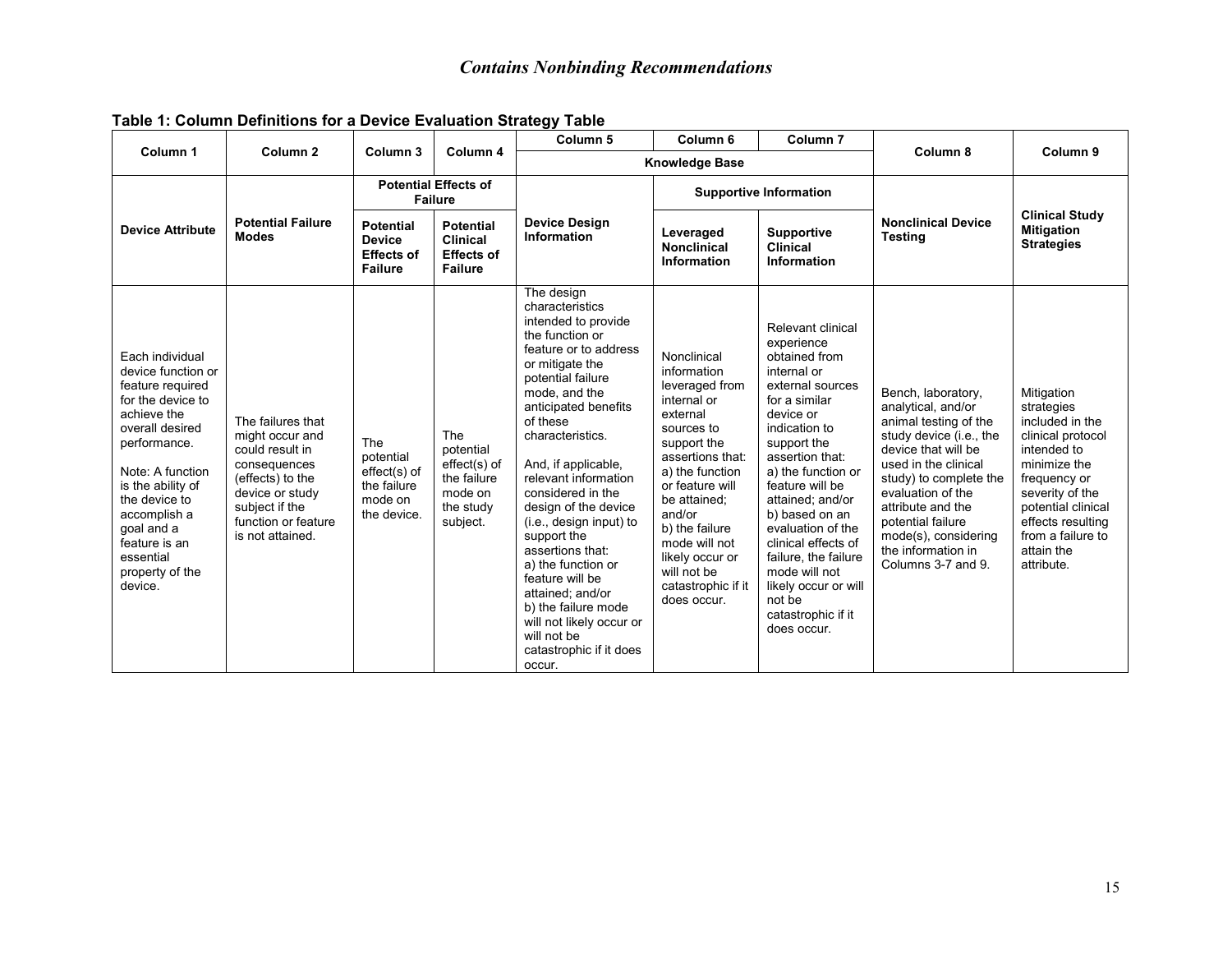| Column <sub>1</sub>                                                                                                                                                                                                                                                                       | Column <sub>2</sub>                                                                                                 | Column 3                                                                                                  | Column 4                                                                                                            | Column <sub>5</sub>                                                                                                                                                                                                                                                                                                                                                                                                                                                                                                                                                                                                 | Column <sub>6</sub>                                                                                                                                                                                                                                                                                                                                                                                                                                                                                             | Column <sub>7</sub>                                                                                                                                                                                                                                                                                                                                                                                                                                                                                                                                                                                                                | Column 8                                                                                                                                                                                                                                                                                                                                                                                                                                                                         | Column 9                                                                                                                                                                                                                                                       |
|-------------------------------------------------------------------------------------------------------------------------------------------------------------------------------------------------------------------------------------------------------------------------------------------|---------------------------------------------------------------------------------------------------------------------|-----------------------------------------------------------------------------------------------------------|---------------------------------------------------------------------------------------------------------------------|---------------------------------------------------------------------------------------------------------------------------------------------------------------------------------------------------------------------------------------------------------------------------------------------------------------------------------------------------------------------------------------------------------------------------------------------------------------------------------------------------------------------------------------------------------------------------------------------------------------------|-----------------------------------------------------------------------------------------------------------------------------------------------------------------------------------------------------------------------------------------------------------------------------------------------------------------------------------------------------------------------------------------------------------------------------------------------------------------------------------------------------------------|------------------------------------------------------------------------------------------------------------------------------------------------------------------------------------------------------------------------------------------------------------------------------------------------------------------------------------------------------------------------------------------------------------------------------------------------------------------------------------------------------------------------------------------------------------------------------------------------------------------------------------|----------------------------------------------------------------------------------------------------------------------------------------------------------------------------------------------------------------------------------------------------------------------------------------------------------------------------------------------------------------------------------------------------------------------------------------------------------------------------------|----------------------------------------------------------------------------------------------------------------------------------------------------------------------------------------------------------------------------------------------------------------|
|                                                                                                                                                                                                                                                                                           |                                                                                                                     | <b>Knowledge Base</b>                                                                                     |                                                                                                                     |                                                                                                                                                                                                                                                                                                                                                                                                                                                                                                                                                                                                                     |                                                                                                                                                                                                                                                                                                                                                                                                                                                                                                                 |                                                                                                                                                                                                                                                                                                                                                                                                                                                                                                                                                                                                                                    |                                                                                                                                                                                                                                                                                                                                                                                                                                                                                  |                                                                                                                                                                                                                                                                |
|                                                                                                                                                                                                                                                                                           |                                                                                                                     | <b>Potential Effects of</b><br><b>Failure</b>                                                             |                                                                                                                     |                                                                                                                                                                                                                                                                                                                                                                                                                                                                                                                                                                                                                     |                                                                                                                                                                                                                                                                                                                                                                                                                                                                                                                 | <b>Supportive Information</b>                                                                                                                                                                                                                                                                                                                                                                                                                                                                                                                                                                                                      |                                                                                                                                                                                                                                                                                                                                                                                                                                                                                  |                                                                                                                                                                                                                                                                |
| <b>Device</b><br><b>Attribute</b>                                                                                                                                                                                                                                                         | <b>Potential</b><br><b>Failure</b><br><b>Modes</b>                                                                  | <b>Potential</b><br><b>Device</b><br><b>Effects of</b><br><b>Failure</b>                                  | <b>Potential</b><br><b>Clinical</b><br><b>Effects of</b><br><b>Failure</b>                                          | <b>Device Design</b><br><b>Information</b>                                                                                                                                                                                                                                                                                                                                                                                                                                                                                                                                                                          | Leveraged<br><b>Nonclinical</b><br>Information                                                                                                                                                                                                                                                                                                                                                                                                                                                                  | <b>Supportive</b><br>Clinical<br><b>Information</b>                                                                                                                                                                                                                                                                                                                                                                                                                                                                                                                                                                                | <b>Nonclinical Device</b><br><b>Testing</b>                                                                                                                                                                                                                                                                                                                                                                                                                                      | <b>Clinical Study</b><br><b>Mitigation</b><br><b>Strategies</b>                                                                                                                                                                                                |
| List each<br>procedure-<br>related function<br>needed for the<br>device to be<br>used<br>successfully.<br>List each<br>performance-<br>related function<br>or feature<br>needed for<br>acceptable<br>device<br>performance.<br>List each<br>necessary basic<br>safety-related<br>feature. | For each<br>attribute, list<br>the failure<br>modes that<br>could result<br>if the<br>attribute is<br>not attained. | For each<br>failure<br>mode, list<br>the potential<br>effects of<br>the failure<br>mode on<br>the device. | For each<br>failure<br>mode, list<br>the potential<br>effects of<br>the failure<br>mode on the<br>study<br>subject. | List the design<br>characteristics<br>intended to: a) provide<br>the function or feature.<br>identifying any<br>anticipated benefits<br>that may be<br>associated with the<br>characteristics; or b)<br>address or mitigate the<br>potential failure mode.<br>And, if applicable,<br>identify and reference<br>the relevant<br>information considered<br>in the design of the<br>device (i.e., design<br>input) to support the<br>assertions that:<br>a) the function or<br>feature will be<br>attained; and/or<br>b) the failure mode will<br>not likely occur or will<br>not be catastrophic if it<br>does occur. | Identify and<br>reference the<br>nonclinical<br>information<br>leveraged from<br>internal or external<br>sources to support<br>the assertions that:<br>a) the function or<br>feature will be<br>attained; and/or<br>b) the failure mode<br>will not likely occur<br>or will not be<br>catastrophic if it<br>does occur.<br>Explain and justify<br>how the specific<br>aspects of the<br>testing or analysis<br>are relevant to the<br>evaluation of the<br>attribute or failure<br>mode under<br>consideration. | Identify and<br>reference any<br>relevant clinical<br>experience<br>obtained from<br>internal or external<br>sources for a<br>similar device or<br>indication to<br>support the<br>assertion that:<br>a) the function or<br>feature will be<br>attained; and/or<br>b) based on an<br>evaluation of the<br>clinical effects of<br>failure, the failure<br>mode will not likely<br>occur or will not be<br>catastrophic if it<br>does occur.<br>Explain and justify<br>how the specific<br>aspects of the<br>clinical experience<br>are relevant to the<br>evaluation of the<br>attribute or failure<br>mode under<br>consideration. | List and reference<br>the testing and/or<br>analyses on the<br>study device (i.e.,<br>the device that will<br>be used in the<br>clinical study) to<br>evaluate the attribute<br>and the potential<br>associated failure<br>$mode(s)$ .<br>For tests or analyses<br>intended to address<br>multiple attributes,<br>identify the specific<br>aspects of the<br>testing or analysis<br>relevant to the<br>evaluation of the<br>attribute or failure<br>mode under<br>consideration. | Identify any<br>applicable<br>mitigation<br>strategies that will<br>be utilized during<br>the clinical study<br>to minimize the<br>frequency or<br>severity of the<br>potential clinical<br>effects resulting<br>from a failure to<br>attain the<br>attribute. |

#### **Table 2: Information To Be Included In The Device Evaluation Strategy Table**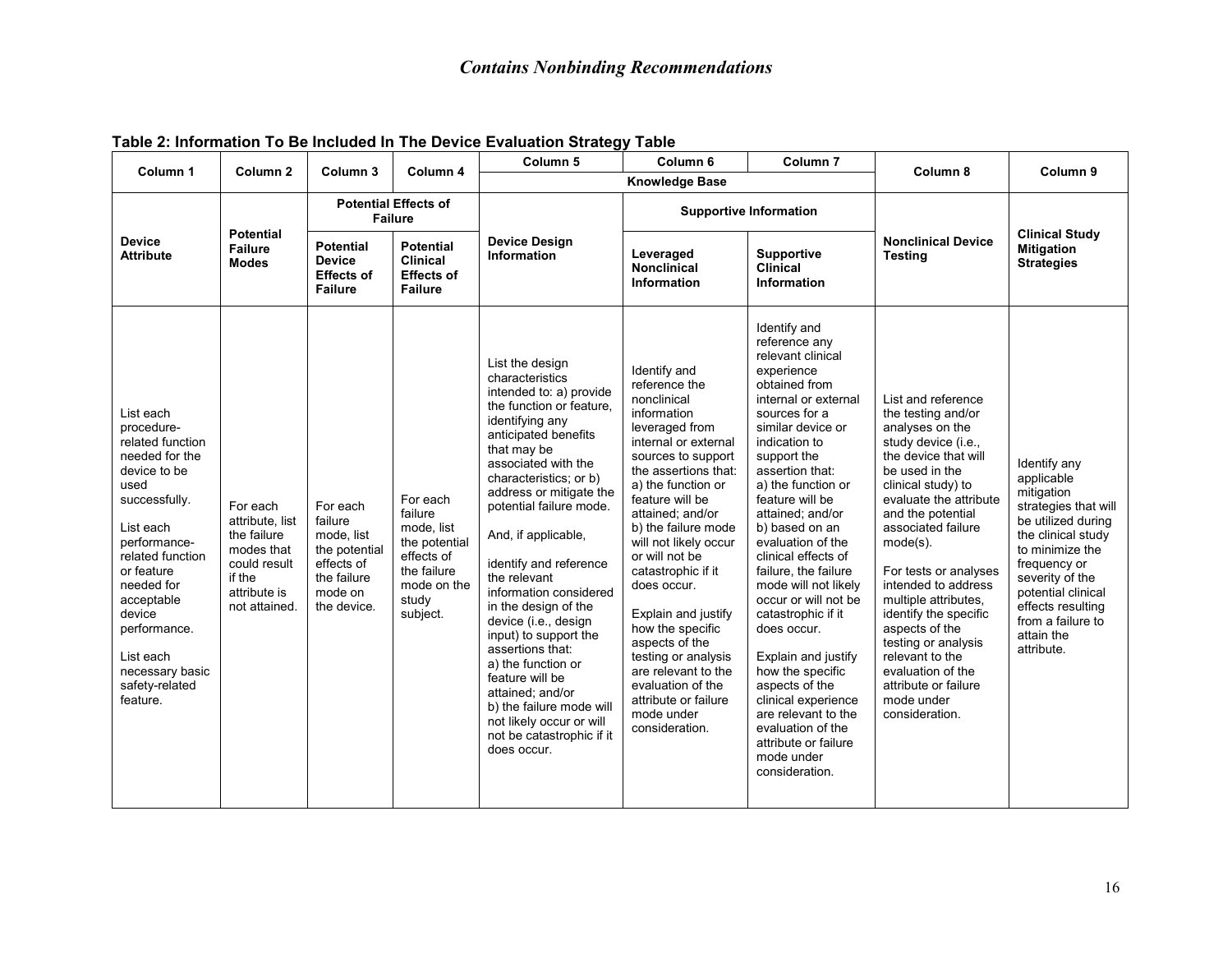The process of constructing the device evaluation strategy table can be divided into four parts:

- 1) **Device Deconstruction**  identify the attributes needed for the device to achieve the design goals (Column 1), the potential failure modes (Column 2), and the effects of failure (Columns 3 and 4).
- 2) **Knowledge Base and Mitigation Strategies** describe what is known from the device design (Column 5), leveraged nonclinical and clinical information from internal or external sources (Columns 6 and 7), and the clinical study mitigation strategies (Column 9) applicable to the attributes and failure modes.
- 3) **Evidence Gaps** identify gaps in the existing information indicating that additional testing may be needed to justify study initiation, considering the Knowledge Base and focusing on the following:
	- a. attributes most important for the intended use;
	- b. potential failure modes most likely to be associated with catastrophic failures; and
	- c. basic safety requirements (e.g., biocompatibility).
- 4) **Filling the Gaps** identify in Column 8 the bench, laboratory, analytical, and/or animal testing to complete the evaluation of the device attributes and the potential associated failure modes, considering the following:
	- a. Evidence Gaps;
	- b. clinical context for the early feasibility study [see Section  $6.1(1)$ ];
	- c. potential types, frequency, and severity of the clinical effects of failure that may be associated with the device or procedure; and
	- d. Mitigation Strategies.

Any implications of the unique aspects of the device or the proposed intended use should be emphasized in the device evaluation strategy table. Similarly, the items listed under the Evidence Gaps (3a-c), above should be highlighted in the table.

Submitting the draft device evaluation strategy table in a Pre-Sub will maximize efficiency. In the draft table, the Nonclinical Device Testing (Column 8) may include proposed or completed testing, but reaching consensus with FDA on the appropriate testing prior to completion is preferable. Pre-Sub discussions on the device evaluation strategy table may focus on the following:

- whether Columns 1-4 (the Device Deconstruction) are complete,
- the applicability and usefulness of the information in Columns 5-7 and Column 9 (the Knowledge Base and Mitigation Strategies),
- whether the right information was considered when identifying the Evidence Gaps, and
- whether the additional proposed (or completed) testing described in Column 8 (Filling the Gaps) will likely complete the evaluation of the attribute or failure mode.

These discussions should continue under the early feasibility IDE, when the device evaluation strategy table has been further refined, and should focus on whether the information and data provided adequately address the specific attributes or failure modes.

For the early feasibility IDE, the level of detail to include in each row of the device evaluation strategy table should be proportional to the importance of the attribute to the intended use, the potential severity of the failure modes, and whether the method of assessing the attribute or failure mode is generally understood. A summary of Knowledge Base and Mitigation Strategies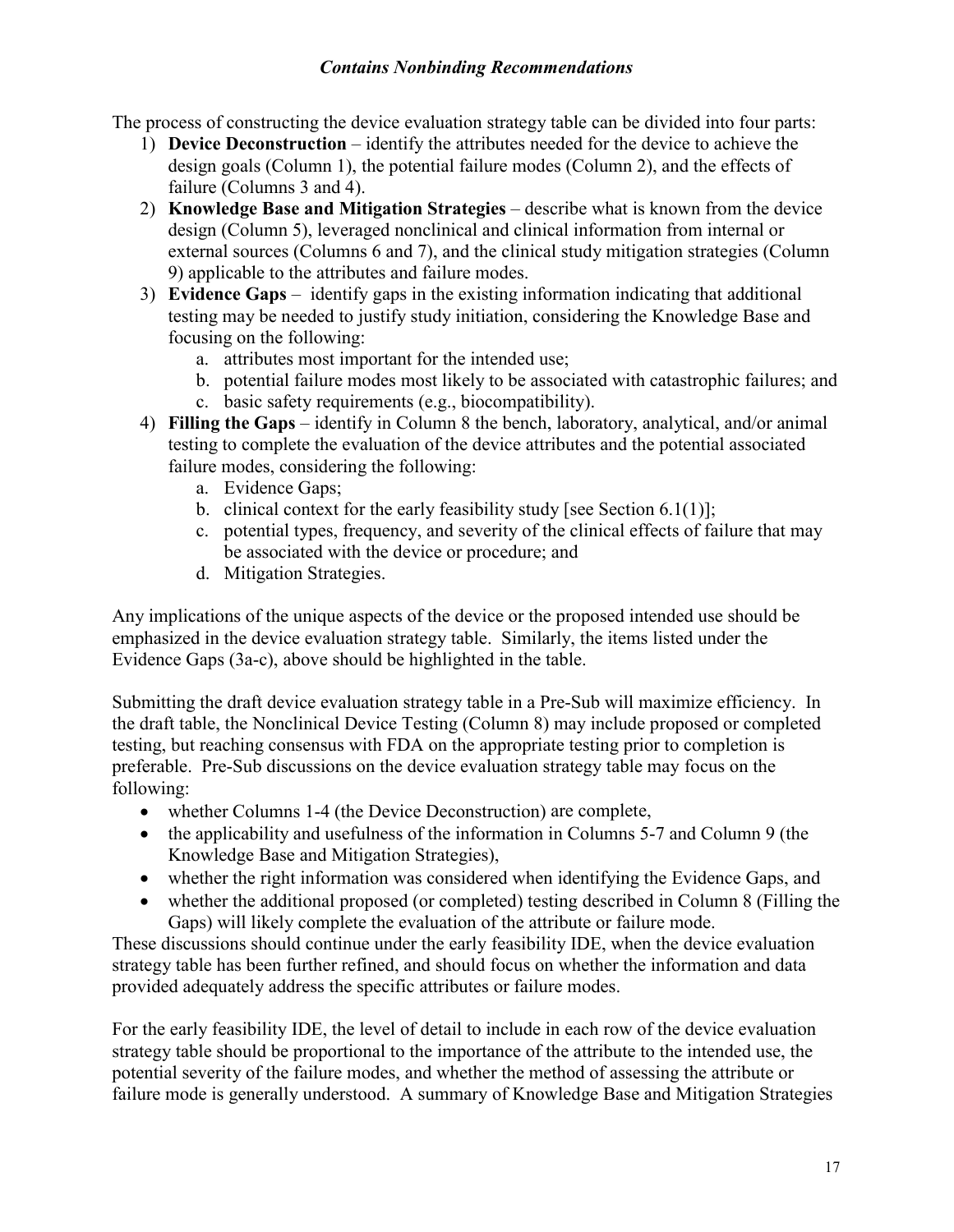information should be included in the rows of the table for the most critical attributes for achieving the intended function of the device and for the potentially catastrophic failure modes. Descriptive information should be included for novel methods of assessment. Conversely, for less critical attributes, less clinically relevant failure modes, and standardized methodologies, it may be adequate to simply identify the applicable information or tests without providing descriptive information in the table. A comprehensive presentation of all leveraged information and completed testing should be included in the Detailed Reports section of the Report of Prior Investigations. Interaction between the sponsor and FDA is encouraged to establish consensus on the most important attributes and to determine the appropriate level of detail that should be included in the rows of the table.

It is understood that there may be uncertainty regarding some elements of the device evaluation strategy, depending on the novelty of the device or intended use. The device evaluation strategy table should be updated as new information emerges about the potential risks and the appropriate assessment of the device.

Depending on the device and intended use, it may be appropriate and acceptable to defer some device testing until after the early feasibility study, if the testing will not provide additional meaningful information regarding basic device safety or functionality. For some devices or intended uses, particularly for highly innovative devices, FDA recognizes that appropriate nonclinical test methodologies to assess some critical parameters may not be available or are impractical to complete, and therefore, these parameters would need to be evaluated clinically.

An example of a portion of a draft device evaluation strategy table for a hypothetical permanently implanted, percutaneously delivered, covered metallic device is presented in Appendix 2.

#### <span id="page-17-0"></span>**6.3.2 Overall device evaluation plan (at the sponsor's discretion)**

It may be useful to obtain FDA feedback on the overall device evaluation plan. The plan would identify the types of information or levels of testing that may be needed to progress beyond an early feasibility study and propose the timing of deferred or additional testing.

The additional information/data that may be used to support progression to each of the planned developmental phases (e.g., traditional feasibility study, pivotal study, marketing application) can be listed in Column 8 (Nonclinical Device Testing) of the device evaluation strategy table. It should be noted that not all developmental phases may be necessary for every new device or intended use.

### <span id="page-17-1"></span>*6.4 Bench and laboratory testing and computational modeling*

For early feasibility studies, the full battery of tests that would be expected for evaluation of a final device design is not required for IDE approval. As outlined in Section 6.3 FDA encourages sponsors to consider the relationship between a device attribute or failure mode and the anticipated clinical consequences to determine the testing needed to support the IDE application. This approach may be used when justifying the device evaluation strategy, including the use of preliminary results or deferral of certain testing at the early feasibility phase of device development.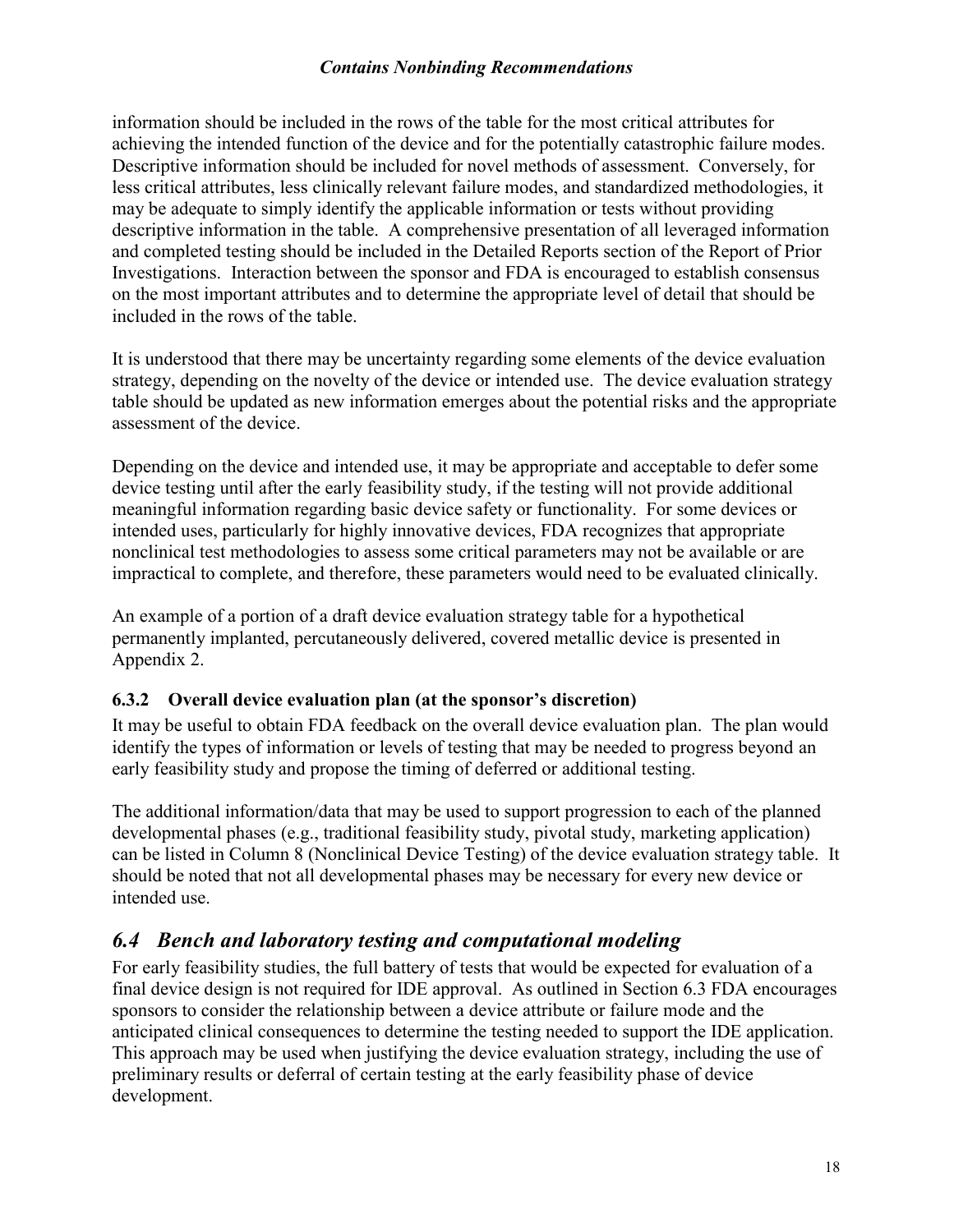Computational modeling (CM) can be used for a variety of purposes to support the initiation of an early feasibility study. For example:

- For long-term implants in which the boundary and loading conditions are known, CM may be used to predict the long-term durability of the device.
- For long-term implants in which the boundary and loading conditions are not welldefined, CM may be useful for iterative design modifications, where simulations can be used to optimize the device design or enhance the design of prototypes.
- For certain test scenarios, which cannot be evaluated using other nonclinical methods or clinically, CM may be used. For example, to aid in assessing MRI safety, CM may be used to simulate certain worst-case MRI conditions that cannot be replicated in an animal model and cannot be tested ethically in humans.

Discussions with FDA regarding protocols for complex and novel testing are strongly encouraged.

### <span id="page-18-0"></span>*6.5 In vivo animal studies*

*In vivo* animal studies provide unique anatomic and clinical pathologic information on the local and systemic responses to device use. An animal study may be conducted to support the initiation of an early feasibility study when an animal model is needed to further assess basic safety or device functionality beyond the information provided from non-animal testing.

An animal study should involve the use of a validated animal model, when available, for which the results are likely to predict risks in humans. In cases in which a validated animal model is unavailable, a focused animal study to address a limited range of safety issues may be conducted to complement the non-animal testing. A rationale for addressing questions typically answered by animal studies with alternative methods or data should be provided in the IDE application.

Animal studies should not be viewed as an alternative to adequate bench testing, and whenever possible, protocols should apply the principles of reduce, replace, and refine. For example, substitutions for the use of live animals, such as *in vitro* methods (e.g., validated cell culture experiments), cadaveric studies, or the use of computer simulation may be considered. The size of the animal study depends on the device and how well the animal model provides anatomic, physiologic, and procedural similarities to humans. Recognizing the inherent variability of results, animal studies should be large enough to show consistent results. Short-term animal studies may be adequate for the initiation of an early feasibility study. However, additional animal study data may be needed to support a larger clinical study with a near-final or final device design.

Good Laboratory Practices (GLP) for animal care and study conduct as specified in 21 CFR part 58 assure the quality and integrity of safety data to support IDE applications. Non-GLP study data may be used to support an early feasibility study IDE application only if the deviations from GLP are identified and justified and do not compromise the validity of the study results.<sup>[15](#page-18-1)</sup> For example, if an independent quality assurance unit is not utilized, a sponsor should describe how bias was mitigated and how the study was verified to be authentic and complete. Both GLP and

<span id="page-18-1"></span> $\overline{a}$  $15$  See 21 CFR 812.27(b)(3).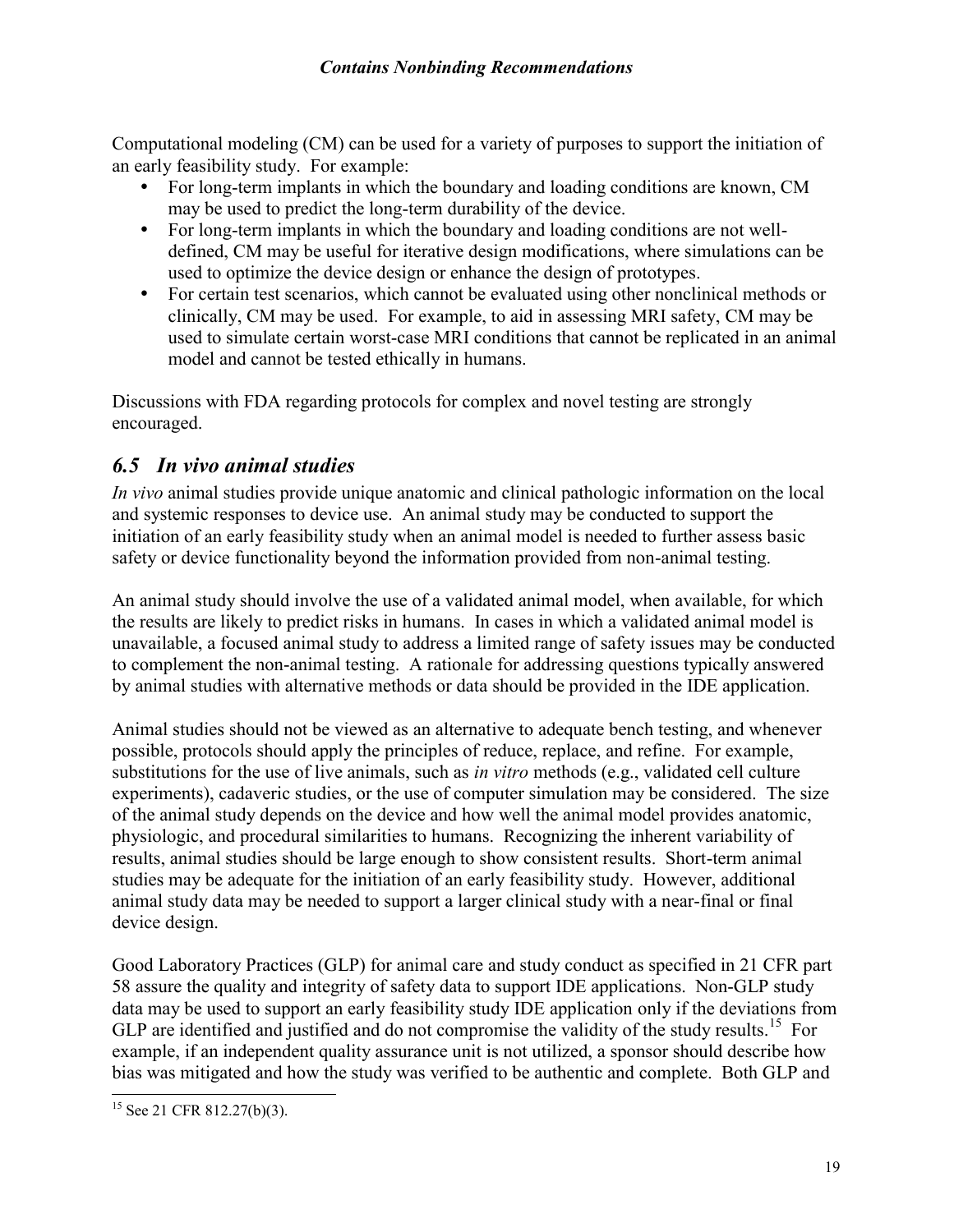non-GLP studies should include independent monitoring and assessments with full disclosure of study findings.

Discussions with FDA on study protocols, including the evaluation of operator technique, safety outcomes, and the effects of the biological system on the device, are encouraged prior to the initiation of *in vivo* animal studies.

## <span id="page-19-0"></span>*6.6 Prior clinical information*

For all IDEs, a summary of any prior clinical studies of the device used for the proposed intended use must be provided in the Report of Prior Investigations.<sup>[16](#page-19-3)</sup> For early feasibility studies, although clinical data may not be available for the test device for its proposed intended use, any relevant background clinical information should also be provided. Relevant information includes data or publications on:

- similar or related devices utilized for the proposed intended use; or
- the subject device or similar devices used for a different purpose.

This information may come from clinical use outside of the United States and may be used to support proof of principle and/or to address the likelihood of potential failure modes that may be observed during the early feasibility study. If such information is available, it should be summarized in a format appropriate for the type of information (e.g., clinical study reports, summaries of publications with copies of the citations, individual experience with the device or prototype outside of a clinical study).

## <span id="page-19-1"></span>**7. Investigational Plan**

The requirements in 21 CFR 812.25 apply to the Investigational Plan for early feasibility study IDE applications. The information in this section is intended to clarify how certain of these requirements apply to early feasibility studies. In the IDE application, the study should be clearly designated as an early feasibility study. The proposed study should reflect the novelty of the device and medical need. Use of the Pre-Sub process to discuss the Investigational Plan with FDA is highly recommended.

Note that small clinical trials to determine device feasibility are specifically excluded from the definition of "applicable device clinical trials" requiring registration on www.ClinicalTrials.gov.<sup>[17](#page-19-4)</sup> FDA is interpreting this exception to apply to early feasibility studies.

#### <span id="page-19-2"></span>*7.1 Risk analysis and mitigation*

The Investigational Plan must include a thorough risk analysis which describes the type and estimated severity of risks to the subjects, how risks will be minimized, and a justification that the risks are reasonable in relation to the expected benefits.<sup>[18](#page-19-5)</sup> The risk analysis should include the anticipated benefits and potential clinical effects of failure identified in the device evaluation strategy, as well as risks independent of the device that may be related to the underlying disease,

 $\overline{a}$ 

<span id="page-19-3"></span><sup>&</sup>lt;sup>16</sup> See 21 CFR 812.27.

<span id="page-19-4"></span> $17\frac{386621}{21}$  C.R.  $282(j)(1)(A)(ii)$ .

<span id="page-19-5"></span><sup>&</sup>lt;sup>18</sup> See 21 CFR 812.25 and 812.30(b)(4).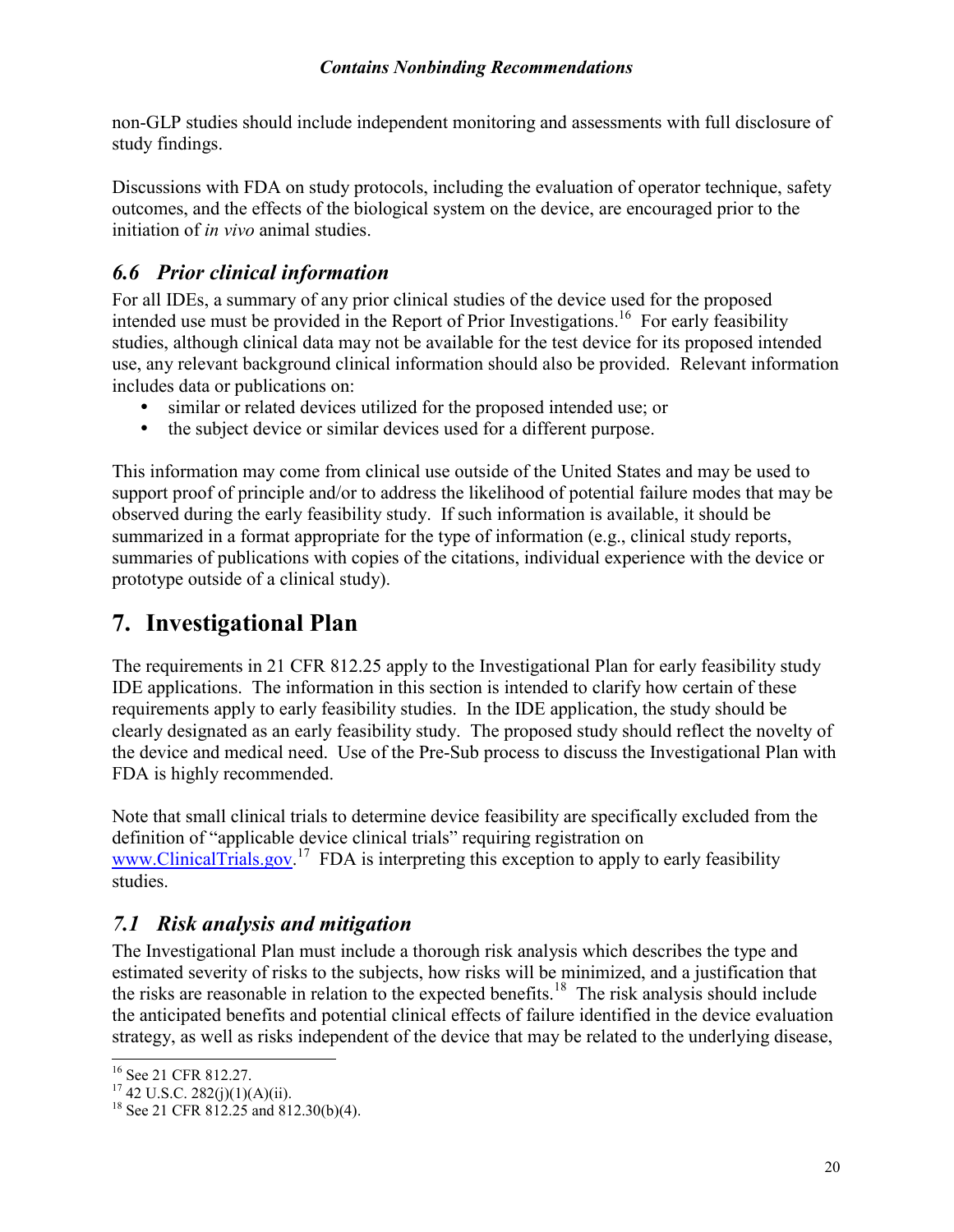comorbidities, or inherent to the procedure, and benefits unique to the device concept. For example, a risk analysis may include the risks associated with use of anesthetic and contrast agents and the benefits of a less invasive intervention.

For an early feasibility study, the methods to minimize risks may include the use of standard approaches, with additional mitigation strategies to protect individual study subjects and future study participants during the ongoing early feasibility study. Examples of both standard and additional risk mitigation strategies include:

- use of study sites that have sufficient expertise and resources to manage adverse events and provide appropriate alternative therapies if needed;
- identification of qualified investigators with adequate training to conduct the early feasibility study;
- a plan to capture human factors information during the course of the study to modify the procedures or device as necessary based on the information obtained;
- specifying appropriate study inclusion and exclusion criteria;
- limiting the sample size to a reasonable number for an early feasibility study (e.g., 5-10) initial subjects);
- follow-up assessments at regular intervals to monitor subject safety and device effectiveness (i.e., potentially more frequent than for a traditional feasibility or pivotal study);
- timely reporting of serious adverse events (e.g., after each occurrence rather than only in a periodic progress report);
- timely reporting of device performance parameters, which help determine whether the device functions as intended (e.g., measurements of deliverability, stability, handling, visualization, patency, integrity);
- non-sequential enrollment, that is, initial device use in subjects with more favorable anatomical characteristics as compared to the population otherwise eligible for the early feasibility study (e.g., selecting subjects that meet study eligibility requirements but do not have anatomic features that may increase the difficulty of device use); and
- a pre-specified plan for periodic patient outcome assessments and reporting prior to enrollment of additional patients (e.g., as frequently as after each use of the device).

## <span id="page-20-0"></span>*7.2 Clinical protocol*

The Investigational Plan for an early feasibility study must present objectives that reflect the purpose of the clinical study.<sup>[19](#page-20-1)</sup> The study protocol should include study endpoints, endpoint assessment methods, and adverse event definitions as appropriate for an early feasibility study. The study protocol must also clearly describe the methodology to be used in the investigation.<sup>[20](#page-20-2)</sup> This should include a comprehensive description of the subjects to be enrolled in the study. When identifying the appropriate study population, subject risk tolerance (based on the severity of the underlying condition and limitations of alternative treatment options) and the ability to utilize the standard of care if the study device does not function as intended should be considered. The subjects may have different clinical characteristics as compared to the population to be included in a future pivotal study (e.g., the early feasibility cohort may have more comorbidities, or a more advanced stage of disease). However, to ensure that the study

<span id="page-20-1"></span> $\overline{a}$  $19$  21 CFR 812.25(a).

<span id="page-20-2"></span><sup>&</sup>lt;sup>20</sup> 21 CFR 812.25(b).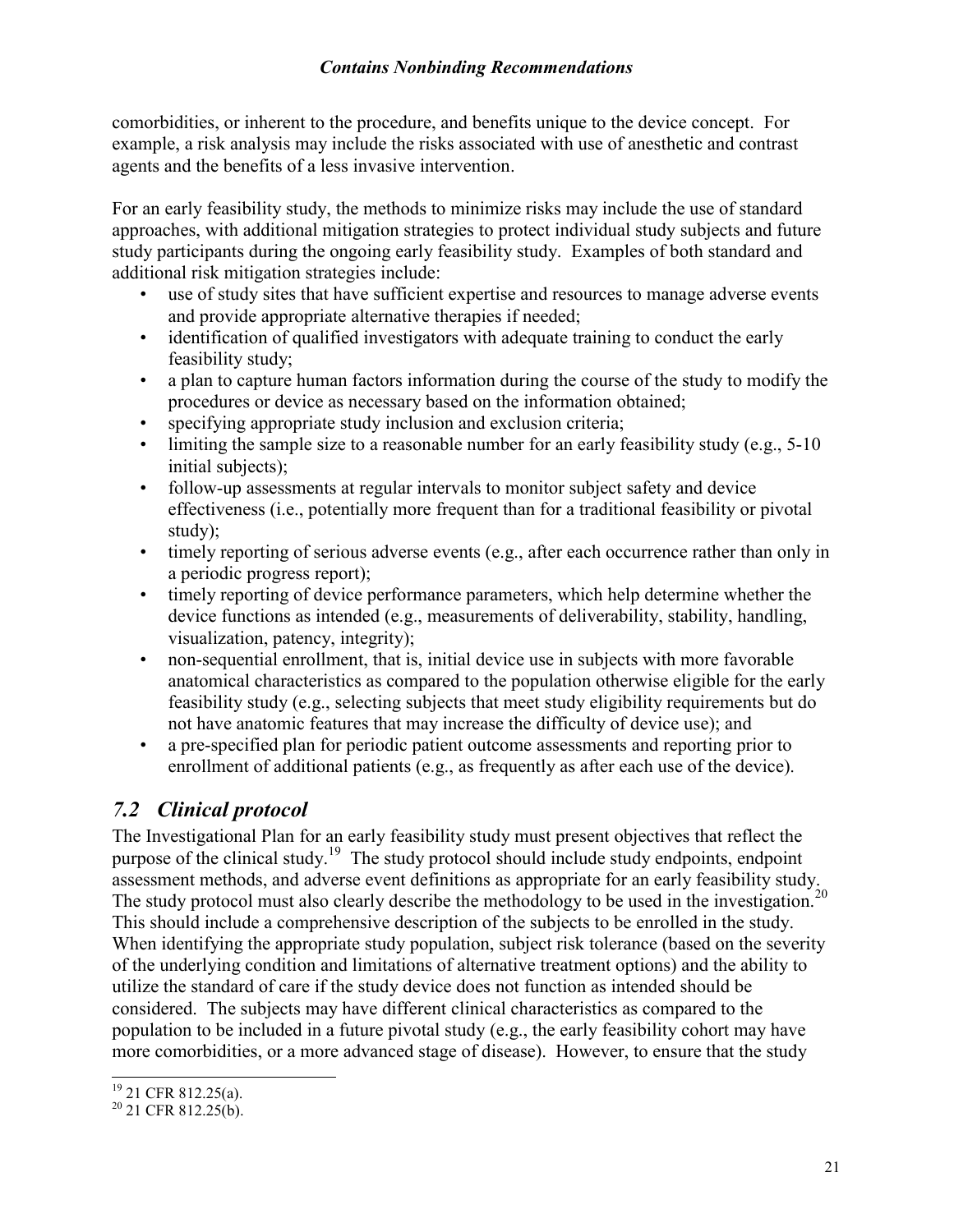will provide information useful for the device development process, and to avoid exposing subjects to risks in the absence of any anticipated benefit, the study should avoid enrolling subjects for whom success is unlikely due to general health issues.

To allow for appropriate flexibility with respect to patient selection and data interpretation, the early feasibility study protocol generally does not need to include the same level of detail as a pivotal study protocol (see Section 5), but it needs to ensure adequate capture of adverse clinical events and device performance information.

#### <span id="page-21-0"></span>*7.3 Human subject protection measures*

Any early feasibility study involving human subjects must comply with FDA human subject protection requirements, including obtaining informed consent and Institutional Review Board  $(IRB)$  (or ethics committee) oversight.<sup>[21](#page-21-2)</sup> These measures should be tailored to the subject population and the risk profile of the device under investigation.

#### <span id="page-21-1"></span>**7.3.1 Informed consent**

Sponsors, investigators, and IRBs should pay particular attention to the adequacy of informed consent in early feasibility studies. The informed consent process for early feasibility studies, as for all clinical investigations, must adhere to the requirements described in 21 CFR part 50 subpart B – Informed Consent of Human Subjects. An informed consent form for early feasibility studies must comply with the requirements in 21 CFR 50.25 and should address the distinctive aspects of an early feasibility study. For example, subjects must be told that the study involves research and must be provided an explanation of the purposes of the research,<sup>[22](#page-21-3)</sup> including that the proposed investigation is an early feasibility study (e.g., a small study of an innovative device or innovative clinical use of a device for which there may be less nonclinical data than would be required for a larger study). The novelty of the device or procedure must also be described in language understandable to the subject. $^{23}$  $^{23}$  $^{23}$ 

As discussed above, an early feasibility study may carry greater unknown risk as compared to traditional feasibility and pivotal studies. Subjects must be made aware during the informed consent process that there may be unforeseeable risks associated with participation in the study due to limitations in available data and experience with the device.<sup>[24](#page-21-5)</sup> A description of any benefits to the subject or to others which may reasonably be expected from the research must be provided during the informed consent process in accordance with 21 CFR 50.25(a)(3). For example, the form should note that even if there is limited or no expected personal benefit to the study subject, future patients with the disease or condition may benefit from the information obtained during the early feasibility study. The consent form should not include language that could lead subjects to overestimate the chance of personal benefit.

Additional guidance on the information to include in an informed consent form for an early feasibility study can be found in Appendix 3.

 $\overline{a}$ 

<span id="page-21-2"></span> $21$  See 21 CFR parts 50 and 56.

<span id="page-21-3"></span><sup>&</sup>lt;sup>22</sup> 21 CFR 50.25(a)(1). For more information on Informed Consent see, "A Guide to Informed Consent - Information Sheet," at [http://www.fda.gov/RegulatoryInformation/Guidances/ucm126431.htm.](http://www.fda.gov/RegulatoryInformation/Guidances/ucm126431.htm) 

<span id="page-21-4"></span><sup>&</sup>lt;sup>23</sup> 21 CFR 50.20.

<span id="page-21-5"></span><sup>&</sup>lt;sup>24</sup> See 21 CFR 50.25(b)(1).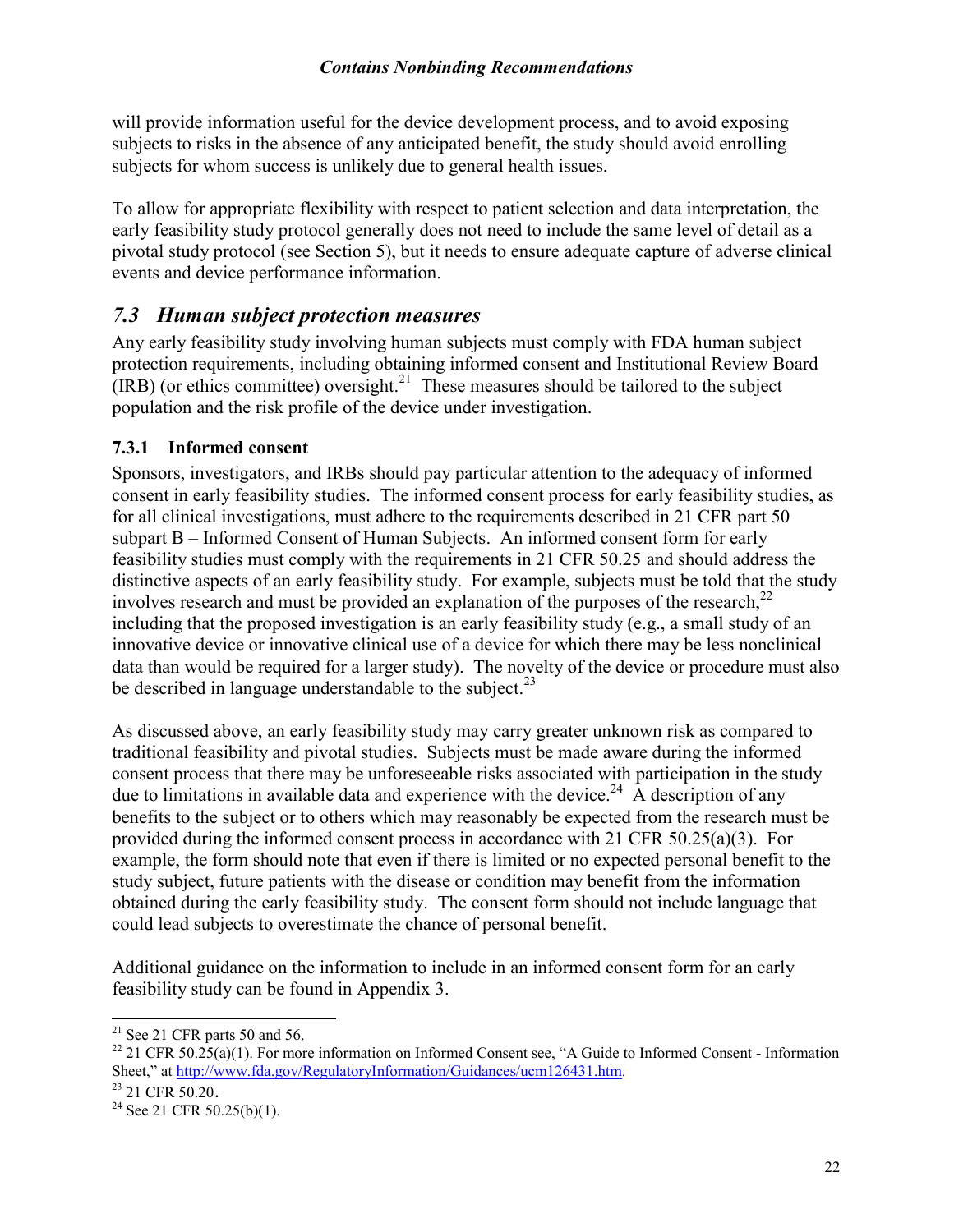#### <span id="page-22-0"></span>**7.3.2 Institutional Review Boards**

As with all clinical investigations, early feasibility studies must adhere to the requirements for study oversight by an IRB, as described under 21 CFR part 56. For example, IRBs must determine if the risks to the subjects are minimized to the extent possible, and consider whether the risks to the subjects are reasonable in relation to anticipated benefits and the importance of the knowledge that may be obtained.<sup>[25](#page-22-4)</sup>

IRBs must conduct continuing review of research at intervals appropriate to the degree of risk, but not less than once per year, as required by 21 CFR 56.109(f). It is likely that more frequent oversight by the IRB to assure human subject protection may be appropriate for early feasibility studies. This may include, for example, continuing review on a more frequent basis than annually, continuing review after a small target number of subjects have been studied, and/or graduated enrollment based upon a safety analysis of the preceding subjects.

### <span id="page-22-1"></span>*7.4 Monitoring*

#### <span id="page-22-2"></span>**7.4.1 Monitoring procedures**

Detailed monitoring procedures, appropriate for an early feasibility study, must be included in the Investigational Plan, as required by 21 CFR 812.25(e). For more information on standard monitoring procedures, see FDA's draft guidance, ["Oversight of Clinical Investigations —](http://www.fda.gov/downloads/Drugs/GuidanceComplianceRegulatoryInformation/Guidances/UCM269919.pdf) A [Risk-Based Approach](http://www.fda.gov/downloads/Drugs/GuidanceComplianceRegulatoryInformation/Guidances/UCM269919.pdf) to Monitoring"

(http://www.fda.gov/downloads/Drugs/GuidanceComplianceRegulatoryInformation/Guidances/ UCM269919.pdf). FDA's draft guidance represents FDA's proposed approach on this topic. Due to the limited number of study sites and subjects, and the expected close oversight of each study subject, the monitoring procedures for early feasibility studies may deviate from standard procedures and should be tailored to the particular study being conducted.

#### <span id="page-22-3"></span>**7.4.2 Data monitoring committee (DMC)**

FDA's guidance, ["Establishment and Operation of Clinical Trial Data Monitoring Committees,"](http://www.fda.gov/downloads/RegulatoryInformation/Guidances/ucm127073.pdf)  (http://www.fda.gov/downloads/RegulatoryInformation/Guidances/ucm127073.pdf) notes that:

[E]arly studies are often exploratory in nature; they are frequently not randomized or controlled and therefore accumulating results are known to the investigators and sponsor. Issues regarding statistical interpretation of interim data, or confidentiality of interim data, are therefore generally less relevant in this setting. Nevertheless, for difficult situations in which the potential scientific gain from continuing a study must be evaluated in the context of ethical considerations for ensuring subjects' rights and welfare, particularly in settings such as those described above, DMCs may be helpful to investigators, sponsors, and IRBs by providing independent, objective expert counsel.

For certain early feasibility studies, a DMC composed of clinicians, scientific experts, and individuals with ethical expertise may be helpful in evaluating data relatively early in the course of the study and would provide an additional layer of human subject protection. Use of a DMC

<span id="page-22-4"></span> $\overline{a}$ <sup>25</sup> 21 CFR 56.111(a)(1) and (2).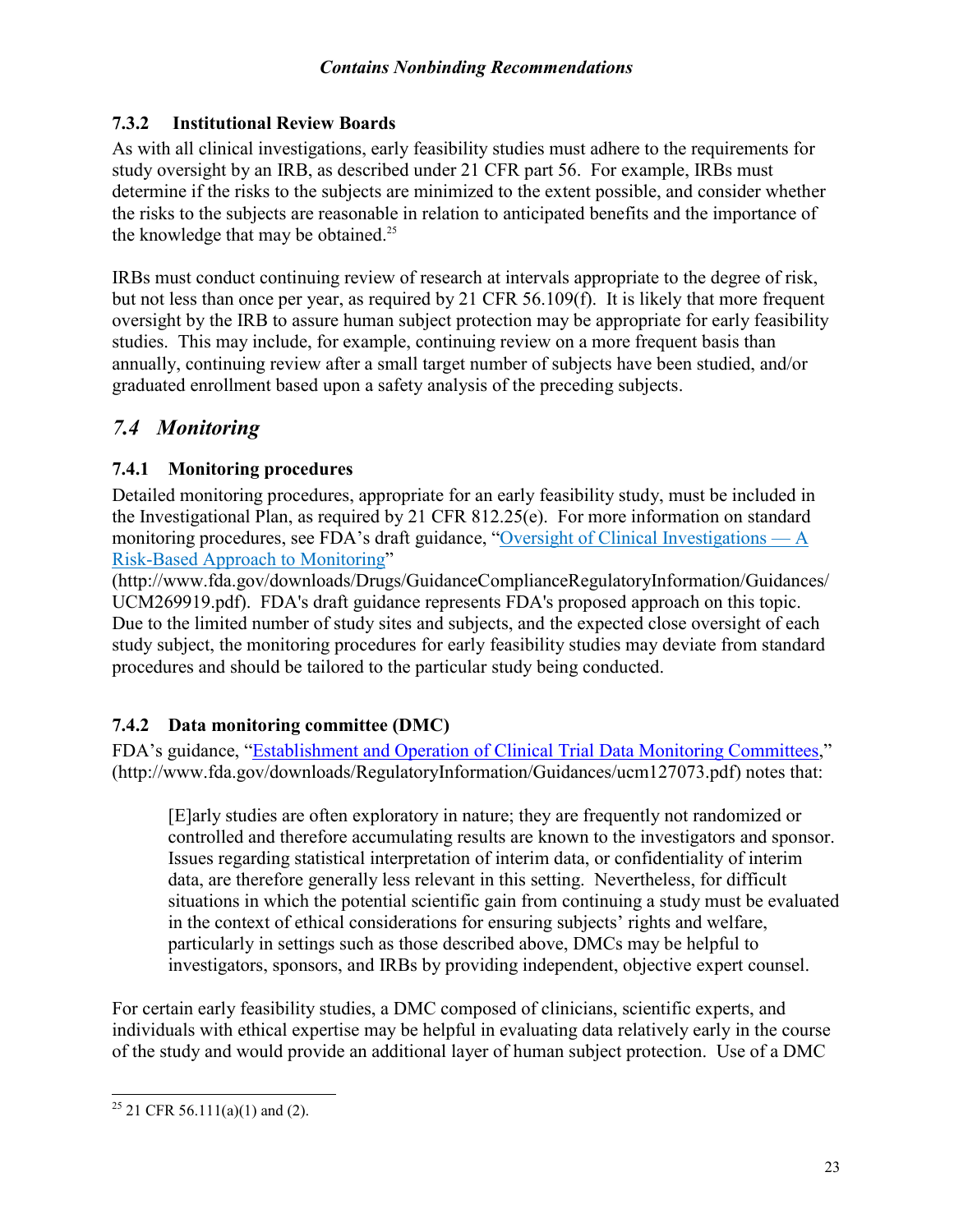could be proposed by a sponsor as a risk mitigation strategy element, particularly for studies where additional independent oversight would be of value.

## <span id="page-23-0"></span>**8. Iterations during early feasibility studies**

Because modifications to the Investigational Plan are expected during early feasibility studies, discussions with FDA to facilitate timely implementation of changes are particularly important throughout the Pre-Sub and IDE processes. The requirements outlined in 21 CFR 812.35 and explained in, "Changes or Modifications During the Conduct of a Clinical Investigation; Final Guidance for Industry and CDRH Staff" (http://www.fda.gov/MedicalDevices/DeviceRegu lationandGuidance/GuidanceDocuments/ucm082145.htm), regarding changes to a device or clinical protocol apply to all types of investigational studies. However, this guidance describes new policy, interpreting the requirements differently for early feasibility studies.

To facilitate timely device and/or clinical protocol modifications during an early feasibility study, this guidance introduces the following approaches:

- 1. Permitting a broader array of modifications to the device and the clinical protocol under 5-day notification without prior FDA approval during an early feasibility study as compared to other types of studies;
- 2. For anticipated changes that would require prior FDA approval, allowing a sponsor to seek **contingent approval** beforehand, which would permit changes contingent upon acceptable nonclinical test results without requiring additional FDA action;
- 3. For early feasibility study IDE supplements and amendments, utilizing a new **interactive review** process that encourages communication with FDA during the 30-day review cycle.

Note that annual progress reports to the FDA are required by 21 CFR 812.150(b)(5) for studies of significant risk devices. Some minor changes to the purpose of the study, risk analysis, monitoring procedures, labeling, informed consent materials, and IRB information are not required to be submitted in supplemental applications but must be identified in these annual progress reports.<sup>[26](#page-23-2)</sup>

## <span id="page-23-1"></span>*8.1 Changes requiring FDA notification (5-day notice)*

For all IDEs, a sponsor may make certain changes to an investigational device or clinical protocol during the study without prior FDA approval of a supplemental application by submitting a notice to FDA within 5 working days of making the change.<sup>[27](#page-23-3)</sup> A sponsor may make changes with 5-day notice if: (i) the changes to the device are made in response to information gathered during the course of the investigation, and the changes do not constitute a significant modification in design or basic principles of operation; or (ii) the changes to the clinical protocol do not affect: (a) the validity of the data or information, or the relationship of likely patient risk to benefit relied upon to approve the protocol, (b) the scientific soundness of the plan, or (c) the

<span id="page-23-2"></span> $\overline{a}$ <sup>26</sup> See 21 CFR 812.35(a)(4).

<span id="page-23-3"></span> $27$  21 CFR 812.35(a)(3).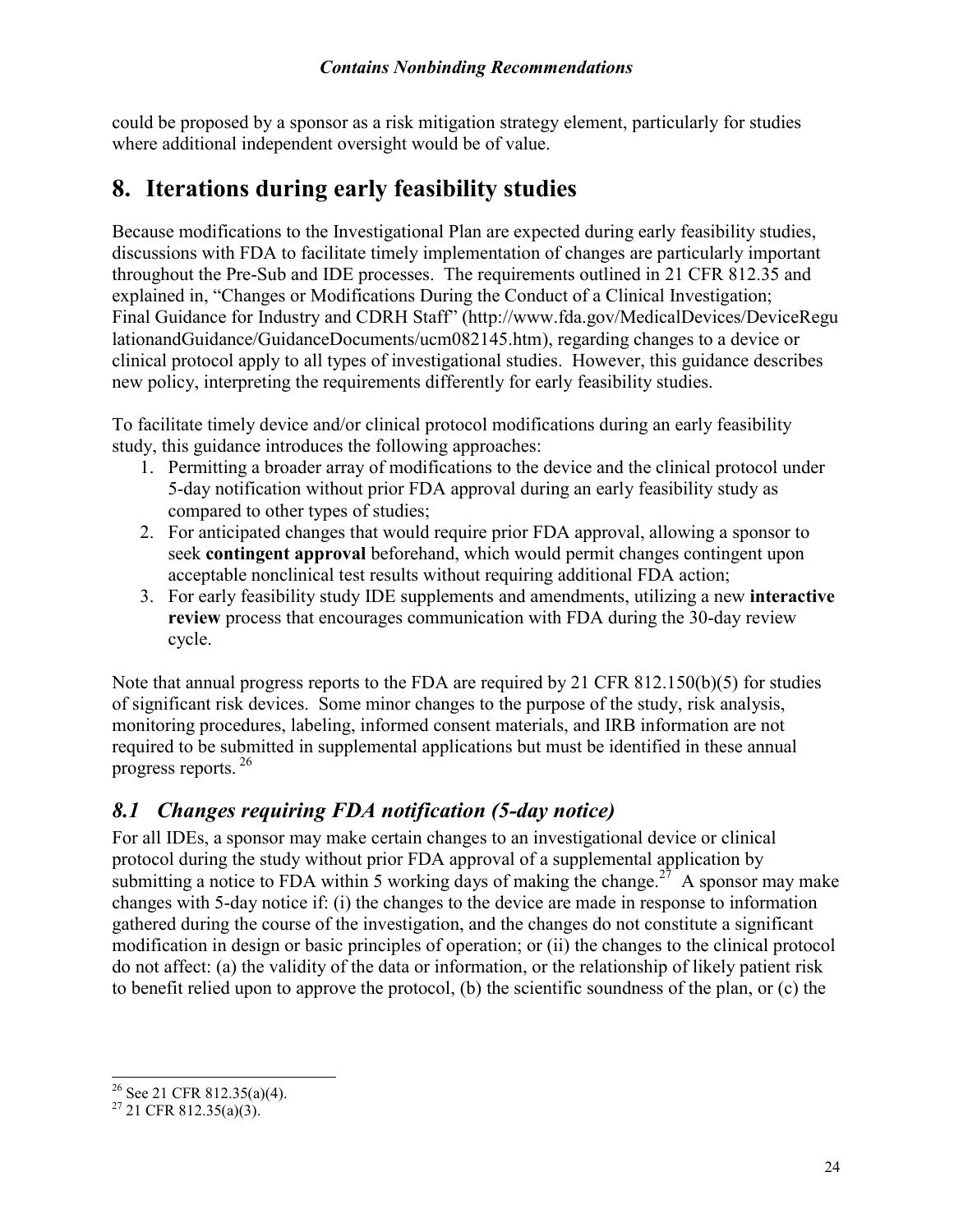rights, safety, or welfare of the human subjects involved in the investigation.<sup>[28](#page-24-1)</sup> The information to be included in such a notice is described in 21 CFR 812.35(a)(3)(iv).

Device developmental changes that do not constitute a significant change in design or basic principles of operation are generally appropriate for 5-day notices. For early feasibility studies, FDA would consider a broader range of changes not to be significant as compared to other types of studies. This is in part because the evaluation of an early feasibility study does not depend on statistical analyses of data collected or the pooling of data among study subjects, which would require the use of a consistent device design. However, the changes should be expected not to adversely affect device performance or pose additional risk to the study subjects.

For changes to an early feasibility study clinical protocol, the most relevant requirements for application of the 5-day notification option are that the changes: (1) not alter the relationship of likely subject benefit and risk relied upon to approve the protocol, and (2) not affect the rights, safety or welfare of study subjects.<sup>[29](#page-24-2)</sup> Since, as discussed above, early feasibility studies are expected to have enhanced risk mitigation strategies and patient protection measures directed toward each study subject, sponsors should explain how these instruments provide additional support when considering changes appropriate for implementation under a 5-day notice. The other criteria, specifically that changes to the clinical protocol not affect the validity of the data or the scientific soundness of the investigational plan,  $30$  should generally be much easier to meet for early feasibility studies than for other studies, because these studies are not intended to obtain statistically valid data or test statistical hypotheses.

The types of changes that may be considered for 5-day notices may be discussed during Pre-Sub interactions and prospectively identified within the IDE application to facilitate timely implementation of device and clinical protocol modifications. For changes that are appropriate for implementation under a 5-day notice, the contingent approval process (described below), in which the information needed to justify a change is identified, may be used as an alternative approach.

Appendix 4 includes examples of the types of changes that may be appropriate for 5-day notification during an early feasibility study.

#### <span id="page-24-0"></span>*8.2 Changes requiring FDA approval*

The first step in obtaining FDA approval of changes during the early feasibility study should be informal discussion with FDA, using the Pre-Sub process when appropriate, to identify the proposed modifications, the reasons for the modifications (e.g., adverse events observed during the clinical study), the purpose of the modifications, and the evaluations needed to support use of a modified device and/or changes to the clinical protocol.

Following the informal discussion, there are two new approaches for obtaining timely FDA approval of changes to early feasibility studies: 1) contingent approval and 2) interactive review.

 $\overline{a}$ 

<span id="page-24-1"></span><sup>&</sup>lt;sup>28</sup> 21 CFR 812.35(a)(3)(i) and (ii). These changes must be supported by credible information as defined at 21 CFR 812.35(a)(3)(iii). 21 CFR 812.35(a)(3).

<span id="page-24-2"></span><sup>&</sup>lt;sup>29</sup> See 21 CFR 812.35(a)(3)(ii).

<span id="page-24-3"></span> $30$  21 CFR 812.35(a)(3)(ii)(A) and (B).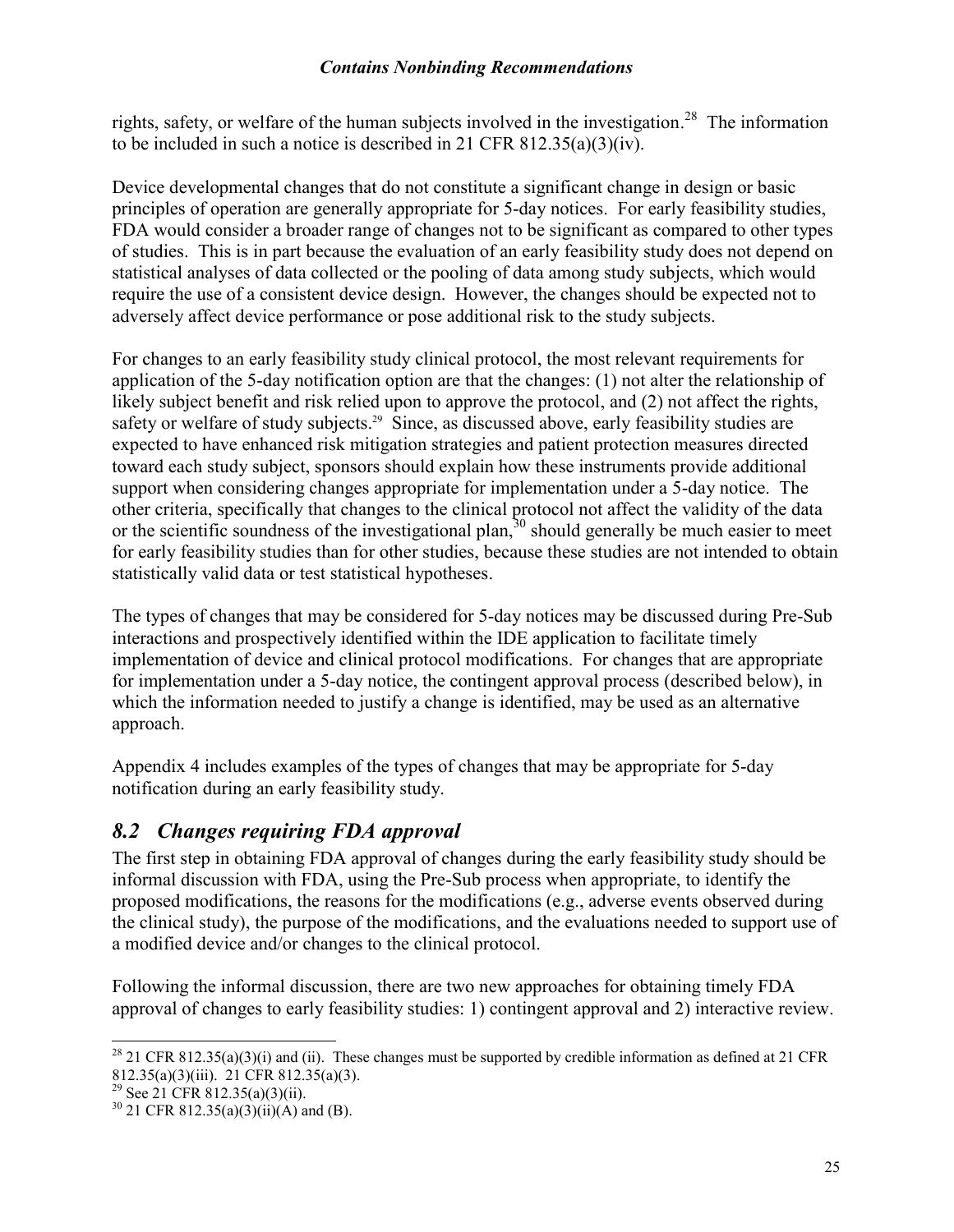1) Contingent approval. When device iterations or changes to the clinical protocols are anticipated, identified, and explained prospectively, the contingent approval process may be used. This process may be informally discussed during Pre-Sub interactions and formally proposed during the original early feasibility study IDE application or in IDE supplements.

In order to obtain contingent approval, during the 30 day review cycle the sponsor and FDA should reach final concurrence on the nonclinical test plan and associated acceptance criteria to evaluate the anticipated changes. Once these are agreed upon, FDA may approve the anticipated changes contingent on the sponsor's successful completion of the test plan and the reporting of the test data to FDA within 10 calendar days of implementing the change.

If the sponsor deviates from the conditions of FDA's approval, the contingent approval would no longer be valid, and the sponsor would need to renegotiate the test plan with FDA and obtain a new contingent approval. Alternatively the sponsor could seek approval through the submission of a 30-day IDE supplement.

If the sponsor is able to anticipate multiple changes to the clinical protocol or potential device iterations, a proposal that covers these changes may be provided in the original early feasibility IDE application or in a single supplement. For device modifications, the sponsor would need to prospectively identify the appropriate testing plan and acceptance criteria for each type of change to allow for contingent approval of all of the proposed changes. For example, if a sponsor anticipates iterations of the materials of construction based on clinical data generated during the early feasibility study, they may present their strategy in a single IDE supplement and receive approval for the iterative plan, contingent on successful completion of the test plan for each material type. Within 10 days of implementing each change, an IDE supplement should be submitted to provide the data and to report to FDA the current device iteration being used in the study.

For the clinical protocol, the sponsor could propose changing several clinical parameters during the early feasibility study to determine the most relevant parameters for future evaluation of the device. If the sponsor can adequately justify the use of each parameter within the initial IDE submission or in an IDE supplement, the approval of the changes would be contingent only on reporting to FDA, within 10 days of implementing each change, that the changes were made. This report should include a copy of the clinical protocol currently being used. For other changes to the clinical protocol, it may be necessary to collect additional information (e.g., outcomes for the initial patients treated) to support the changes. In this case, FDA concurrence with the information to be collected and the results needed to support the change would need to be obtained prior to FDA granting contingent approval. The approval would be contingent on reporting the information, in addition to providing a copy of the protocol currently being used.

Appendix 4 includes examples of the types of changes that may be appropriate for contingent approval during an early feasibility study.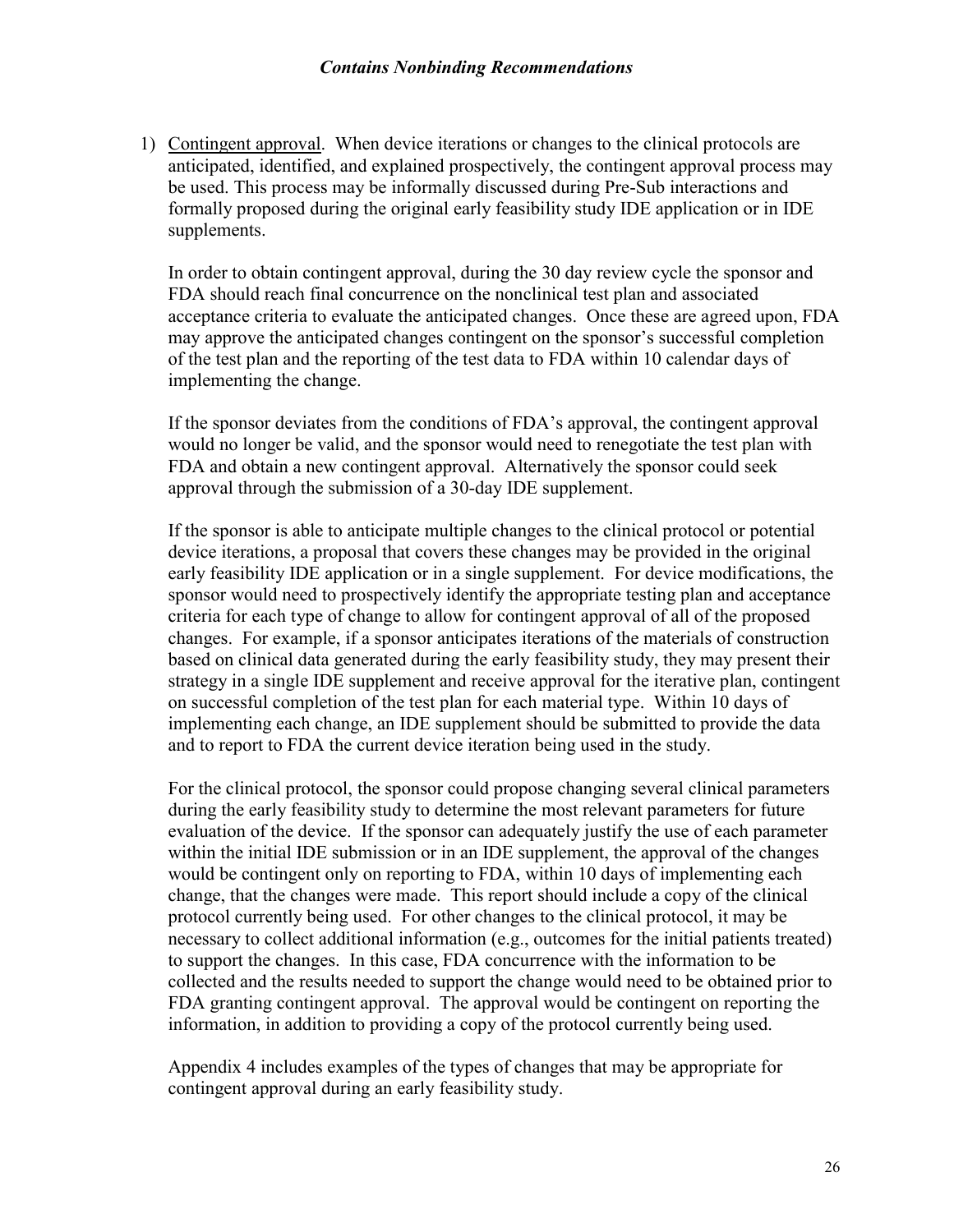2) Interactive review. Interactive review involves the continuation of informal discussions with FDA during the 30-day IDE supplement review cycle. This process may be used in situations where the sponsor has completed nonclinical testing to evaluate device modifications, or where changes to the clinical protocol do not meet the criteria for a 5 day notice, and FDA decides that the additional information needed to address outstanding questions can be provided and reviewed within the 30-day review cycle.

For this process, the sponsor should submit an IDE supplement that requests the modifications and addresses any prior FDA feedback. During the interactive review, FDA may request, and the sponsor may provide, additional information to enable the approval of the supplement within 30 days. The success of the interactive review process depends on the availability of FDA and sponsor resources to provide timely and high quality feedback, as well as the acceptability of the test results.

## <span id="page-26-0"></span>**9. Design controls**

 $\overline{a}$ 

The current good manufacturing practice requirements of the quality system regulation (21 CFR part 820) govern the methods used in, and the facilities and controls used for, the design, manufacture, packaging, labeling, storage, installation, and servicing of all finished devices intended for human use. An approved IDE exempts a device from the good manufacturing practice requirements under section 520(f) of the FD&C Act except for the requirements found in 21 CFR  $\overline{\text{820.30}}$  (design controls).<sup>[31](#page-26-1)</sup>

When complying with the requirements of 21 CFR 820.30 under an IDE, a device manufacturer shall establish and maintain a plan that describes or references the design and development activities specific to the medical device being designed or manufactured. This plan does not need to be submitted in the IDE application. The design plan shall describe or reference the following design and development activities in accordance with 21 CFR 820.30.

- Definition of responsibility for the implementation of the design and developmental activities;
- Identification and description of the interfaces with different groups or activities that provide or result in input to the design development process;
- Verification that the design outputs that are essential for the proper functioning of the device were identified;
- Formulation of a plan to conduct design reviews to assess the progress of the design, and confirm the design is ready to move to the next phase of development;
- Assurance that the design outputs met the design input requirements as part of the design verification;
- Completion of a design validation to show that the approved design met the predetermined user needs and intended uses;

<span id="page-26-1"></span><sup>&</sup>lt;sup>31</sup> See section 520(g)(2)(A) of the FD&C Act; 21 CFR 812. 1. See also [http://www.fda.gov/MedicalDevices/DeviceRegulationandGuidance/HowtoMarketYourDevice/InvestigationalDevic](http://www.fda.gov/MedicalDevices/DeviceRegulationandGuidance/HowtoMarketYourDevice/InvestigationalDeviceExemptionIDE/ucm051602.htm) [eExemptionIDE/ucm051602.htm.](http://www.fda.gov/MedicalDevices/DeviceRegulationandGuidance/HowtoMarketYourDevice/InvestigationalDeviceExemptionIDE/ucm051602.htm)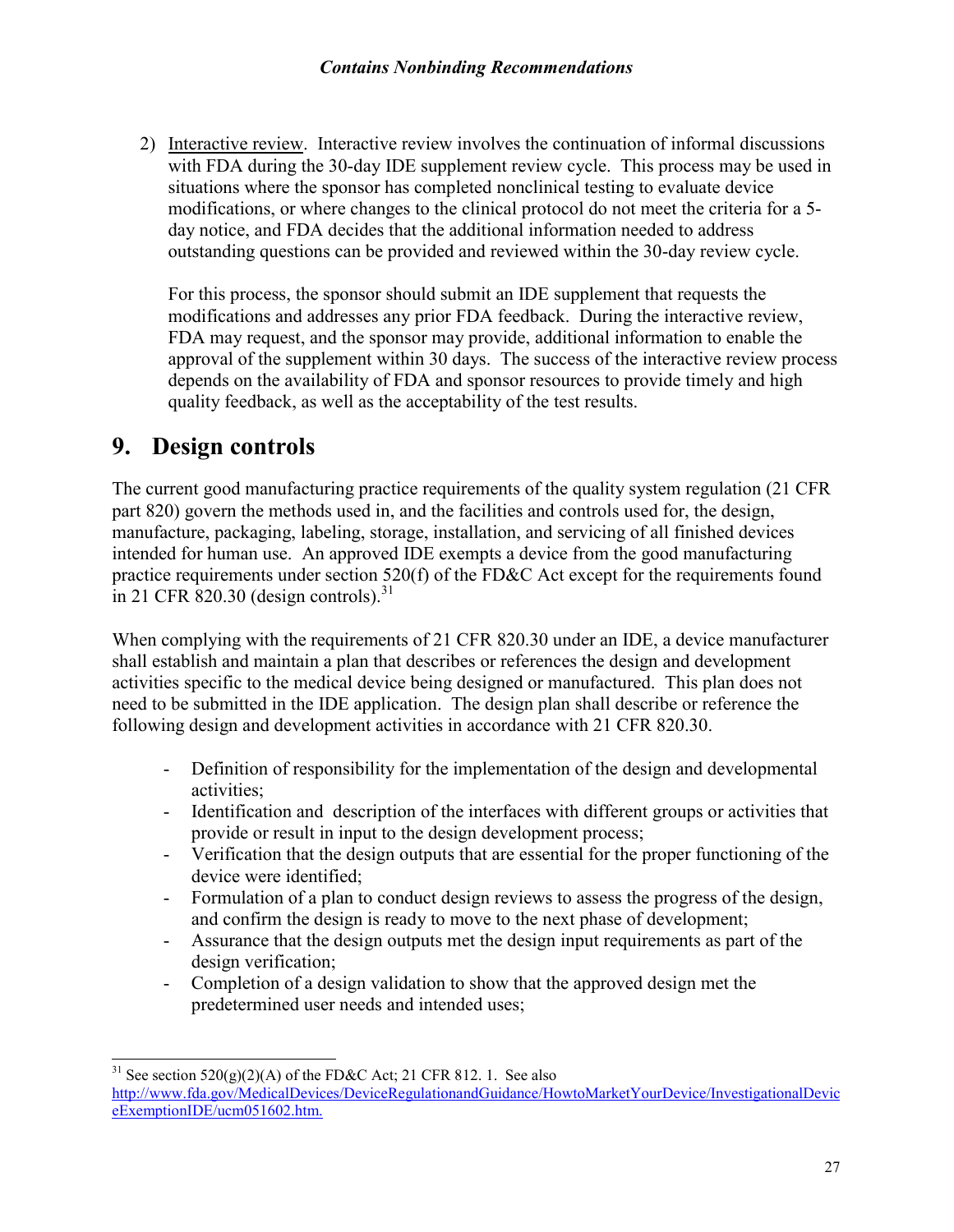- Performance of a risk analysis and consideration of risk throughout the design process;
- Documentation and control of design changes occurring during pre-production and post-production of the device; and
- Documentation of the design transfer into production specifications.

Appropriate documentation and establishment of the aforementioned elements of the device design plan will facilitate meeting the design control requirements in 21 CFR 820.30 as the device design evolves.

## <span id="page-27-0"></span>**10.Next steps in clinical evaluation**

After obtaining clinical information from an early feasibility study, the type of subsequent clinical evaluation will depend on whether changes in the device design are expected, the availability of adequate data to justify the next study, and the purpose of the clinical study. Early feasibility studies involve the investigation of devices that may be in a rapid phase of device iteration. If clinical information is needed after device modification and further device iterations are expected, a sponsor may submit an IDE supplement including a request for expansion of the early feasibility study. Once approved, the sponsor may enroll additional subjects in the early feasibility study. If the device design is near-final or final, and the results of the early feasibility study support the initial safety of the device and proof of principle, it may be more appropriate for the sponsor to pursue either a traditional feasibility study or a pivotal study. Progression to a traditional feasibility or pivotal study should be requested under an IDE supplement and should include the information needed to justify initiation of the larger study. The approval of any IDE supplement will ultimately depend on the availability of nonclinical and clinical data to justify initiation of the specific type of study requested.

Informal communications with FDA are important to help determine the most appropriate next step in the clinical evaluation of a device.

## <span id="page-27-1"></span>**11.Conclusion**

Early feasibility studies may be used to provide proof of principle and initial clinical safety data. Data from an early feasibility study may lead to device modifications and be used to refine the bench, analytical, and *in vivo* animal studies and future clinical study protocols.

Conducting an early feasibility study under an IDE provides a unique opportunity to obtain clinical experience with a new or modified device or new clinical use, while utilizing appropriate subject protection measures and good clinical study practices. Vital clinical information can be captured and used to optimize the device design, design evaluation, and clinical investigation plans.

Initiation of an early feasibility study and progression toward a pivotal study benefit from a flexible process that relies on sound nonclinical assessments and appropriate risk-based rationales. A high degree of interaction between FDA and the sponsor and use of the Pre-Sub process will be instrumental in the successful implementation of this guidance.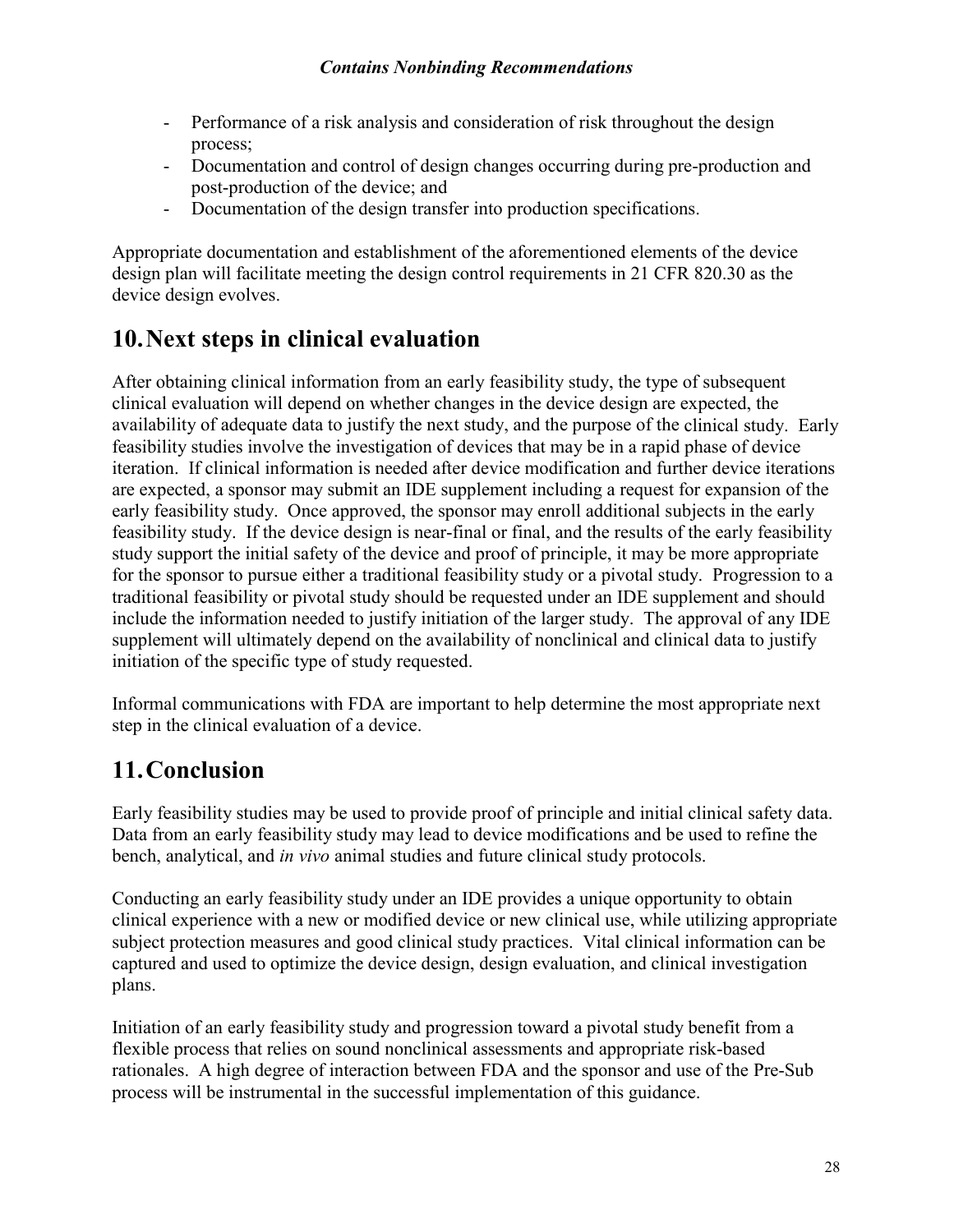## <span id="page-28-0"></span>**Appendix 1: Suggested topics for a Pre-Sub for an early feasibility study IDE**

Although use of the Pre-Sub process is not a requirement, interactions between the FDA and sponsor are encouraged to enhance the predictability of the early feasibility study IDE review process. Based on the recommendations outlined in the guidance, the following topics may be useful to discuss during Pre-Sub interactions prior to the submission of the original IDE application:

- 1. Design concept
- 2. Clinical context
	- a. Clinical condition the device is intended to treat or assess
	- b. The standard of care, including the types and severity of risks and the benefits associated with current treatment options
	- c. The types and severity of potential risks and the anticipated benefits that may be associated with the study device
	- d. The rationale for exposing the target population to the potential risks (i.e., whether the anticipated benefits that may be associated with the use of the study device justify the potential risks, recognizing the benefits and risks posed by current treatment or assessment options)
- 3. Rationale for early feasibility study, considering:
	- a. Novelty of the device or its intended clinical use
	- b. Stability of the device design
	- c. Whether additional nonclinical testing would likely provide the information needed to further device development
- 4. Nonclinical testing plan
	- a. Draft device evaluation strategy for the early feasibility study
	- b. Draft device evaluation strategy for device development beyond the early feasibility phase, if the sponsor wishes to obtain FDA feedback that may assist with future submissions
	- c. Summary justification regarding the amount and type of information/data needed to support initiation of the early feasibility study in the specified patient population, with comment on, or comparison to, what may be expected to support the initiation of a larger clinical study
	- d. Protocols for complex and novel nonclinical (e.g., bench, animal and computational modeling) testing or analyses, when available
- 5. Investigational plan
	- a. Clinical study protocol summary
	- b. Summary of risk analysis and mitigation strategies
	- c. Informed consent language regarding the early feasibility nature of the study
- 6. Anticipated design iterations and clinical protocol changes and proposals for using the strategies outlined in the guidance
- 7. Projected device development timeline (e.g., significant regulatory and testing milestones)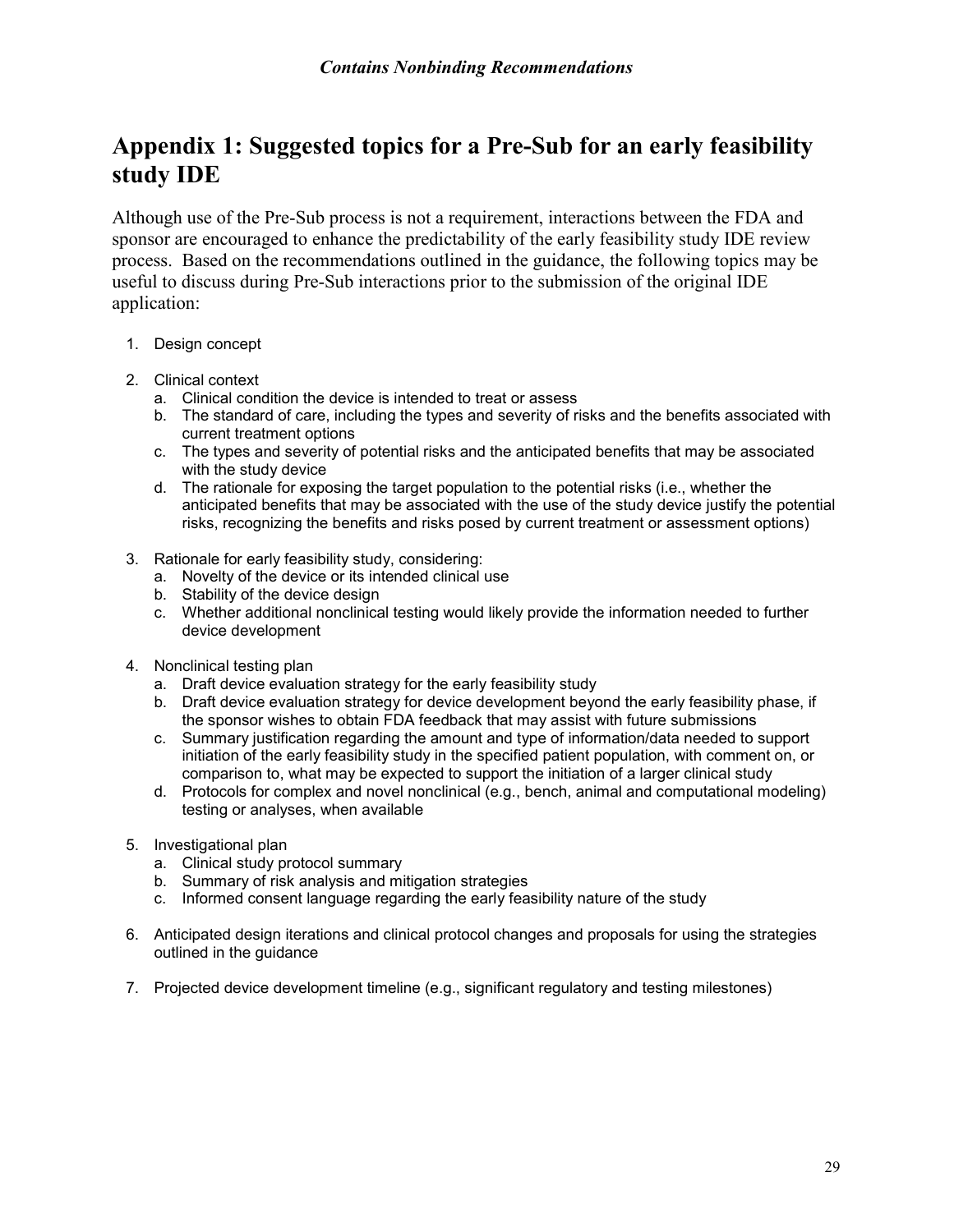## <span id="page-29-0"></span>**Appendix 2: Device evaluation strategy example**

The following hypothetical example illustrates the concepts described in Section 6.3.

A sponsor approaches FDA with an early feasibility study proposal to evaluate an innovative, covered, metallic implant to treat a disease common in the elderly. The device is unique in that delivery of the treatment will be through a catheter, rather than by open surgery (the standard of care). The expected benefits of this approach include less bleeding, fewer major adverse events, less pain, shorter hospital stay, and faster recovery as compared to the open surgery. There are aspects of the new device that are similar to a device approved for a different indication.

In a Pre-Sub, the sponsor describes the design concept and provides a draft device evaluation strategy table as described in Tables 1 and 2 of Section 6.3. Portions of the table are presented in Tables 3-5 for a procedure-related function, a performance-related function, and a basic safetyrelated feature.

The procedure-related functions for this device include the ability to:

- access the target site;
- deploy the implantable portion of the device; and
- withdraw the delivery system.

For the 'the ability to access the target site' attribute, the potential failure modes are:

- the inability to safely advance the system to the target site; and
- implant dislodgement from the delivery system.

Table 3 outlines the information for the attribute 'the ability to access the target site' and the potential failure mode of 'the inability to safely advance the system to the target site.'

Some of the performance-related functions and features include:

- implant integrity;
- fixation effectiveness; and
- patency.

For the 'implant integrity' attribute, the potential failure modes are:

- corrosion: and
- structural failure of the implant.

Table 4 outlines the information for the attribute 'implant integrity' and the potential failure mode of 'corrosion.'

The basic safety-related features include:

- biocompatibility;
- sterility; and
- MR compatibility.

For the 'biocompatibility' attribute, the potential failure mode is 'non-biocompatibility.' Table 5 outlines the information for the attribute 'biocompatibility' and the potential failure mode of 'non-biocompatibility.'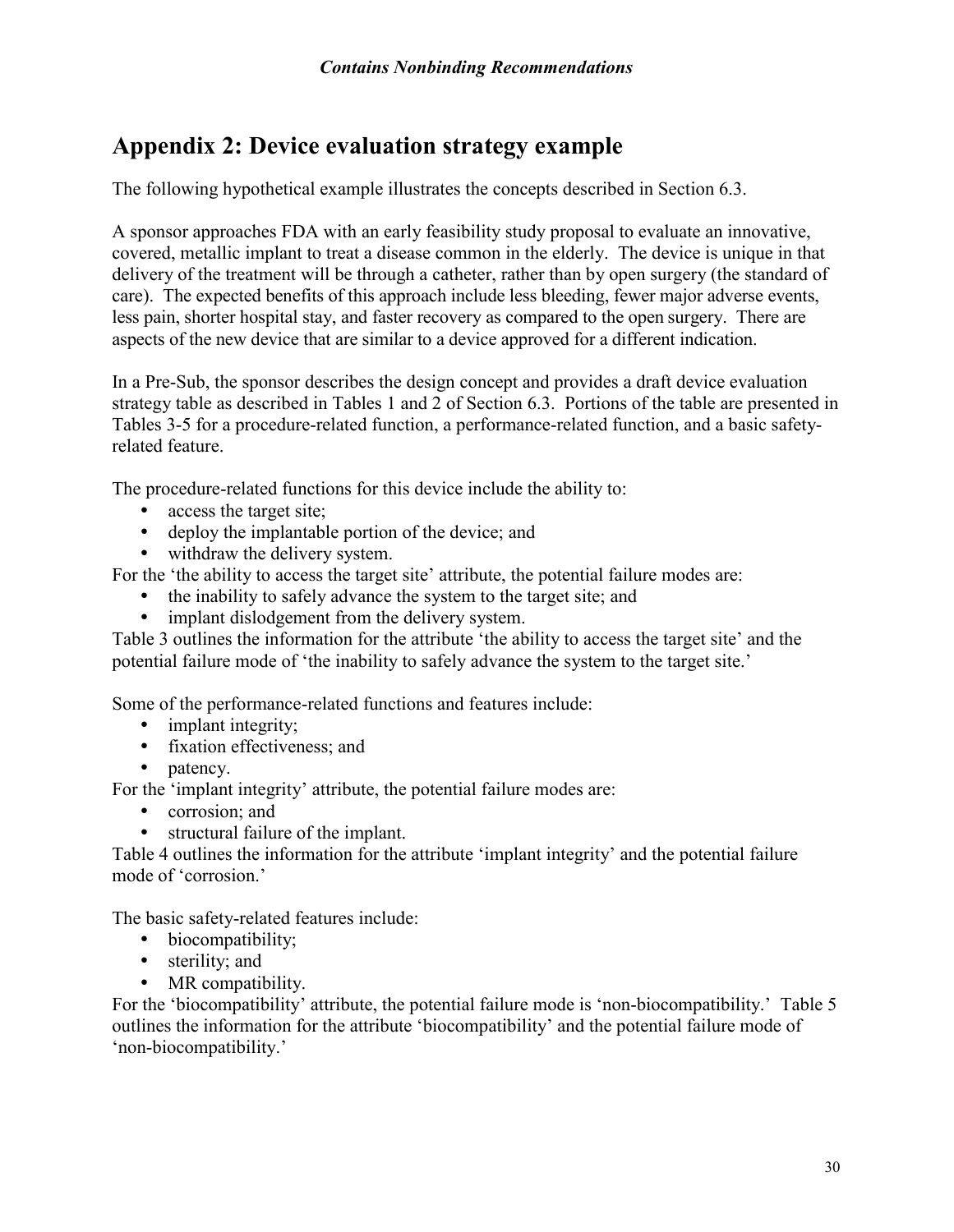| Column <sub>1</sub>                                                                                                                    | Column <sub>2</sub>                                                                                                                                                         | Column <sub>3</sub>                                                                                                       | Column 4                                                                                                                    | Column <sub>5</sub>                                                                                                                                                                                                                                                                                                                                                                                                                                                                                                                         | Column <sub>6</sub>                                                                                                                                                                                                                                                                             | Column <sub>7</sub>                                                                                                                                                                                                                                                                                                                                                                                               | Column 8                                                                                                                                                                                                                                                                                             | Column <sub>9</sub>                                                                                                                                                                                                                                                                                                                                                                                                                                                                                                                                                                                                                                                 |
|----------------------------------------------------------------------------------------------------------------------------------------|-----------------------------------------------------------------------------------------------------------------------------------------------------------------------------|---------------------------------------------------------------------------------------------------------------------------|-----------------------------------------------------------------------------------------------------------------------------|---------------------------------------------------------------------------------------------------------------------------------------------------------------------------------------------------------------------------------------------------------------------------------------------------------------------------------------------------------------------------------------------------------------------------------------------------------------------------------------------------------------------------------------------|-------------------------------------------------------------------------------------------------------------------------------------------------------------------------------------------------------------------------------------------------------------------------------------------------|-------------------------------------------------------------------------------------------------------------------------------------------------------------------------------------------------------------------------------------------------------------------------------------------------------------------------------------------------------------------------------------------------------------------|------------------------------------------------------------------------------------------------------------------------------------------------------------------------------------------------------------------------------------------------------------------------------------------------------|---------------------------------------------------------------------------------------------------------------------------------------------------------------------------------------------------------------------------------------------------------------------------------------------------------------------------------------------------------------------------------------------------------------------------------------------------------------------------------------------------------------------------------------------------------------------------------------------------------------------------------------------------------------------|
| Device-<br><b>Related</b>                                                                                                              | <b>Potential Failure</b><br><b>Modes</b>                                                                                                                                    | <b>Potential Effects of</b><br><b>Failure</b><br><b>Potential</b><br><b>Potential</b><br><b>Device</b><br><b>Clinical</b> |                                                                                                                             | <b>Device Design</b><br><b>Information</b>                                                                                                                                                                                                                                                                                                                                                                                                                                                                                                  | Leveraged                                                                                                                                                                                                                                                                                       | <b>Supportive Information</b><br><b>Supportive</b>                                                                                                                                                                                                                                                                                                                                                                |                                                                                                                                                                                                                                                                                                      | <b>Clinical Study Mitigation</b><br><b>Strategies</b>                                                                                                                                                                                                                                                                                                                                                                                                                                                                                                                                                                                                               |
| <b>Attribute</b><br>Device<br>function or<br>feature<br>required for<br>the device to<br>achieve the<br>overall desired<br>performance | The failures that<br>might occur and<br>could result in<br>consequences<br>(effects) to the<br>device or study<br>subject, if the<br>function or feature<br>is not attained | <b>Effects of</b><br><b>Failure</b><br>The<br>potential<br>effect(s) of<br>the failure<br>mode on<br>the device           | <b>Effects of</b><br><b>Failure</b><br>The<br>potential<br>$effect(s)$ of<br>the failure<br>mode on<br>the study<br>subject | Relevant design<br>characteristics intended<br>to provide the function<br>or feature or to address<br>or mitigate the potential<br>failure mode, and other<br>information considered<br>in the design of the<br>device                                                                                                                                                                                                                                                                                                                      | <b>Nonclinical</b><br><b>Information</b><br>Nonclinical<br>information<br>leveraged from<br>internal or<br>external sources                                                                                                                                                                     | <b>Clinical</b><br><b>Information</b><br>Relevant clinical<br>experience<br>obtained from<br>internal or<br>external sources<br>for a similar<br>device or<br>indication                                                                                                                                                                                                                                          | <b>Testing</b><br>Proposed testing of<br>the study device<br>(i.e., the device that<br>will be used in the<br>clinical study) to<br>complete the<br>evaluation of the<br>attribute and the<br>potential failure<br>mode(s), considering<br>the information in<br>Columns 3-7                         | Mitigation strategies included in<br>the clinical protocol intended to<br>minimize the frequency or<br>severity of the potential clinical<br>effects resulting from a failure to<br>attain the attribute                                                                                                                                                                                                                                                                                                                                                                                                                                                            |
| Ability to<br>access the<br>implantation<br>site                                                                                       | Inability to safely<br>advance the<br>system to the<br>target site                                                                                                          | Delivery<br>system<br>damage<br>Implant<br>damage                                                                         | - Embolism<br>- Procedural<br>failure<br>- Tissue<br>damage at<br>access<br>site                                            | Design characteristics:<br>Unique tip to<br>minimize tissue<br>trauma<br>Enhanced flexibility<br>to accommodate<br>tortuous anatomy<br>Safety features to<br>prevent completion<br>of deployment steps<br>out of sequence<br>Relevant information<br>considered in the<br>design of the device:<br>Use of same<br>delivery mechanism<br>as our similar<br>device with a<br>known clinical<br>performance<br>(without)<br>catastrophic<br>failures), approved<br>to treat a different<br>disease process in<br>the same anatomic<br>location | - Volume 2,<br>Section 1 of<br>the Pre-Sub<br>describes<br>nonclinical<br>testing<br>conducted on<br>our similar<br>device<br>Reference to this<br>information is<br>appropriate<br>because the<br>study device has<br>the same<br>delivery<br>mechanism as<br>the approved,<br>similar device. | - Volume 2,<br>Section 2 of<br>the Pre-Sub<br>describes the<br>clinical use of<br>our similar<br>device<br>Reference to this<br>information is<br>appropriate<br>because the new<br>intended use<br>does not involve<br>targeting a new<br>anatomical<br>implantation site<br>and therefore<br>would not likely<br>negatively affect<br>the ability of the<br>study device to<br>access the<br>implantation site. | The following tests<br>will be conducted on<br>the study device:<br>- Acute and 30-day<br>animal study (see<br>study protocol in<br>Volume 3.<br>Section 1)<br>Simulated use<br>testing (see<br>protocol in<br>Volume 3,<br>Section 2)<br>- Tensile bond<br>strength<br>- Torsional bond<br>strength | For all events<br>Timely detection, treatment,<br>and reporting of adverse<br>events<br>For 'Embolism'<br>- Clinical evaluations and<br>imaging post-procedure for<br>early detection of distal organ<br>damage to allow for early<br>treatment and to identify the<br>need to change the procedure<br>or device<br>- Embolic protection device use<br>For 'Procedural failure'<br>- Pre-operative imaging to<br>confirm appropriate anatomy<br>- Plan to treat subjects with the<br>current standard of care if the<br>delivery system cannot be<br>advanced<br>For 'Tissue damage at access<br>site'<br>- Pre-operative imaging to<br>confirm appropriate anatomy |

Table 3: Device Evaluation Strategy Table, Procedure-Related Function – Ability to Access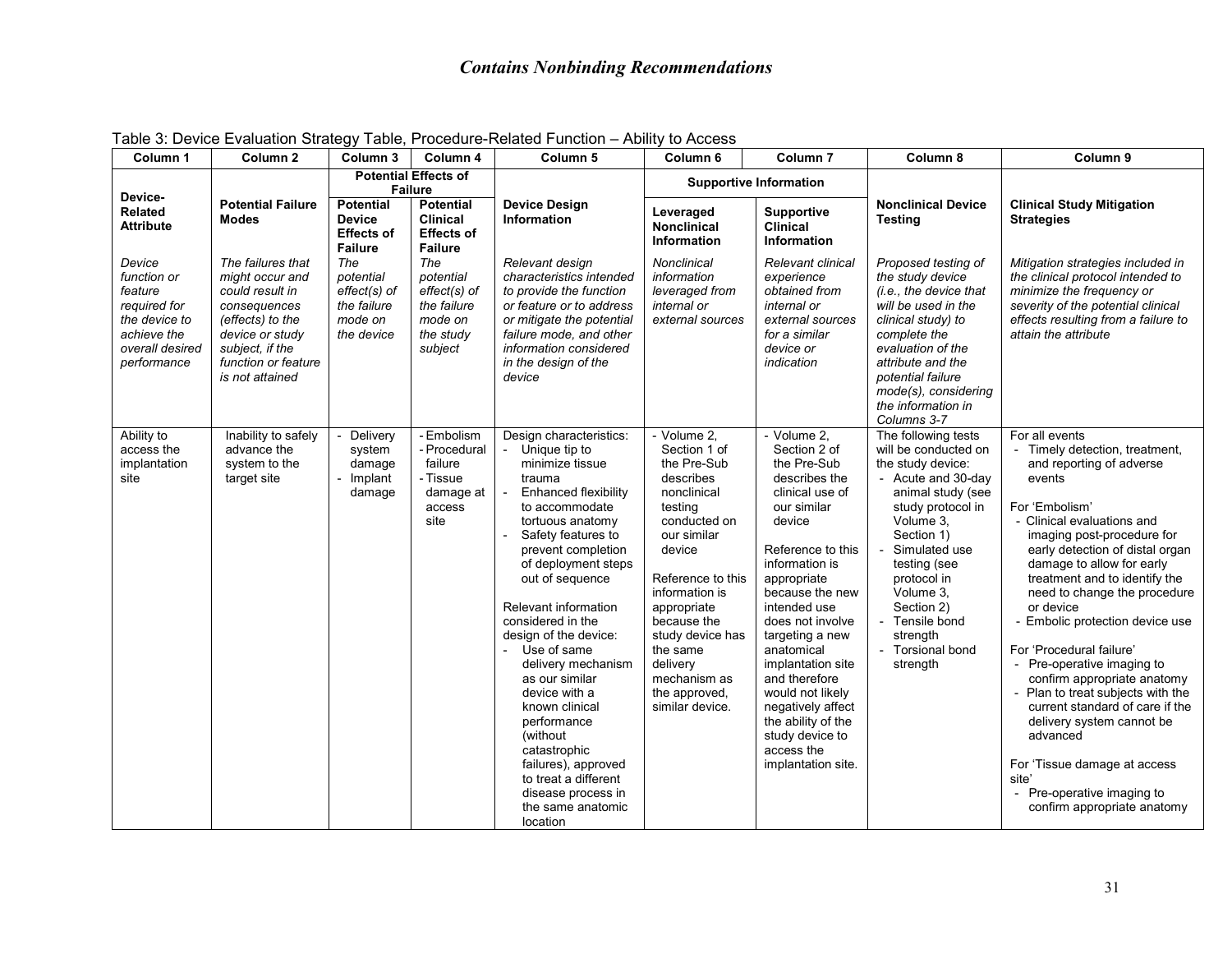| Column<br>1                                   | Column <sub>2</sub>                                | Column 3                                                                                     | Column 4                                                                                                                                                                                                                                                    | Column <sub>5</sub>                                                                                                                                                                                                                                                                                                                         | Column <sub>6</sub>                                                                                                                                                                                                                                                                                                                                                                                                                                                                                                                                                                        | Column <sub>7</sub>                                                                                                                                                                                                                                   | Column 8                                                                                                   | Column <sub>9</sub>                                                                                                                                                                                                                                                                                                                                                                                                                                                                                                                                                                                                                                                                                                                                                                                                       |
|-----------------------------------------------|----------------------------------------------------|----------------------------------------------------------------------------------------------|-------------------------------------------------------------------------------------------------------------------------------------------------------------------------------------------------------------------------------------------------------------|---------------------------------------------------------------------------------------------------------------------------------------------------------------------------------------------------------------------------------------------------------------------------------------------------------------------------------------------|--------------------------------------------------------------------------------------------------------------------------------------------------------------------------------------------------------------------------------------------------------------------------------------------------------------------------------------------------------------------------------------------------------------------------------------------------------------------------------------------------------------------------------------------------------------------------------------------|-------------------------------------------------------------------------------------------------------------------------------------------------------------------------------------------------------------------------------------------------------|------------------------------------------------------------------------------------------------------------|---------------------------------------------------------------------------------------------------------------------------------------------------------------------------------------------------------------------------------------------------------------------------------------------------------------------------------------------------------------------------------------------------------------------------------------------------------------------------------------------------------------------------------------------------------------------------------------------------------------------------------------------------------------------------------------------------------------------------------------------------------------------------------------------------------------------------|
|                                               |                                                    |                                                                                              | <b>Potential Effects of Failure</b>                                                                                                                                                                                                                         |                                                                                                                                                                                                                                                                                                                                             | <b>Supportive Information</b>                                                                                                                                                                                                                                                                                                                                                                                                                                                                                                                                                              |                                                                                                                                                                                                                                                       |                                                                                                            |                                                                                                                                                                                                                                                                                                                                                                                                                                                                                                                                                                                                                                                                                                                                                                                                                           |
| Device-<br><b>Related</b><br><b>Attribute</b> | <b>Potential</b><br><b>Failure</b><br><b>Modes</b> | <b>Potential</b><br><b>Device</b><br><b>Effects of</b><br><b>Failure</b>                     | <b>Potential</b><br><b>Clinical Effects</b><br>of Failure                                                                                                                                                                                                   | <b>Device Design</b><br><b>Information</b>                                                                                                                                                                                                                                                                                                  | <b>Leveraged Nonclinical</b><br><b>Information</b>                                                                                                                                                                                                                                                                                                                                                                                                                                                                                                                                         | <b>Supportive</b><br><b>Clinical</b><br>Information                                                                                                                                                                                                   | <b>Nonclinical</b><br><b>Device</b><br><b>Testing</b>                                                      | <b>Clinical Study Mitigation</b><br><b>Strategies</b>                                                                                                                                                                                                                                                                                                                                                                                                                                                                                                                                                                                                                                                                                                                                                                     |
| Implant<br>integrity                          | Corrosion                                          | Component<br>separation<br>- Fracture<br>Movement<br>from<br>intended<br>implant<br>location | - Foreign body<br>embolization<br>- Loss of<br>biocompatibility<br>- Effectiveness<br>failure (specify)<br>due to<br>component<br>separation<br>- Effectiveness<br>failure (specify)<br>due to implant<br>movement<br>- Trauma to<br>adjacent<br>structures | Design<br>characteristics:<br>Electropolished<br>metallic<br>components to<br>improve corrosion<br>resistance<br>Relevant information<br>considered in the<br>design of the device:<br>- Use of same<br>metallic<br>components and<br>surface finishing<br>as our similar.<br>approved device<br>with acceptable<br>corrosion<br>resistance | - Volume 2. Section 3 of the<br>Pre-Sub describes<br>nonclinical testing<br>conducted on our similar<br>device with known<br>corrosion resistance<br>Reference to this<br>information is appropriate<br>because the risk of<br>corrosion is similar to the<br>previously approved device.<br>The study device will be<br>exposed to an in vivo<br>environment that has the<br>same relevant<br>characteristics (e.g., body<br>fluid contact, externally<br>applied forces), has a<br>similar design and is<br>constructed with the same<br>metal, using the same<br>manufacturing methods. | - Volume 2,<br>Section 4 of the<br>Pre-Sub<br>describes the<br>clinical use of<br>our approved<br>device<br>Reference to this<br>information is<br>appropriate<br>because the new<br>device will be<br>exposed to the<br>same in vivo<br>environment. | No device-<br>specific<br>testing<br>needed prior<br>to initiation of<br>the early<br>feasibility<br>study | For all events<br>- Timely detection, treatment,<br>and reporting of adverse<br>events<br>For 'Foreign body embolization,<br>trauma to adjacent structures and<br>all other clinical effects of failure'<br>- No additional mitigation<br>strategies beyond timely<br>detection, treatment, and<br>reporting of adverse events<br>- For 'Loss of biocompatibility'<br>- Assess inflammatory<br>biomarkers post-procedure<br>Monitoring of subjects for<br>signs and symptoms of<br>allergic reactions to allow for<br>early treatment<br>For 'Effectiveness failure (specify)<br>due to implant movement or<br>component separation'<br>Imaging studies at regular<br>intervals to evaluate device<br>position<br>Plan to implant additional<br>devices if the original device<br>moves from the targeted<br>implant site |

Table 4: Device Evaluation Strategy Table, Performance-Related Function – Implant Integrity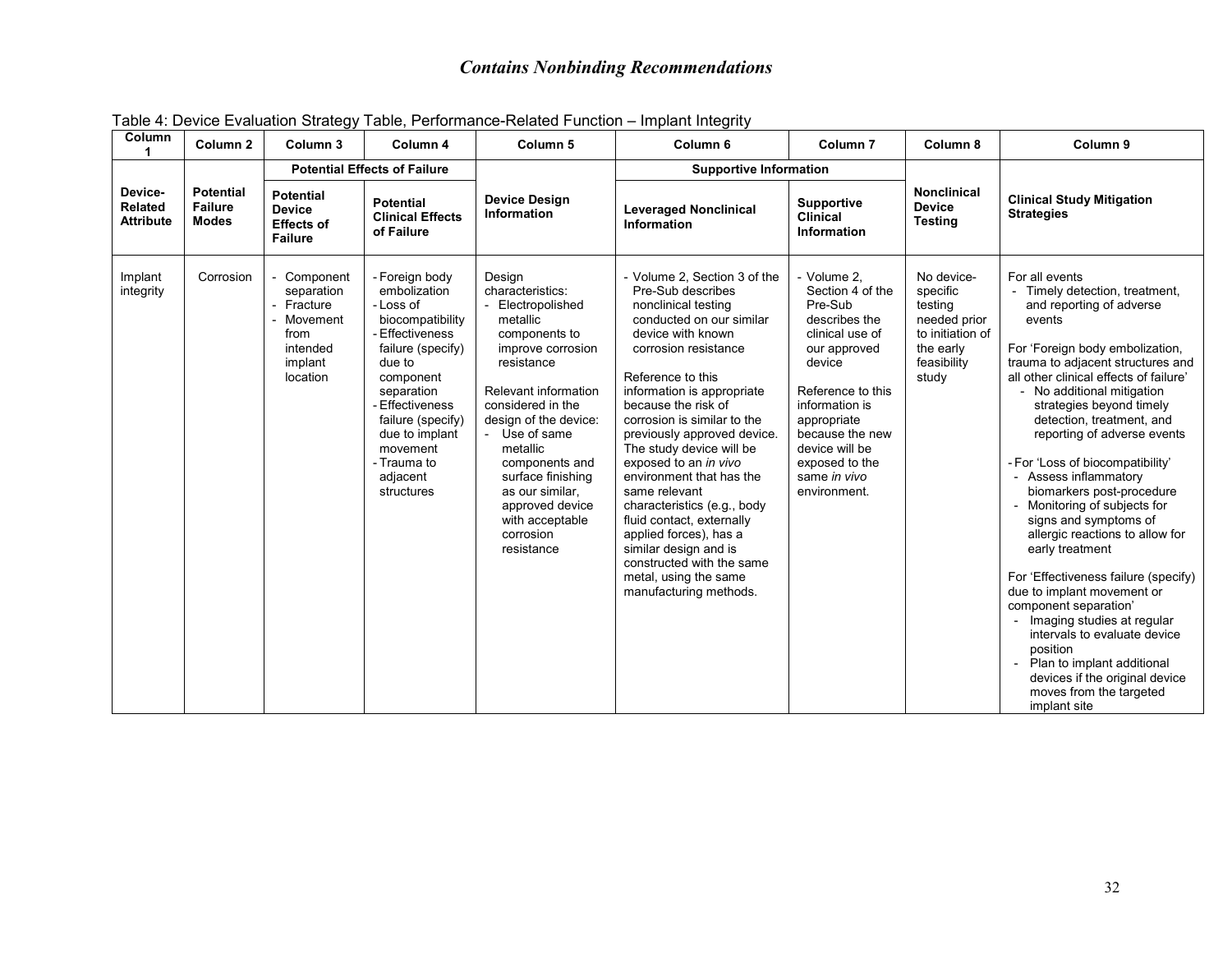| Column 1                                  | Column 2                                 | Column 3                                                                 | Column 4                                                                   | Column 5                                                                                                                             | Column <sub>6</sub>                                                                                                                                                                                                                                                                                                   | Column <sub>7</sub>                                 | Column 8                                                                                                                                                                                                                                                                                                                                                                                                                                                                                                                                                                                                  | Column 9                                                                                                                                                                                                                                                                                                                                           |  |
|-------------------------------------------|------------------------------------------|--------------------------------------------------------------------------|----------------------------------------------------------------------------|--------------------------------------------------------------------------------------------------------------------------------------|-----------------------------------------------------------------------------------------------------------------------------------------------------------------------------------------------------------------------------------------------------------------------------------------------------------------------|-----------------------------------------------------|-----------------------------------------------------------------------------------------------------------------------------------------------------------------------------------------------------------------------------------------------------------------------------------------------------------------------------------------------------------------------------------------------------------------------------------------------------------------------------------------------------------------------------------------------------------------------------------------------------------|----------------------------------------------------------------------------------------------------------------------------------------------------------------------------------------------------------------------------------------------------------------------------------------------------------------------------------------------------|--|
|                                           |                                          |                                                                          |                                                                            | <b>Potential Effects of</b><br><b>Failure</b>                                                                                        |                                                                                                                                                                                                                                                                                                                       | <b>Supportive Information</b>                       |                                                                                                                                                                                                                                                                                                                                                                                                                                                                                                                                                                                                           |                                                                                                                                                                                                                                                                                                                                                    |  |
| <b>Device-Related</b><br><b>Attribute</b> | <b>Potential</b><br><b>Failure Modes</b> | <b>Potential</b><br><b>Device</b><br><b>Effects of</b><br><b>Failure</b> | <b>Potential</b><br><b>Clinical</b><br><b>Effects of</b><br><b>Failure</b> | <b>Device Design</b><br>Information                                                                                                  | Leveraged<br><b>Nonclinical</b><br>Information                                                                                                                                                                                                                                                                        | <b>Supportive</b><br><b>Clinical</b><br>Information | <b>Nonclinical Device Testing</b>                                                                                                                                                                                                                                                                                                                                                                                                                                                                                                                                                                         | <b>Clinical Study</b><br><b>Mitigation Strategies</b>                                                                                                                                                                                                                                                                                              |  |
| Biocompatibility                          | Non-<br>biocompatibility                 | No device<br>effects                                                     | Adverse<br>biological<br>response                                          | Relevant<br>information<br>considered in<br>the design of<br>the device:<br>Use of<br>materials with<br>histories of<br>clinical use | No leveraged<br>nonclinical<br>information<br>Although the<br>metallic<br>component is<br>identical to one<br>of our approved<br>devices, there<br>are additional<br>materials used<br>in the<br>construction of<br>the device, and<br>therefore.<br>biocompatibility<br>testing on the<br>study device is<br>needed. | No leveraged<br>clinical<br>information             | The following tests will be<br>conducted to support the<br>initiation of the early feasibility<br>study:<br>- Testing in accordance with<br>Part 1 of ISO 10993 (see<br>Volume 3, Section 3)<br>Acute and 30-day animal<br>study (see study protocol in<br>Volume 3, Section 4)<br>The specific aspects of<br>biocompatibility that will be<br>assessed in the animal study<br>are acute systemic and<br>subchronic toxicity, in vivo<br>thrombogenicity, hemolysis and<br>local irritation. These will be<br>assessed through complete<br>necropsy and target tissue<br>gross and histologic evaluation. | For all events<br>Timely detection,<br>treatment, and<br>reporting of adverse<br>events<br>- For 'Adverse biological<br>response or loss of<br>biocompatibility'<br>- Assess<br>inflammatory<br>biomarkers post-<br>procedure<br>- Monitoring of<br>subjects for signs<br>and symptoms of<br>allergic reactions to<br>allow for early<br>treatment |  |

Table 5: Device Evaluation Strategy Table, Basic Safety-Related Feature – Biocompatibility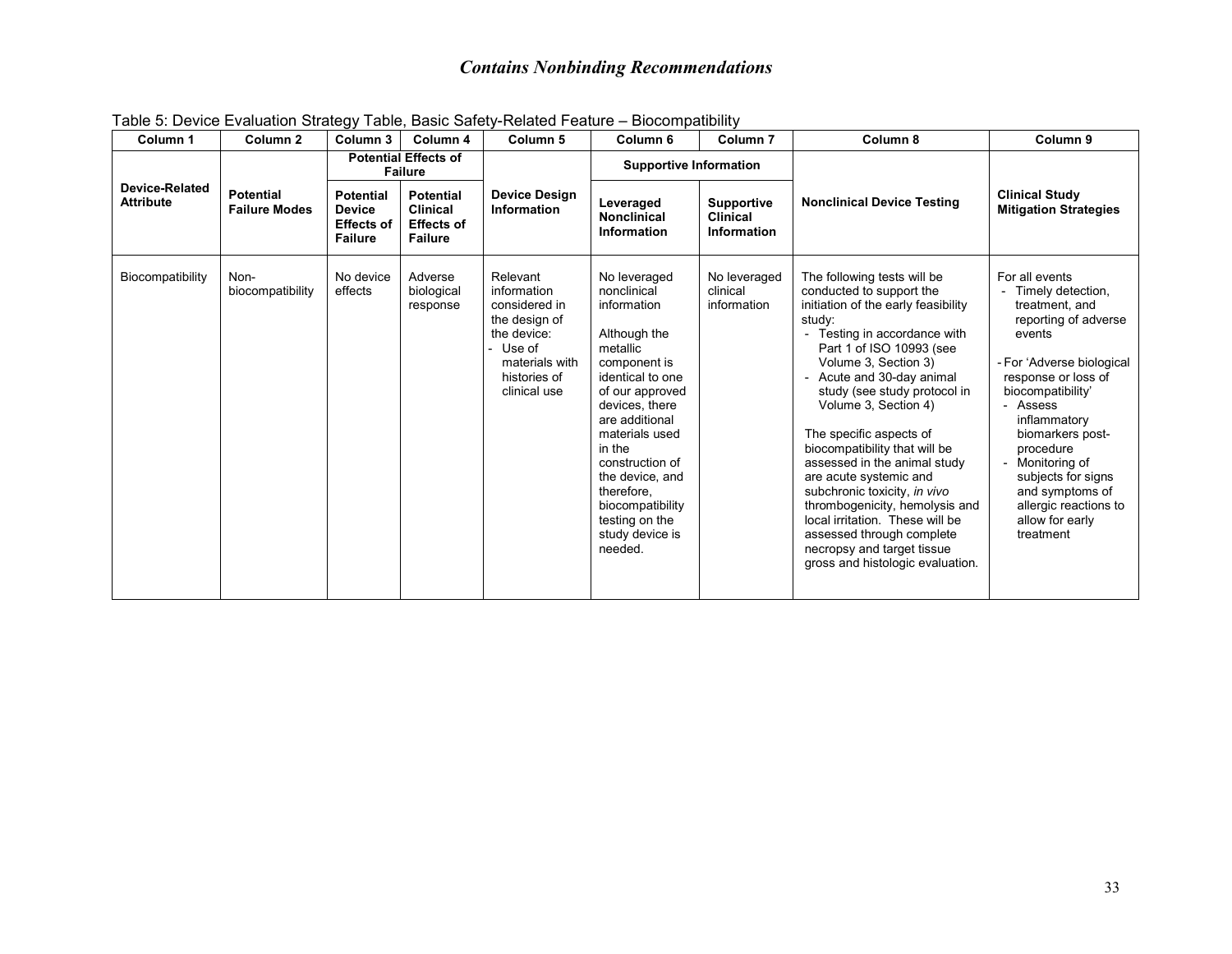To help support the device evaluation strategy, the sponsor identifies the novel and most clinically relevant attributes (i.e., those that support an expectation of acceptable clinical use or are associated with basic device safety) and those that could be affected by differences in their study device as compared to existing devices. The sponsor explains why certain potential failure modes would not likely be associated with catastrophic failures, discusses the likelihood and severity of the potential clinical effects of failure, emphasizes the unique anticipated benefits of their novel technology, and details how the mitigation strategies can be used to minimize harm to study subjects. The sponsor also describes their rationale for deferring some nonclinical testing.

The FDA interacts with the sponsor to reach agreement on the comprehensive list of devicerelated attributes and the potential failure modes that could occur if the desired functions or features are not achieved. They then discuss whether the proposed bench, laboratory, analytical, and animal testing of the study device should be adequate to complete the evaluation of the attributes and the potential failure modes, considering the information provided in Columns 5-7 of the device evaluation strategy table.

The sponsor plans to modify the device design based on the information obtained from the early feasibility study. The sponsor elaborates on the planned testing to be completed for the modified device, prior to progressing beyond the early feasibility study. For example, to justify the initiation of the early feasibility study, an animal study is planned to evaluate the potential for catastrophic failure of the device acutely and in the intermediate-term. To support initiation of a pivotal trial, the sponsor proposes a long-term animal study, which will be carried out concurrently with the traditional feasibility study, to demonstrate complete healing at the implant site. The sponsor will update their overall device evaluation strategy table as information is obtained from their nonclinical testing and early feasibility study.

The sponsor continues to interact with the FDA as they complete the nonclinical testing of their device. The Pre-Sub interactions regarding the device evaluation strategy enhance the predictability of the review process by increasing the likelihood that the Report of Prior Investigations will be adequate to help support IDE approval.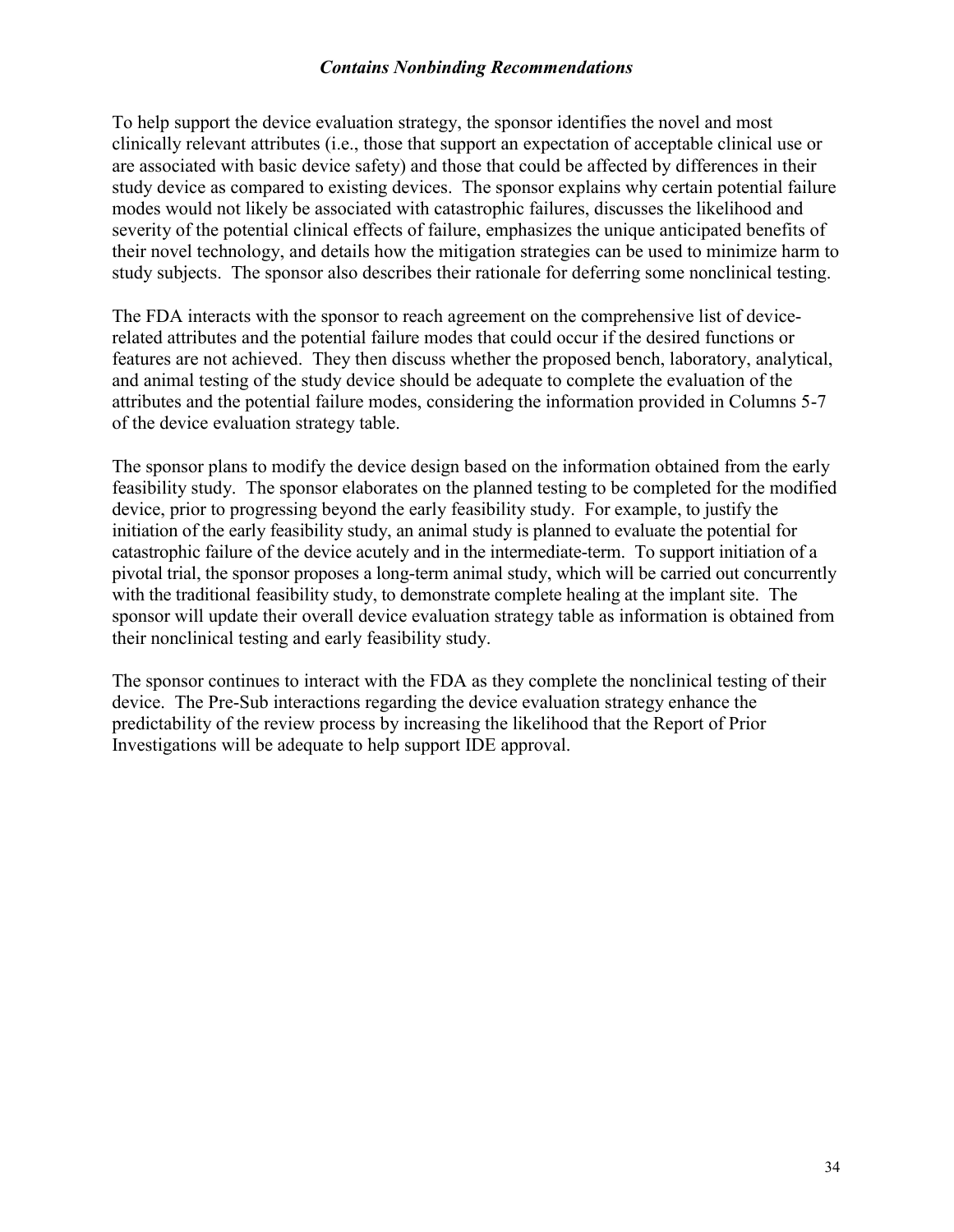## <span id="page-34-0"></span>**Appendix 3: Supplemental guidance for the preparation of an early feasibility study informed consent document**

The informed consent process for early feasibility studies, as for all clinical investigations, must adhere to the requirements described in 21 CFR part 50 subpart B – Informed Consent of Human Subjects. The outline below presents the general informed consent requirements listed in 21 CFR 50.25. The specific recommendations relevant to an early feasibility study are found under each applicable general consent requirement. Some of these recommendations may be appropriate for other types of clinical studies, but are particularly relevant for early feasibility studies.

Note that the recommendations below are not presented in plain language. When drafting an informed consent form, appropriate wording should be used to effectively communicate the information to the potential study subject.

#### **Introduction**

General consent requirement:

\_\_ a statement that the study involves research

Early feasibility consent recommendations:

include a statement that this is an early feasibility study and explain the significance of such studies

describe the consent process and the purpose of the consent process Note: It may be appropriate to have a patient advocate present during the consent process and/or have an independent individual, other than the investigator, be responsible for explaining the study.

#### **Purpose of the Study**

General consent requirement:

an explanation of the purposes of the research

Early feasibility consent recommendations:

*Generic early feasibility study information*

describe an early feasibility study, that is, a study of an innovative device or innovative clinical use of a device in a small number of patients

explain that the study is designed to gain initial insights into the basic safety and device functionality

explain that there may be unforeseeable risks associated with participation in an early feasibility study due to limitations in available data and experience with the device

#### *Specific information regarding the proposed investigation*

name the device and the number of patients to be enrolled provide a brief description of the underlying medical condition, the device (including the innovative device features) and what the device is intended to do explain how different the device or procedure is from currently available therapies provide information on whether this study involves the first human use of the device or whether there has been previous clinical use of this or a similar device for the same or a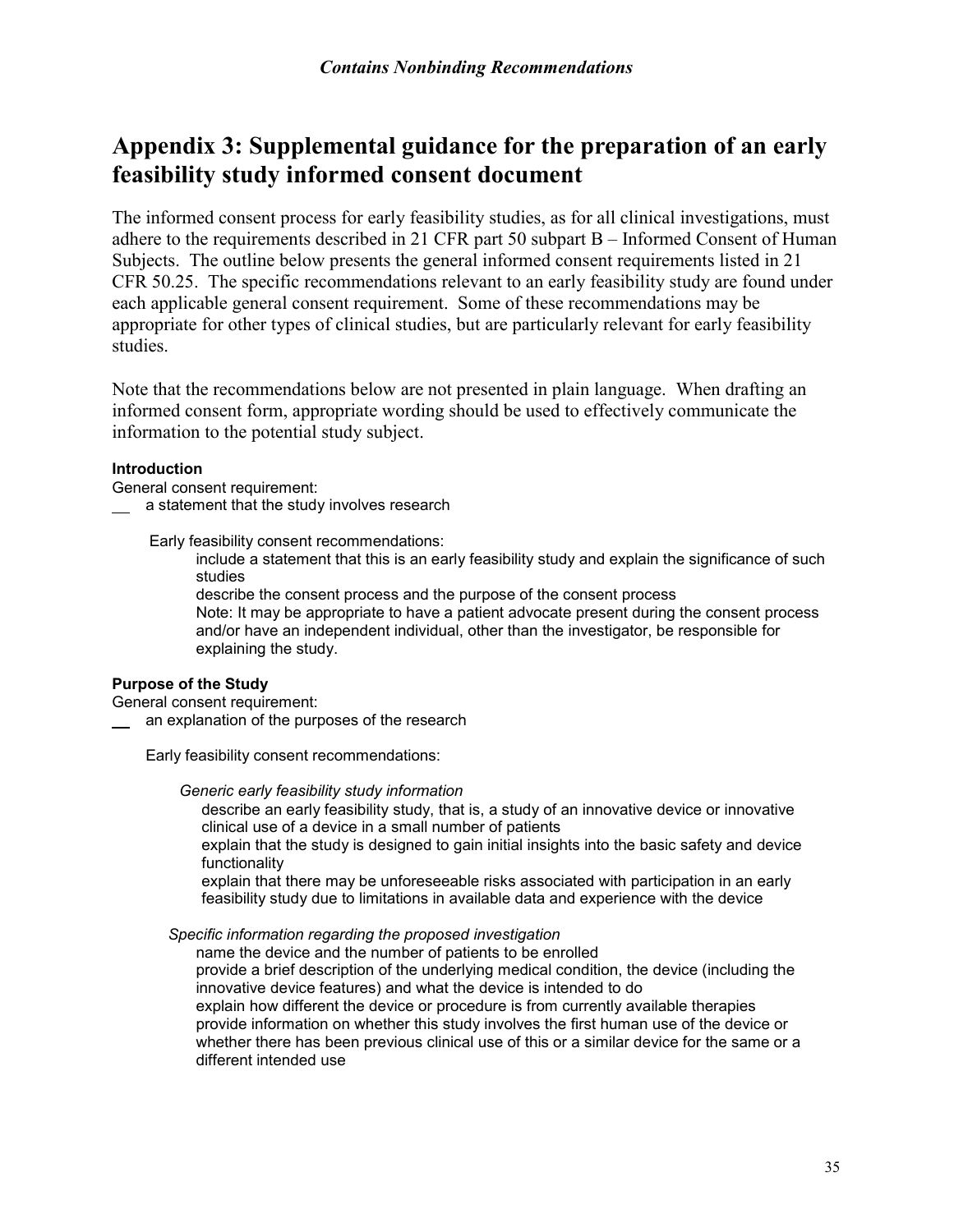#### **Study Procedures**

General consent requirement:

a description of the procedures to be followed

Early feasibility consent recommendation:

include a description of all procedures and follow-up requirements

General consent requirements:

- identification of any procedures which are experimental
- the expected duration of the subject's participation

Early feasibility consent recommendation: indicate how the procedures and follow-up in the study differ from the standard of care

#### **Risks**

General consent requirement:

a description of any reasonably foreseeable risks or discomforts to the subject

Early feasibility consent recommendations:

- Note: This section should reflect the risk analysis and risk mitigation strategies in the clinical protocol.
	- include a statement to indicate that not all risks associated with the use of the study device are currently known
	- list reasonably foreseeable risks, but indicate that there may not be information to fully predict the frequency and severity of these risks
	- describe risk mitigation strategies (e.g., if the investigational treatment is unsuccessful, the patient may still be eligible for treatment with the current standard of care)

#### **Benefits**

General consent requirement:

a description of any anticipated benefits to the subject or others

Early feasibility consent recommendations:

without overestimating the chance of personal benefit, describe any anticipated benefits to the subject which may reasonably be expected

disclose that there may be little information to support a likelihood of personal benefit indicate that even if there is limited or no personal benefit to the study subject, future patients with the disease or condition may benefit from the information obtained during the early feasibility study

#### **Alternative Treatments**

General consent requirement:

 a disclosure of appropriate alternative procedures or courses of treatment that might be advantageous to the subject

Early feasibility consent recommendation: describe the benefits, risks, and limitations of current treatment options

#### **Other Information**

General consent requirements:

- a statement describing the extent to which confidentiality of the subject's records will be maintained and that notes that FDA may inspect the records
- for research involving more than minimal risk, an explanation as to whether any compensation and/or medical treatments are available if injury occurs and, if so, what they consist of or sources of further information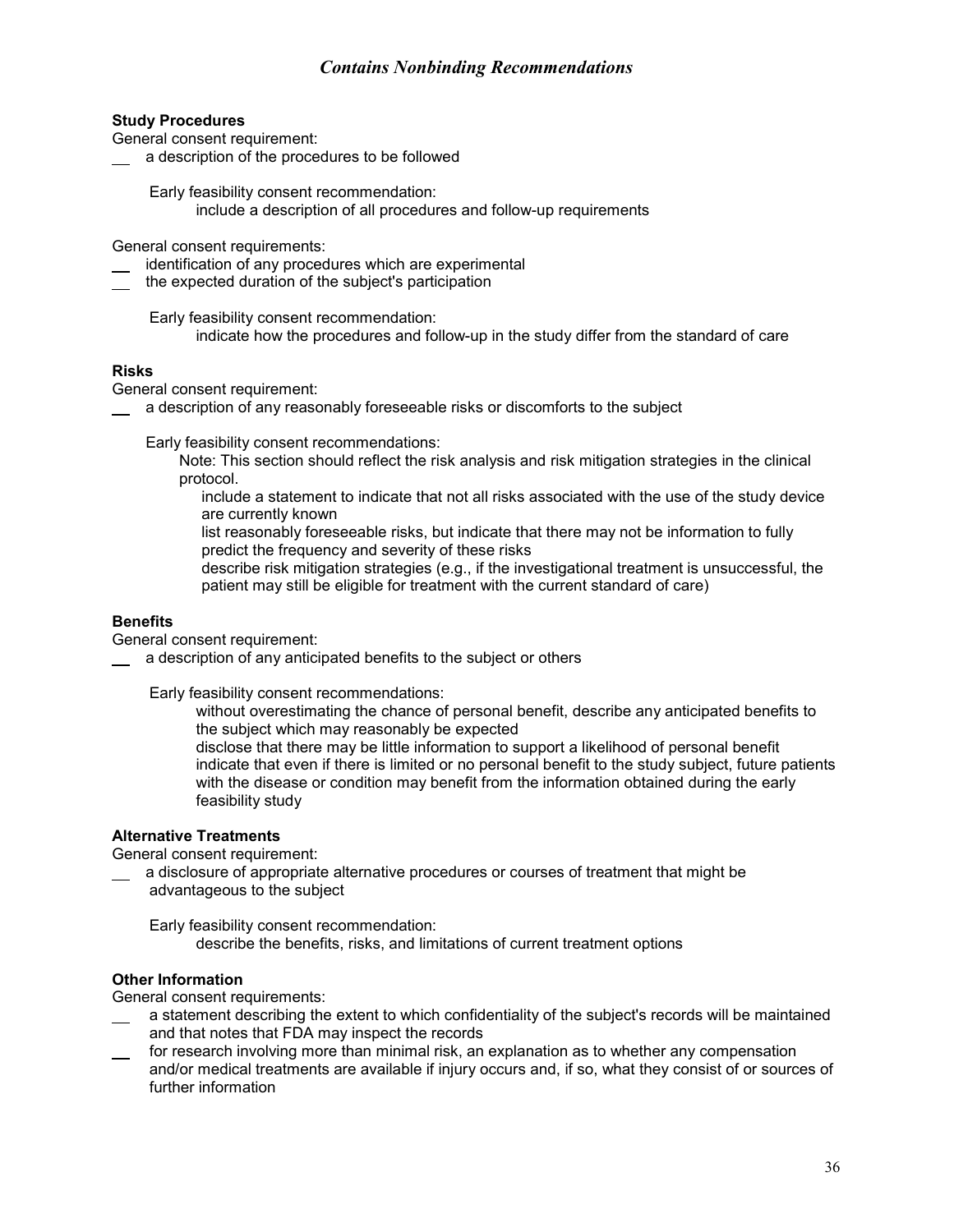- an explanation of whom to contact for answers to questions about the study and the subject's rights and whom to contact in the event of a research-related injury
- a statement that participation is voluntary and that subjects may refuse to participate or discontinue participation at any time without penalty or loss of benefits, and whom to contact if they wish to withdraw

Early feasibility consent recommendation:

if applicable, include a statement that an investigator(s) has a proprietary interest in the test article and identification of the person the study subject can speak to about potential financial conflicts

#### **Additional elements, when appropriate:**

General consent requirements:

- a statement that the procedure or treatment may involve unforeseeable risks to subject, or to the embryo or fetus should the subject become pregnant
- $\equiv$  anticipated circumstances under which the investigator may terminate the subject's participation without regard to the subject's consent
- any additional costs to subject as a result of participation
- consequences of a subject's decision to withdraw and procedures for withdrawal
- a statement that significant new findings developed during the course of research which may relate to the subject's willingness to participate will be provided to the subjects
- the approximate number of subjects involved in the study

Early feasibility consent recommendations:

- clearly indicate the consequences of withdrawal if, for example:
- withdrawal results in termination of therapies, testing, or monitoring; or
- transfer to an another health care provider is required

if early termination of treatment and/or withdrawal from the study might adversely affect the subject, describe the specific procedures that are recommended to ensure the subject's safety and why these procedures are important to the subject's welfare

if continued follow-up is recommended to ensure the subject's safety following withdrawal, explicitly inform the subject of the potential adverse effects of premature termination and the need for continued follow-up

include a statement indicating that information will be provided to the study subject that may relate to the subject's willingness to participate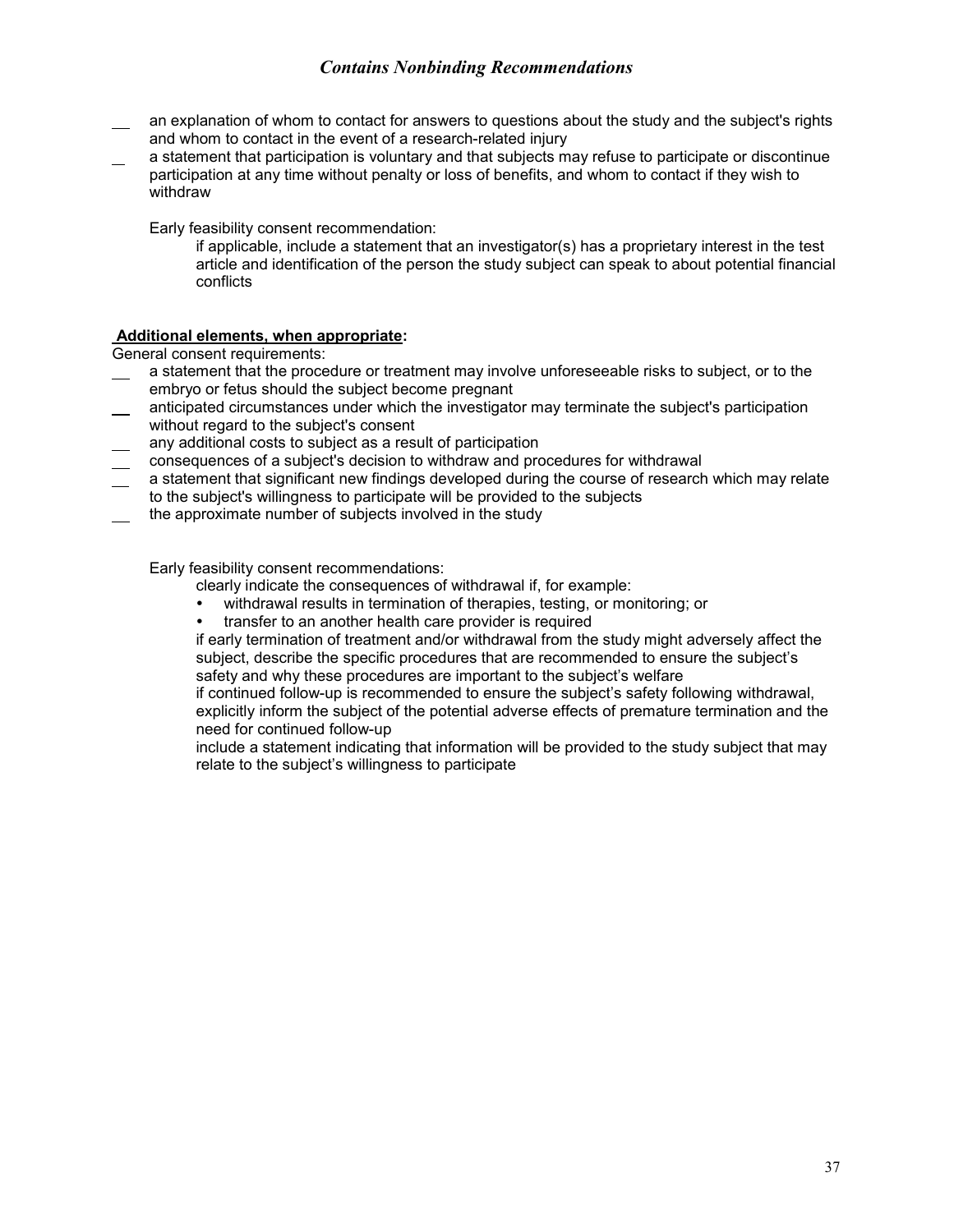## <span id="page-37-0"></span>**Appendix 4: Device iteration example**

The following is a hypothetical scenario that illustrates the concepts described in Section 8 regarding device iteration during an early feasibility study.

Using the Pre-Sub process, a sponsor approaches FDA with a proposal to evaluate an innovative device in an early feasibility study to treat a disease common in the elderly. The device is unique in that delivery of the treatment will be through a catheter, rather than through the standard procedure which involves open surgery. The sponsor proposes to enroll up to 10 subjects at up to 3 investigational sites. The sponsor will evaluate the device performance and clinical outcomes after each subject is treated, and prior to enrolling the next subject.

In the Pre-Sub, the sponsor describes several potential device changes that may be implemented during the early feasibility study. The sponsor proposes the following specific iterative changes for which they will request contingent approval under the original early feasibility IDE, if the information obtained during the clinical study suggests that these device modifications are needed to optimize the device design:

- improvements in maneuverability, including:
	- o modifying the shape of the nose cone of the introducer (e.g., increase or reduce tapering); and
	- o making the sheath stiffer or more flexible;
- changing the length of the catheter to allow for the use of alternative access sites;
- modifying the hemostatic valve by changing material properties or device dimensions to improve hemostasis or reduce friction;
- implementing ergonomic changes in the handle that do not affect the overall function of the device (e.g., changing texture of knobs or handle); and
- modifying the operator interface console.

During the Pre-Sub discussions, the sponsor and FDA reach agreement on the test plan to evaluate the proposed changes, including the acceptance criteria to be included in the original IDE application. Although some of these changes may be appropriate for 5-day notices, obtaining prospective, contingent approval under the original IDE will provide the sponsor with more predictability in the regulatory process for their device modification plans.

The sponsor, with help from the principal investigator, identifies other types of changes that may be needed for their device and clinical protocol during the conduct of their early feasibility study. In the original IDE application, the sponsor seeks FDA concurrence on their proposed approaches for implementing these changes, as outlined in Table 6.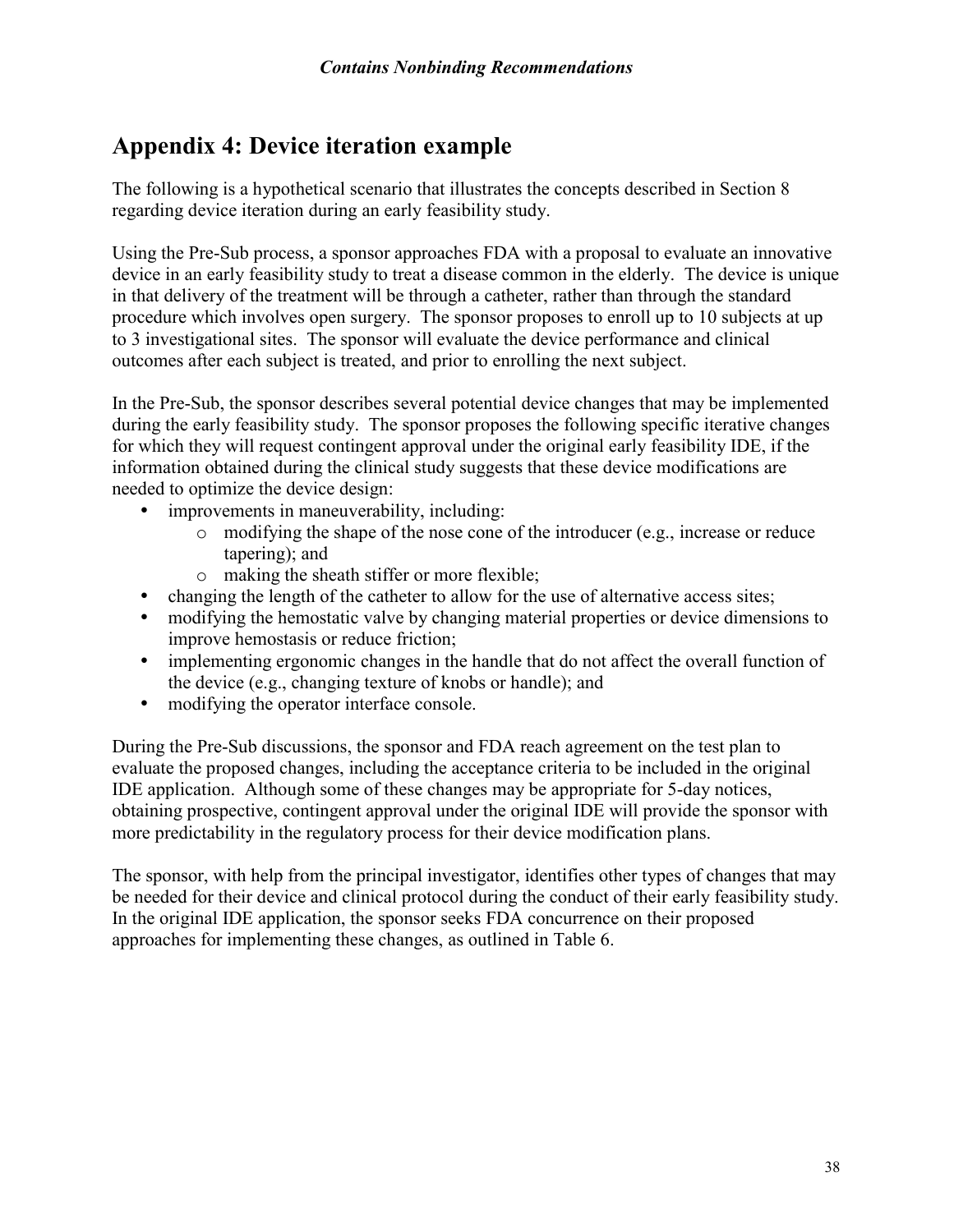| rabic of regulatory process for anticipated modifications<br>Changes that may be<br>appropriate for 5-day<br>notification                                                 | Changes that may be appropriate for<br>contingent approval                                                                                                                                                                             | Changes that may be<br>appropriate for 30-day<br>interactive IDE<br>supplement                                                |
|---------------------------------------------------------------------------------------------------------------------------------------------------------------------------|----------------------------------------------------------------------------------------------------------------------------------------------------------------------------------------------------------------------------------------|-------------------------------------------------------------------------------------------------------------------------------|
| Add a previously characterized<br>surface coating to the catheter if<br>lubricity is needed to improve<br>access*                                                         | If a surface coating is added, modify the<br>distribution, thickness or area covered by<br>the coating                                                                                                                                 | Expand the subject<br>selection criteria (e.g.,<br>inclusion of younger<br>subjects than defined in<br>the original protocol) |
| Adding, moving, or changing the<br>radiopaque bands on the<br>catheter to improve visibility.                                                                             | Improve the catheter resistance to<br>kinking, with the type of modification and<br>appropriate testing to be identified prior<br>to supplement submission                                                                             | Change from<br>percutaneous access to<br>open surgical access                                                                 |
| Changes in the device<br>preparation for use                                                                                                                              | Change the device to accommodate a<br>broader range of subject anatomies (type<br>of modification and therefore type of<br>appropriate testing not identified in the<br>original IDE)                                                  |                                                                                                                               |
| Add the use of an approved<br>ancillary device (e.g., use of a<br>longer introducer sheath)<br>intended to improve the safety<br>of the procedure*                        | Add new types of imaging studies to<br>monitor device performance, if the<br>modalities specified in the original<br>protocol are found to be inadequate and<br>if the new imaging procedure is<br>supported through a risk assessment |                                                                                                                               |
| Modify the subject selection<br>criteria to limit, rather than<br>expand, the criteria*                                                                                   |                                                                                                                                                                                                                                        |                                                                                                                               |
| Modify procedural imaging<br>modalities*                                                                                                                                  |                                                                                                                                                                                                                                        |                                                                                                                               |
| Reduce follow-up assessments<br>if early data support the change<br>(i.e., the clinical data indicate<br>that the change would not affect<br>the safety of the subjects)* |                                                                                                                                                                                                                                        |                                                                                                                               |
| Change case report forms to<br>capture additional information                                                                                                             |                                                                                                                                                                                                                                        |                                                                                                                               |

Table 6: Regulatory process for anticipated modifications

\* These types of changes would not generally be appropriate for 5-day notification in a pivotal study due to their possible effect on the scientific soundness of the investigational plan and/or data validity.

FDA considers the proposed approaches to be reasonable.

The developmental device changes proposed for the 5-day notification process are considered appropriate in this case because they:

- · are reasonably defined such that appropriate testing and expected outcomes are known;
- · do not constitute significant changes in the basic principles of operation; and
- are not considered significant because they would not adversely affect the interpretability of the results of an early feasibility study, and would not be expected to adversely affect device performance or to be associated with additional risk to the study subjects.

Similarly, the clinical protocol changes would be appropriate for 5-day notification because the changes do not affect:

• subject safety, rights, or welfare;